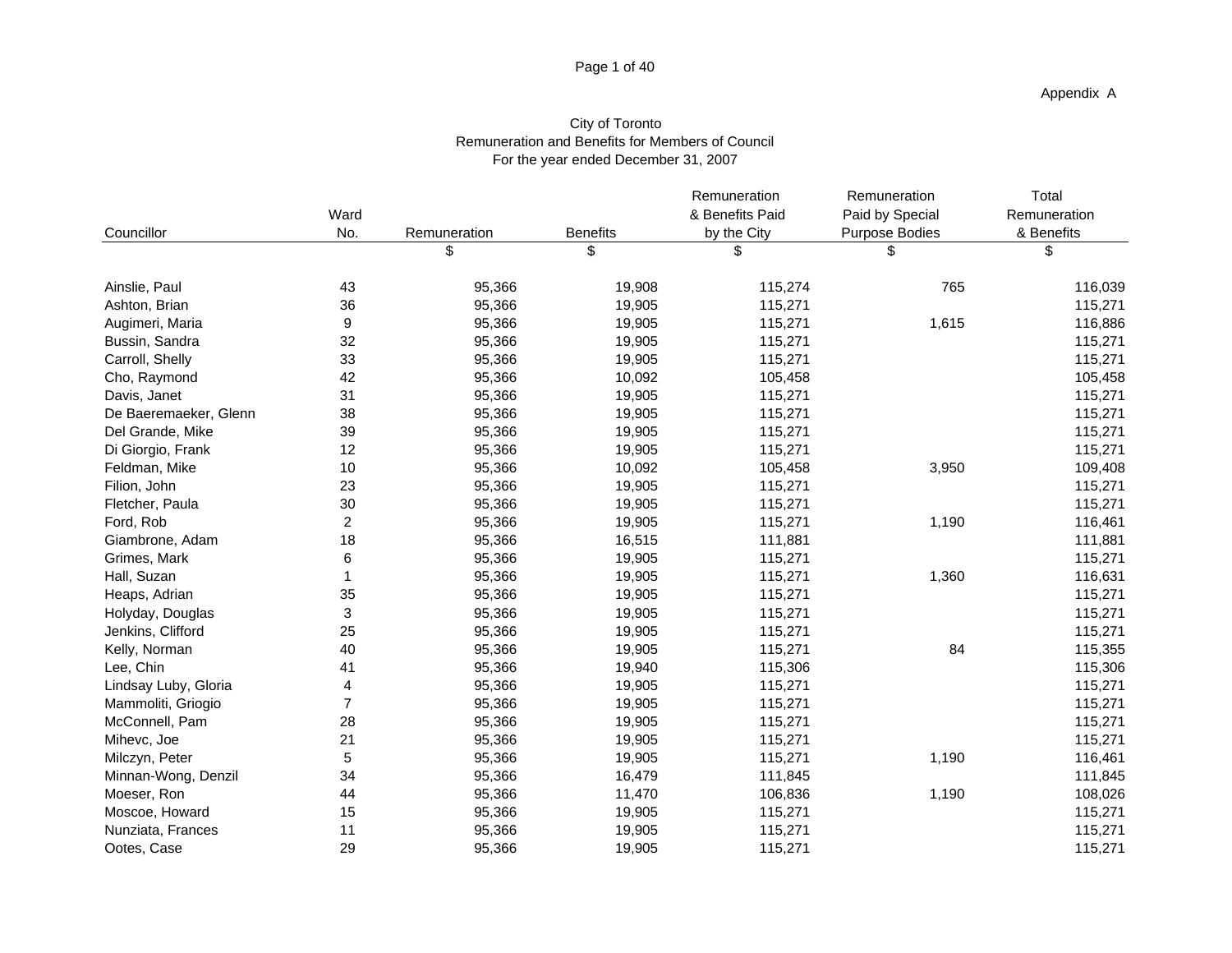## Page 2 of 40

|                   |       |              |                 | Remuneration    | Remuneration    | Total        |
|-------------------|-------|--------------|-----------------|-----------------|-----------------|--------------|
|                   | Ward  |              |                 | & Benefits Paid | Paid by Special | Remuneration |
| Councillor        | No.   | Remuneration | <b>Benefits</b> | by the City     | Purpose Bodies  | & Benefits   |
|                   |       |              | \$              | \$              | \$              |              |
| Palacio, Cesar    | 17    | 95,366       | 19,905          | 115,271         |                 | 115,271      |
| Pantalone, Joe    | 19    | 95,366       | 19,905          | 115,271         |                 | 115,271      |
| Parker, John      | 26    | 95,366       | 19,905          | 115,271         | 765             | 116,036      |
| Perks, Gord       | 14    | 95,366       | 19,905          | 115,271         |                 | 115,271      |
| Perruzza, Anthony | 8     | 95,366       | 17,727          | 113,093         | 595             | 113,688      |
| Rae, Kyle         | 27    | 95,366       | 19,905          | 115,271         |                 | 115,271      |
| Saundercook, Bill | 13    | 95,366       | 19,905          | 115,271         |                 | 115,271      |
| Shiner, David     | 24    | 92,013       | 19,587          | 111,600         |                 | 111,600      |
| Stintz, Karen     | 16    | 95,366       | 19,905          | 115,271         |                 | 115,271      |
| Thompson, Michael | 37    | 95,366       | 19,905          | 115,271         |                 | 115,271      |
| Vaughan, Adam     | 20    | 95,366       | 19,905          | 115,271         |                 | 115,271      |
| Walker, Michael   | 22    | 95,366       | 17,915          | 113,281         |                 | 113,281      |
| Miller, David     | Mayor | 160,616      | 29,179          | 189,795         |                 | 189,795      |
| Total             |       | 4,353,367    | 865,674         | 5,219,041       | 12,704          | 5,231,745    |
|                   |       | (Note 1)     |                 |                 | (Note 2)        |              |

## City of Toronto Remuneration and Benefits for Members of Council For the year ended December 31, 2007

Notes:

2

- 
- 1 Councillor Shiner reimbursed the City the amount of \$3,317 for the 10 days leave of absence from September 27, 2007 to October 10, 2007.
	- The remuneration was paid by the following organizations:
		- Toronto and Region Conservation Authority, being a per diem of \$85 per meeting attended per twenty-four hour period: \$ 8,754;
		- and Committee meetings. - Social Housing Services Corporation being an honorarium of \$3,950 for attendance at Board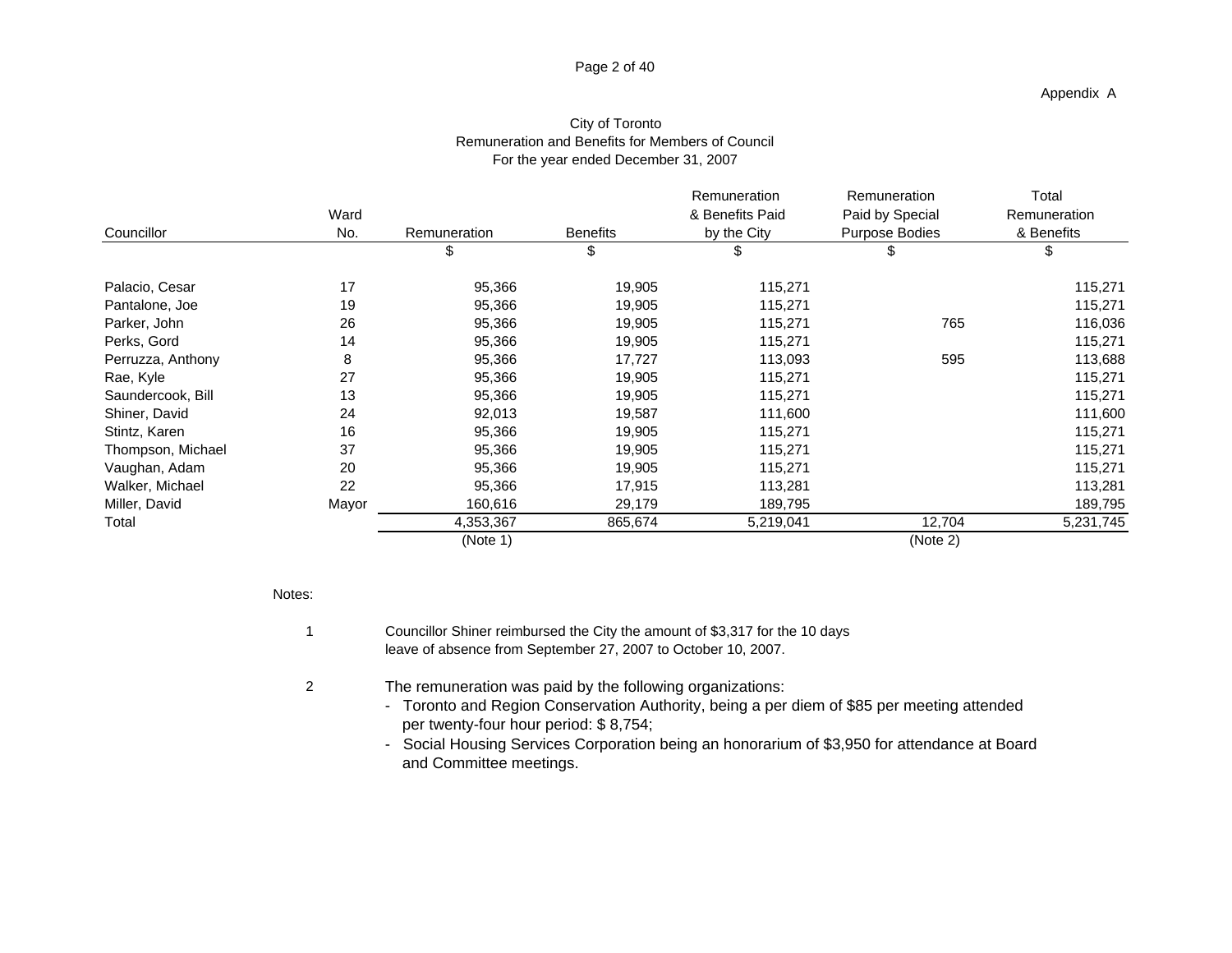## Page 3 of 40

#### City of Toronto Councillors' Office Expenses For the year ended December 31, 2007

| City hall<br>Rent &<br>2007<br>Constcy./<br>Office<br>Staff<br>Printing<br>Individual<br>Transp.,<br>Wireless<br><b>Business</b><br>Advtsg.<br>Professional<br>Travel<br>Constcy.<br>Office<br>Ward<br>Office<br>(See<br><b>Salaries</b><br>Equipment<br>Kilometrage<br>Postage &<br>Communic.<br>Meeting<br>& Technical<br>and<br>Councillor<br>No.<br>& Benefits<br>& Supplies<br>& Parking<br>Courier<br>Services<br>Expenses<br>Expenses<br>Promotion<br>Services<br>Appendix C)<br>Other<br>Total<br><b>Budget</b><br>\$<br>\$<br>\$<br>\$<br>$\mathfrak{L}$<br>\$<br>\$<br>\$<br>\$<br>\$<br>\$<br>\$<br>\$<br>Ainslie, Paul<br>43<br>9,737<br>2,827<br>12,011<br>2,569<br>3,376<br>2,400<br>5,683<br>1,487<br>40,090<br>53,100<br>$\overline{\phantom{a}}$<br>$\overline{a}$<br>36<br>616<br>2,176<br>4,847<br>3,230<br>7,652<br>90<br>1,335<br>53,100<br>Ashton, Brian<br>2,175<br>1,865<br>4,800<br>2,416<br>31,202<br>9<br>1,202<br>1,975<br>4,654<br>44,262<br>53,100<br>Augimeri, Maria<br>4,565<br>19,688<br>1,876<br>4,041<br>2,616<br>3,645<br>$\sim$<br>32<br>1,965<br>5,229<br>4,605<br>8,014<br>Bussin, Sandra<br>2,631<br>3,906<br>12,795<br>6,025<br>45,170<br>53,100<br>$\sim$<br>$\sim$<br>33<br>Carroll, Shelley<br>1,135<br>365<br>14,517<br>3,590<br>2,761<br>4,800<br>1,084<br>149<br>2,698<br>4,206<br>35,305<br>53,100<br>42<br>3,890<br>2,346<br>660<br>53,100<br>Cho, Raymond<br>1,469<br>4,323<br>24,485<br>2,128<br>1,440<br>99<br>40,840<br>$\sim$<br>$\blacksquare$<br>471<br>3,951<br>Davis, Janet<br>31<br>2,466<br>20,414<br>2,645<br>2,712<br>5,119<br>3,226<br>1,163<br>42,167<br>53,100<br>$\blacksquare$<br>$\overline{\phantom{a}}$<br>38<br>891<br>6,626<br>105<br>2,606<br>16,706<br>1,073<br>21,185<br>150<br>49,342<br>53,100<br>De Baeremaeker, Glenn<br>$\blacksquare$<br>$\sim$<br>321<br>Del Grande, Mike<br>39<br>2,598<br>3,241<br>10,467<br>579<br>1,421<br>2,004<br>571<br>679<br>21,881<br>53,100<br>$\overline{a}$<br>28.788<br>1,295<br>507<br>2,970<br>Di Giorgio, Frank<br>12<br>713<br>25<br>9,105<br>1,587<br>2,796<br>480<br>48,266<br>53,100<br>10<br>6,563<br>360<br>3,173<br>408<br>138<br>135<br>Feldman, Mike<br>618<br>2,763<br>3,488<br>17,646<br>53,100<br>23<br>598<br>4,002<br>522<br>25,570<br>Filion, John<br>1,360<br>2,996<br>1,754<br>3,887<br>841<br>41,530<br>53,100<br>$\sim$<br>30<br>Fletcher, Paula<br>1,825<br>3,529<br>479<br>11,960<br>4,531<br>4,154<br>8,410<br>7,438<br>5,876<br>48,202<br>53,100<br>$\sim$<br>2<br>Ford, Rob<br>1,123<br>1,123<br>53,100<br>$\blacksquare$<br>$\blacksquare$<br>$\overline{\phantom{a}}$<br>$\sim$<br>$\overline{\phantom{a}}$<br>$\blacksquare$<br>$\sim$<br>$\overline{\phantom{a}}$<br>$\blacksquare$<br>18<br>4,215<br>2,457<br>18,770<br>3,641<br>764<br>12,427<br>1,215<br>6,877<br>2,547<br>52,913<br>53,100<br>Giambrone, Adam<br>6<br>Grimes, Mark<br>2,781<br>433<br>12,035<br>8,948<br>3,675<br>1,350<br>53,100<br>4,538<br>5,786<br>39,546<br>$\sim$<br>$\overline{a}$<br>$\overline{\phantom{a}}$<br>Hall, Suzan<br>$\mathbf{1}$<br>1,191<br>3,226<br>9,799<br>1,268<br>2,125<br>18,247<br>450<br>350<br>1,250<br>37,906<br>53,100<br>35<br>2,534<br>814<br>14,479<br>389<br>4,217<br>16,970<br>2,744<br>3,254<br>442<br>710<br>46,553<br>53,100<br>Heaps, Adrian<br>3<br>260<br>282<br>72<br>3,551<br>50<br>405<br>2,482<br>53,100<br>Holyday, Douglas<br>$\blacksquare$<br>25<br>Jenkins, Cliff<br>4.149<br>141<br>1,752<br>11,026<br>1,628<br>3,672<br>1,193<br>1,268<br>750<br>25,579<br>53,100<br>$\blacksquare$<br>40<br>7,332<br>16,316<br>5,773<br>1,017<br>2,640<br>37,480<br>53,100<br>Kelly, Norman<br>2,844<br>1,558<br>$\sim$<br>$\sim$<br>÷,<br>Lee, Chin<br>41<br>2,334<br>3,042<br>18,541<br>1,939<br>1,427<br>2,004<br>2,726<br>2,693<br>34,706<br>53,100<br>٠<br>$\overline{4}$<br>2,029<br>113<br>11,620<br>2,042<br>1,224<br>1,760<br>70<br>35<br>18,893<br>53,100<br>Lindsay Luby, Gloria<br>$\sim$<br>$\overline{\phantom{a}}$<br>$\overline{7}$<br>1,913<br>Mammoliti, Giorgio<br>7,354<br>1,816<br>12,556<br>3,923<br>6,366<br>490<br>2,284<br>49,194<br>53,100<br>12,492<br>McConnell, Pam<br>28<br>3,755<br>3,451<br>13,554<br>3,938<br>1,772<br>47<br>1,450<br>53,100<br>9,865<br>1,515<br>2,004<br>41,351<br>$\overline{\phantom{a}}$<br>21<br>1,882<br>2,647<br>958<br>13,785<br>2,001<br>3,386<br>1,539<br>6,621<br>51,843<br>53,100<br>Mihevc, Joe<br>6,577<br>12,447<br>5<br>3,966<br>385<br>Milczyn, Peter<br>14,284<br>907<br>168<br>9,815<br>4,730<br>2,044<br>606<br>3,387<br>40,292<br>53,100<br>$\sim$<br>Minnan-Wong, Denzil<br>34<br>6,311<br>2,326<br>8,273<br>2,652<br>2,077<br>4,800<br>573<br>5,160<br>769<br>1,770<br>53,100<br>34,711<br>872<br>44<br>8,352<br>2,328<br>2,982<br>1,918<br>1,684<br>885<br>2,317<br>43,058<br>53,100<br>Moeser, Ron<br>21,720<br>$\sim$<br>$\sim$<br>15<br>26,212<br>1,490<br>2,469<br>7,033<br>390<br>290<br>500<br>53,100<br>Moscoe, Howard<br>1,802<br>40,186<br>$\blacksquare$<br>$\overline{\phantom{a}}$<br>$\overline{\phantom{a}}$<br>11<br>478<br>2,333<br>887<br>3,698<br>53,100<br>Nunziata, Frances<br>$\blacksquare$<br>$\overline{\phantom{a}}$<br>$\blacksquare$<br>$\sim$<br>$\overline{a}$<br>Ootes, Case<br>29<br>6,201<br>1,054<br>53,100<br>1,156<br>157<br>12,575<br>1,506<br>1,314<br>2,856<br>1,117<br>27,936<br>$\overline{\phantom{a}}$<br>Palacio, Cesar<br>17<br>163<br>17,274<br>1,708<br>5,844<br>655<br>5,078<br>37,025<br>53,100<br>1,143<br>2,500<br>2,660<br>$\overline{\phantom{a}}$ |                |    |     |       |    |        |       |       | Civic Centre/ |       |       |       |        |        |
|--------------------------------------------------------------------------------------------------------------------------------------------------------------------------------------------------------------------------------------------------------------------------------------------------------------------------------------------------------------------------------------------------------------------------------------------------------------------------------------------------------------------------------------------------------------------------------------------------------------------------------------------------------------------------------------------------------------------------------------------------------------------------------------------------------------------------------------------------------------------------------------------------------------------------------------------------------------------------------------------------------------------------------------------------------------------------------------------------------------------------------------------------------------------------------------------------------------------------------------------------------------------------------------------------------------------------------------------------------------------------------------------------------------------------------------------------------------------------------------------------------------------------------------------------------------------------------------------------------------------------------------------------------------------------------------------------------------------------------------------------------------------------------------------------------------------------------------------------------------------------------------------------------------------------------------------------------------------------------------------------------------------------------------------------------------------------------------------------------------------------------------------------------------------------------------------------------------------------------------------------------------------------------------------------------------------------------------------------------------------------------------------------------------------------------------------------------------------------------------------------------------------------------------------------------------------------------------------------------------------------------------------------------------------------------------------------------------------------------------------------------------------------------------------------------------------------------------------------------------------------------------------------------------------------------------------------------------------------------------------------------------------------------------------------------------------------------------------------------------------------------------------------------------------------------------------------------------------------------------------------------------------------------------------------------------------------------------------------------------------------------------------------------------------------------------------------------------------------------------------------------------------------------------------------------------------------------------------------------------------------------------------------------------------------------------------------------------------------------------------------------------------------------------------------------------------------------------------------------------------------------------------------------------------------------------------------------------------------------------------------------------------------------------------------------------------------------------------------------------------------------------------------------------------------------------------------------------------------------------------------------------------------------------------------------------------------------------------------------------------------------------------------------------------------------------------------------------------------------------------------------------------------------------------------------------------------------------------------------------------------------------------------------------------------------------------------------------------------------------------------------------------------------------------------------------------------------------------------------------------------------------------------------------------------------------------------------------------------------------------------------------------------------------------------------------------------------------------------------------------------------------------------------------------------------------------------------------------------------------------------------------------------------------------------------------------------------------------------------------------------------------------------------------------------------------------------------------------------------------------------------------------------------------------|----------------|----|-----|-------|----|--------|-------|-------|---------------|-------|-------|-------|--------|--------|
|                                                                                                                                                                                                                                                                                                                                                                                                                                                                                                                                                                                                                                                                                                                                                                                                                                                                                                                                                                                                                                                                                                                                                                                                                                                                                                                                                                                                                                                                                                                                                                                                                                                                                                                                                                                                                                                                                                                                                                                                                                                                                                                                                                                                                                                                                                                                                                                                                                                                                                                                                                                                                                                                                                                                                                                                                                                                                                                                                                                                                                                                                                                                                                                                                                                                                                                                                                                                                                                                                                                                                                                                                                                                                                                                                                                                                                                                                                                                                                                                                                                                                                                                                                                                                                                                                                                                                                                                                                                                                                                                                                                                                                                                                                                                                                                                                                                                                                                                                                                                                                                                                                                                                                                                                                                                                                                                                                                                                                                                                                                                            |                |    |     |       |    |        |       |       |               |       |       |       |        |        |
|                                                                                                                                                                                                                                                                                                                                                                                                                                                                                                                                                                                                                                                                                                                                                                                                                                                                                                                                                                                                                                                                                                                                                                                                                                                                                                                                                                                                                                                                                                                                                                                                                                                                                                                                                                                                                                                                                                                                                                                                                                                                                                                                                                                                                                                                                                                                                                                                                                                                                                                                                                                                                                                                                                                                                                                                                                                                                                                                                                                                                                                                                                                                                                                                                                                                                                                                                                                                                                                                                                                                                                                                                                                                                                                                                                                                                                                                                                                                                                                                                                                                                                                                                                                                                                                                                                                                                                                                                                                                                                                                                                                                                                                                                                                                                                                                                                                                                                                                                                                                                                                                                                                                                                                                                                                                                                                                                                                                                                                                                                                                            |                |    |     |       |    |        |       |       |               |       |       |       |        |        |
|                                                                                                                                                                                                                                                                                                                                                                                                                                                                                                                                                                                                                                                                                                                                                                                                                                                                                                                                                                                                                                                                                                                                                                                                                                                                                                                                                                                                                                                                                                                                                                                                                                                                                                                                                                                                                                                                                                                                                                                                                                                                                                                                                                                                                                                                                                                                                                                                                                                                                                                                                                                                                                                                                                                                                                                                                                                                                                                                                                                                                                                                                                                                                                                                                                                                                                                                                                                                                                                                                                                                                                                                                                                                                                                                                                                                                                                                                                                                                                                                                                                                                                                                                                                                                                                                                                                                                                                                                                                                                                                                                                                                                                                                                                                                                                                                                                                                                                                                                                                                                                                                                                                                                                                                                                                                                                                                                                                                                                                                                                                                            |                |    |     |       |    |        |       |       |               |       |       |       |        |        |
|                                                                                                                                                                                                                                                                                                                                                                                                                                                                                                                                                                                                                                                                                                                                                                                                                                                                                                                                                                                                                                                                                                                                                                                                                                                                                                                                                                                                                                                                                                                                                                                                                                                                                                                                                                                                                                                                                                                                                                                                                                                                                                                                                                                                                                                                                                                                                                                                                                                                                                                                                                                                                                                                                                                                                                                                                                                                                                                                                                                                                                                                                                                                                                                                                                                                                                                                                                                                                                                                                                                                                                                                                                                                                                                                                                                                                                                                                                                                                                                                                                                                                                                                                                                                                                                                                                                                                                                                                                                                                                                                                                                                                                                                                                                                                                                                                                                                                                                                                                                                                                                                                                                                                                                                                                                                                                                                                                                                                                                                                                                                            |                |    |     |       |    |        |       |       |               |       |       |       |        |        |
|                                                                                                                                                                                                                                                                                                                                                                                                                                                                                                                                                                                                                                                                                                                                                                                                                                                                                                                                                                                                                                                                                                                                                                                                                                                                                                                                                                                                                                                                                                                                                                                                                                                                                                                                                                                                                                                                                                                                                                                                                                                                                                                                                                                                                                                                                                                                                                                                                                                                                                                                                                                                                                                                                                                                                                                                                                                                                                                                                                                                                                                                                                                                                                                                                                                                                                                                                                                                                                                                                                                                                                                                                                                                                                                                                                                                                                                                                                                                                                                                                                                                                                                                                                                                                                                                                                                                                                                                                                                                                                                                                                                                                                                                                                                                                                                                                                                                                                                                                                                                                                                                                                                                                                                                                                                                                                                                                                                                                                                                                                                                            |                |    |     |       |    |        |       |       |               |       |       |       |        |        |
|                                                                                                                                                                                                                                                                                                                                                                                                                                                                                                                                                                                                                                                                                                                                                                                                                                                                                                                                                                                                                                                                                                                                                                                                                                                                                                                                                                                                                                                                                                                                                                                                                                                                                                                                                                                                                                                                                                                                                                                                                                                                                                                                                                                                                                                                                                                                                                                                                                                                                                                                                                                                                                                                                                                                                                                                                                                                                                                                                                                                                                                                                                                                                                                                                                                                                                                                                                                                                                                                                                                                                                                                                                                                                                                                                                                                                                                                                                                                                                                                                                                                                                                                                                                                                                                                                                                                                                                                                                                                                                                                                                                                                                                                                                                                                                                                                                                                                                                                                                                                                                                                                                                                                                                                                                                                                                                                                                                                                                                                                                                                            |                |    |     |       |    |        |       |       |               |       |       |       |        |        |
|                                                                                                                                                                                                                                                                                                                                                                                                                                                                                                                                                                                                                                                                                                                                                                                                                                                                                                                                                                                                                                                                                                                                                                                                                                                                                                                                                                                                                                                                                                                                                                                                                                                                                                                                                                                                                                                                                                                                                                                                                                                                                                                                                                                                                                                                                                                                                                                                                                                                                                                                                                                                                                                                                                                                                                                                                                                                                                                                                                                                                                                                                                                                                                                                                                                                                                                                                                                                                                                                                                                                                                                                                                                                                                                                                                                                                                                                                                                                                                                                                                                                                                                                                                                                                                                                                                                                                                                                                                                                                                                                                                                                                                                                                                                                                                                                                                                                                                                                                                                                                                                                                                                                                                                                                                                                                                                                                                                                                                                                                                                                            |                |    |     |       |    |        |       |       |               |       |       |       |        |        |
|                                                                                                                                                                                                                                                                                                                                                                                                                                                                                                                                                                                                                                                                                                                                                                                                                                                                                                                                                                                                                                                                                                                                                                                                                                                                                                                                                                                                                                                                                                                                                                                                                                                                                                                                                                                                                                                                                                                                                                                                                                                                                                                                                                                                                                                                                                                                                                                                                                                                                                                                                                                                                                                                                                                                                                                                                                                                                                                                                                                                                                                                                                                                                                                                                                                                                                                                                                                                                                                                                                                                                                                                                                                                                                                                                                                                                                                                                                                                                                                                                                                                                                                                                                                                                                                                                                                                                                                                                                                                                                                                                                                                                                                                                                                                                                                                                                                                                                                                                                                                                                                                                                                                                                                                                                                                                                                                                                                                                                                                                                                                            |                |    |     |       |    |        |       |       |               |       |       |       |        |        |
|                                                                                                                                                                                                                                                                                                                                                                                                                                                                                                                                                                                                                                                                                                                                                                                                                                                                                                                                                                                                                                                                                                                                                                                                                                                                                                                                                                                                                                                                                                                                                                                                                                                                                                                                                                                                                                                                                                                                                                                                                                                                                                                                                                                                                                                                                                                                                                                                                                                                                                                                                                                                                                                                                                                                                                                                                                                                                                                                                                                                                                                                                                                                                                                                                                                                                                                                                                                                                                                                                                                                                                                                                                                                                                                                                                                                                                                                                                                                                                                                                                                                                                                                                                                                                                                                                                                                                                                                                                                                                                                                                                                                                                                                                                                                                                                                                                                                                                                                                                                                                                                                                                                                                                                                                                                                                                                                                                                                                                                                                                                                            |                |    |     |       |    |        |       |       |               |       |       |       |        |        |
|                                                                                                                                                                                                                                                                                                                                                                                                                                                                                                                                                                                                                                                                                                                                                                                                                                                                                                                                                                                                                                                                                                                                                                                                                                                                                                                                                                                                                                                                                                                                                                                                                                                                                                                                                                                                                                                                                                                                                                                                                                                                                                                                                                                                                                                                                                                                                                                                                                                                                                                                                                                                                                                                                                                                                                                                                                                                                                                                                                                                                                                                                                                                                                                                                                                                                                                                                                                                                                                                                                                                                                                                                                                                                                                                                                                                                                                                                                                                                                                                                                                                                                                                                                                                                                                                                                                                                                                                                                                                                                                                                                                                                                                                                                                                                                                                                                                                                                                                                                                                                                                                                                                                                                                                                                                                                                                                                                                                                                                                                                                                            |                |    |     |       |    |        |       |       |               |       |       |       |        |        |
|                                                                                                                                                                                                                                                                                                                                                                                                                                                                                                                                                                                                                                                                                                                                                                                                                                                                                                                                                                                                                                                                                                                                                                                                                                                                                                                                                                                                                                                                                                                                                                                                                                                                                                                                                                                                                                                                                                                                                                                                                                                                                                                                                                                                                                                                                                                                                                                                                                                                                                                                                                                                                                                                                                                                                                                                                                                                                                                                                                                                                                                                                                                                                                                                                                                                                                                                                                                                                                                                                                                                                                                                                                                                                                                                                                                                                                                                                                                                                                                                                                                                                                                                                                                                                                                                                                                                                                                                                                                                                                                                                                                                                                                                                                                                                                                                                                                                                                                                                                                                                                                                                                                                                                                                                                                                                                                                                                                                                                                                                                                                            |                |    |     |       |    |        |       |       |               |       |       |       |        |        |
|                                                                                                                                                                                                                                                                                                                                                                                                                                                                                                                                                                                                                                                                                                                                                                                                                                                                                                                                                                                                                                                                                                                                                                                                                                                                                                                                                                                                                                                                                                                                                                                                                                                                                                                                                                                                                                                                                                                                                                                                                                                                                                                                                                                                                                                                                                                                                                                                                                                                                                                                                                                                                                                                                                                                                                                                                                                                                                                                                                                                                                                                                                                                                                                                                                                                                                                                                                                                                                                                                                                                                                                                                                                                                                                                                                                                                                                                                                                                                                                                                                                                                                                                                                                                                                                                                                                                                                                                                                                                                                                                                                                                                                                                                                                                                                                                                                                                                                                                                                                                                                                                                                                                                                                                                                                                                                                                                                                                                                                                                                                                            |                |    |     |       |    |        |       |       |               |       |       |       |        |        |
|                                                                                                                                                                                                                                                                                                                                                                                                                                                                                                                                                                                                                                                                                                                                                                                                                                                                                                                                                                                                                                                                                                                                                                                                                                                                                                                                                                                                                                                                                                                                                                                                                                                                                                                                                                                                                                                                                                                                                                                                                                                                                                                                                                                                                                                                                                                                                                                                                                                                                                                                                                                                                                                                                                                                                                                                                                                                                                                                                                                                                                                                                                                                                                                                                                                                                                                                                                                                                                                                                                                                                                                                                                                                                                                                                                                                                                                                                                                                                                                                                                                                                                                                                                                                                                                                                                                                                                                                                                                                                                                                                                                                                                                                                                                                                                                                                                                                                                                                                                                                                                                                                                                                                                                                                                                                                                                                                                                                                                                                                                                                            |                |    |     |       |    |        |       |       |               |       |       |       |        |        |
|                                                                                                                                                                                                                                                                                                                                                                                                                                                                                                                                                                                                                                                                                                                                                                                                                                                                                                                                                                                                                                                                                                                                                                                                                                                                                                                                                                                                                                                                                                                                                                                                                                                                                                                                                                                                                                                                                                                                                                                                                                                                                                                                                                                                                                                                                                                                                                                                                                                                                                                                                                                                                                                                                                                                                                                                                                                                                                                                                                                                                                                                                                                                                                                                                                                                                                                                                                                                                                                                                                                                                                                                                                                                                                                                                                                                                                                                                                                                                                                                                                                                                                                                                                                                                                                                                                                                                                                                                                                                                                                                                                                                                                                                                                                                                                                                                                                                                                                                                                                                                                                                                                                                                                                                                                                                                                                                                                                                                                                                                                                                            |                |    |     |       |    |        |       |       |               |       |       |       |        |        |
|                                                                                                                                                                                                                                                                                                                                                                                                                                                                                                                                                                                                                                                                                                                                                                                                                                                                                                                                                                                                                                                                                                                                                                                                                                                                                                                                                                                                                                                                                                                                                                                                                                                                                                                                                                                                                                                                                                                                                                                                                                                                                                                                                                                                                                                                                                                                                                                                                                                                                                                                                                                                                                                                                                                                                                                                                                                                                                                                                                                                                                                                                                                                                                                                                                                                                                                                                                                                                                                                                                                                                                                                                                                                                                                                                                                                                                                                                                                                                                                                                                                                                                                                                                                                                                                                                                                                                                                                                                                                                                                                                                                                                                                                                                                                                                                                                                                                                                                                                                                                                                                                                                                                                                                                                                                                                                                                                                                                                                                                                                                                            |                |    |     |       |    |        |       |       |               |       |       |       |        |        |
|                                                                                                                                                                                                                                                                                                                                                                                                                                                                                                                                                                                                                                                                                                                                                                                                                                                                                                                                                                                                                                                                                                                                                                                                                                                                                                                                                                                                                                                                                                                                                                                                                                                                                                                                                                                                                                                                                                                                                                                                                                                                                                                                                                                                                                                                                                                                                                                                                                                                                                                                                                                                                                                                                                                                                                                                                                                                                                                                                                                                                                                                                                                                                                                                                                                                                                                                                                                                                                                                                                                                                                                                                                                                                                                                                                                                                                                                                                                                                                                                                                                                                                                                                                                                                                                                                                                                                                                                                                                                                                                                                                                                                                                                                                                                                                                                                                                                                                                                                                                                                                                                                                                                                                                                                                                                                                                                                                                                                                                                                                                                            |                |    |     |       |    |        |       |       |               |       |       |       |        |        |
|                                                                                                                                                                                                                                                                                                                                                                                                                                                                                                                                                                                                                                                                                                                                                                                                                                                                                                                                                                                                                                                                                                                                                                                                                                                                                                                                                                                                                                                                                                                                                                                                                                                                                                                                                                                                                                                                                                                                                                                                                                                                                                                                                                                                                                                                                                                                                                                                                                                                                                                                                                                                                                                                                                                                                                                                                                                                                                                                                                                                                                                                                                                                                                                                                                                                                                                                                                                                                                                                                                                                                                                                                                                                                                                                                                                                                                                                                                                                                                                                                                                                                                                                                                                                                                                                                                                                                                                                                                                                                                                                                                                                                                                                                                                                                                                                                                                                                                                                                                                                                                                                                                                                                                                                                                                                                                                                                                                                                                                                                                                                            |                |    |     |       |    |        |       |       |               |       |       |       |        |        |
|                                                                                                                                                                                                                                                                                                                                                                                                                                                                                                                                                                                                                                                                                                                                                                                                                                                                                                                                                                                                                                                                                                                                                                                                                                                                                                                                                                                                                                                                                                                                                                                                                                                                                                                                                                                                                                                                                                                                                                                                                                                                                                                                                                                                                                                                                                                                                                                                                                                                                                                                                                                                                                                                                                                                                                                                                                                                                                                                                                                                                                                                                                                                                                                                                                                                                                                                                                                                                                                                                                                                                                                                                                                                                                                                                                                                                                                                                                                                                                                                                                                                                                                                                                                                                                                                                                                                                                                                                                                                                                                                                                                                                                                                                                                                                                                                                                                                                                                                                                                                                                                                                                                                                                                                                                                                                                                                                                                                                                                                                                                                            |                |    |     |       |    |        |       |       |               |       |       |       |        |        |
|                                                                                                                                                                                                                                                                                                                                                                                                                                                                                                                                                                                                                                                                                                                                                                                                                                                                                                                                                                                                                                                                                                                                                                                                                                                                                                                                                                                                                                                                                                                                                                                                                                                                                                                                                                                                                                                                                                                                                                                                                                                                                                                                                                                                                                                                                                                                                                                                                                                                                                                                                                                                                                                                                                                                                                                                                                                                                                                                                                                                                                                                                                                                                                                                                                                                                                                                                                                                                                                                                                                                                                                                                                                                                                                                                                                                                                                                                                                                                                                                                                                                                                                                                                                                                                                                                                                                                                                                                                                                                                                                                                                                                                                                                                                                                                                                                                                                                                                                                                                                                                                                                                                                                                                                                                                                                                                                                                                                                                                                                                                                            |                |    |     |       |    |        |       |       |               |       |       |       |        |        |
|                                                                                                                                                                                                                                                                                                                                                                                                                                                                                                                                                                                                                                                                                                                                                                                                                                                                                                                                                                                                                                                                                                                                                                                                                                                                                                                                                                                                                                                                                                                                                                                                                                                                                                                                                                                                                                                                                                                                                                                                                                                                                                                                                                                                                                                                                                                                                                                                                                                                                                                                                                                                                                                                                                                                                                                                                                                                                                                                                                                                                                                                                                                                                                                                                                                                                                                                                                                                                                                                                                                                                                                                                                                                                                                                                                                                                                                                                                                                                                                                                                                                                                                                                                                                                                                                                                                                                                                                                                                                                                                                                                                                                                                                                                                                                                                                                                                                                                                                                                                                                                                                                                                                                                                                                                                                                                                                                                                                                                                                                                                                            |                |    |     |       |    |        |       |       |               |       |       |       |        |        |
|                                                                                                                                                                                                                                                                                                                                                                                                                                                                                                                                                                                                                                                                                                                                                                                                                                                                                                                                                                                                                                                                                                                                                                                                                                                                                                                                                                                                                                                                                                                                                                                                                                                                                                                                                                                                                                                                                                                                                                                                                                                                                                                                                                                                                                                                                                                                                                                                                                                                                                                                                                                                                                                                                                                                                                                                                                                                                                                                                                                                                                                                                                                                                                                                                                                                                                                                                                                                                                                                                                                                                                                                                                                                                                                                                                                                                                                                                                                                                                                                                                                                                                                                                                                                                                                                                                                                                                                                                                                                                                                                                                                                                                                                                                                                                                                                                                                                                                                                                                                                                                                                                                                                                                                                                                                                                                                                                                                                                                                                                                                                            |                |    |     |       |    |        |       |       |               |       |       |       |        |        |
|                                                                                                                                                                                                                                                                                                                                                                                                                                                                                                                                                                                                                                                                                                                                                                                                                                                                                                                                                                                                                                                                                                                                                                                                                                                                                                                                                                                                                                                                                                                                                                                                                                                                                                                                                                                                                                                                                                                                                                                                                                                                                                                                                                                                                                                                                                                                                                                                                                                                                                                                                                                                                                                                                                                                                                                                                                                                                                                                                                                                                                                                                                                                                                                                                                                                                                                                                                                                                                                                                                                                                                                                                                                                                                                                                                                                                                                                                                                                                                                                                                                                                                                                                                                                                                                                                                                                                                                                                                                                                                                                                                                                                                                                                                                                                                                                                                                                                                                                                                                                                                                                                                                                                                                                                                                                                                                                                                                                                                                                                                                                            |                |    |     |       |    |        |       |       |               |       |       |       |        |        |
|                                                                                                                                                                                                                                                                                                                                                                                                                                                                                                                                                                                                                                                                                                                                                                                                                                                                                                                                                                                                                                                                                                                                                                                                                                                                                                                                                                                                                                                                                                                                                                                                                                                                                                                                                                                                                                                                                                                                                                                                                                                                                                                                                                                                                                                                                                                                                                                                                                                                                                                                                                                                                                                                                                                                                                                                                                                                                                                                                                                                                                                                                                                                                                                                                                                                                                                                                                                                                                                                                                                                                                                                                                                                                                                                                                                                                                                                                                                                                                                                                                                                                                                                                                                                                                                                                                                                                                                                                                                                                                                                                                                                                                                                                                                                                                                                                                                                                                                                                                                                                                                                                                                                                                                                                                                                                                                                                                                                                                                                                                                                            |                |    |     |       |    |        |       |       |               |       |       |       |        |        |
|                                                                                                                                                                                                                                                                                                                                                                                                                                                                                                                                                                                                                                                                                                                                                                                                                                                                                                                                                                                                                                                                                                                                                                                                                                                                                                                                                                                                                                                                                                                                                                                                                                                                                                                                                                                                                                                                                                                                                                                                                                                                                                                                                                                                                                                                                                                                                                                                                                                                                                                                                                                                                                                                                                                                                                                                                                                                                                                                                                                                                                                                                                                                                                                                                                                                                                                                                                                                                                                                                                                                                                                                                                                                                                                                                                                                                                                                                                                                                                                                                                                                                                                                                                                                                                                                                                                                                                                                                                                                                                                                                                                                                                                                                                                                                                                                                                                                                                                                                                                                                                                                                                                                                                                                                                                                                                                                                                                                                                                                                                                                            |                |    |     |       |    |        |       |       |               |       |       |       |        |        |
|                                                                                                                                                                                                                                                                                                                                                                                                                                                                                                                                                                                                                                                                                                                                                                                                                                                                                                                                                                                                                                                                                                                                                                                                                                                                                                                                                                                                                                                                                                                                                                                                                                                                                                                                                                                                                                                                                                                                                                                                                                                                                                                                                                                                                                                                                                                                                                                                                                                                                                                                                                                                                                                                                                                                                                                                                                                                                                                                                                                                                                                                                                                                                                                                                                                                                                                                                                                                                                                                                                                                                                                                                                                                                                                                                                                                                                                                                                                                                                                                                                                                                                                                                                                                                                                                                                                                                                                                                                                                                                                                                                                                                                                                                                                                                                                                                                                                                                                                                                                                                                                                                                                                                                                                                                                                                                                                                                                                                                                                                                                                            |                |    |     |       |    |        |       |       |               |       |       |       |        |        |
|                                                                                                                                                                                                                                                                                                                                                                                                                                                                                                                                                                                                                                                                                                                                                                                                                                                                                                                                                                                                                                                                                                                                                                                                                                                                                                                                                                                                                                                                                                                                                                                                                                                                                                                                                                                                                                                                                                                                                                                                                                                                                                                                                                                                                                                                                                                                                                                                                                                                                                                                                                                                                                                                                                                                                                                                                                                                                                                                                                                                                                                                                                                                                                                                                                                                                                                                                                                                                                                                                                                                                                                                                                                                                                                                                                                                                                                                                                                                                                                                                                                                                                                                                                                                                                                                                                                                                                                                                                                                                                                                                                                                                                                                                                                                                                                                                                                                                                                                                                                                                                                                                                                                                                                                                                                                                                                                                                                                                                                                                                                                            |                |    |     |       |    |        |       |       |               |       |       |       |        |        |
|                                                                                                                                                                                                                                                                                                                                                                                                                                                                                                                                                                                                                                                                                                                                                                                                                                                                                                                                                                                                                                                                                                                                                                                                                                                                                                                                                                                                                                                                                                                                                                                                                                                                                                                                                                                                                                                                                                                                                                                                                                                                                                                                                                                                                                                                                                                                                                                                                                                                                                                                                                                                                                                                                                                                                                                                                                                                                                                                                                                                                                                                                                                                                                                                                                                                                                                                                                                                                                                                                                                                                                                                                                                                                                                                                                                                                                                                                                                                                                                                                                                                                                                                                                                                                                                                                                                                                                                                                                                                                                                                                                                                                                                                                                                                                                                                                                                                                                                                                                                                                                                                                                                                                                                                                                                                                                                                                                                                                                                                                                                                            |                |    |     |       |    |        |       |       |               |       |       |       |        |        |
|                                                                                                                                                                                                                                                                                                                                                                                                                                                                                                                                                                                                                                                                                                                                                                                                                                                                                                                                                                                                                                                                                                                                                                                                                                                                                                                                                                                                                                                                                                                                                                                                                                                                                                                                                                                                                                                                                                                                                                                                                                                                                                                                                                                                                                                                                                                                                                                                                                                                                                                                                                                                                                                                                                                                                                                                                                                                                                                                                                                                                                                                                                                                                                                                                                                                                                                                                                                                                                                                                                                                                                                                                                                                                                                                                                                                                                                                                                                                                                                                                                                                                                                                                                                                                                                                                                                                                                                                                                                                                                                                                                                                                                                                                                                                                                                                                                                                                                                                                                                                                                                                                                                                                                                                                                                                                                                                                                                                                                                                                                                                            |                |    |     |       |    |        |       |       |               |       |       |       |        |        |
|                                                                                                                                                                                                                                                                                                                                                                                                                                                                                                                                                                                                                                                                                                                                                                                                                                                                                                                                                                                                                                                                                                                                                                                                                                                                                                                                                                                                                                                                                                                                                                                                                                                                                                                                                                                                                                                                                                                                                                                                                                                                                                                                                                                                                                                                                                                                                                                                                                                                                                                                                                                                                                                                                                                                                                                                                                                                                                                                                                                                                                                                                                                                                                                                                                                                                                                                                                                                                                                                                                                                                                                                                                                                                                                                                                                                                                                                                                                                                                                                                                                                                                                                                                                                                                                                                                                                                                                                                                                                                                                                                                                                                                                                                                                                                                                                                                                                                                                                                                                                                                                                                                                                                                                                                                                                                                                                                                                                                                                                                                                                            |                |    |     |       |    |        |       |       |               |       |       |       |        |        |
|                                                                                                                                                                                                                                                                                                                                                                                                                                                                                                                                                                                                                                                                                                                                                                                                                                                                                                                                                                                                                                                                                                                                                                                                                                                                                                                                                                                                                                                                                                                                                                                                                                                                                                                                                                                                                                                                                                                                                                                                                                                                                                                                                                                                                                                                                                                                                                                                                                                                                                                                                                                                                                                                                                                                                                                                                                                                                                                                                                                                                                                                                                                                                                                                                                                                                                                                                                                                                                                                                                                                                                                                                                                                                                                                                                                                                                                                                                                                                                                                                                                                                                                                                                                                                                                                                                                                                                                                                                                                                                                                                                                                                                                                                                                                                                                                                                                                                                                                                                                                                                                                                                                                                                                                                                                                                                                                                                                                                                                                                                                                            |                |    |     |       |    |        |       |       |               |       |       |       |        |        |
|                                                                                                                                                                                                                                                                                                                                                                                                                                                                                                                                                                                                                                                                                                                                                                                                                                                                                                                                                                                                                                                                                                                                                                                                                                                                                                                                                                                                                                                                                                                                                                                                                                                                                                                                                                                                                                                                                                                                                                                                                                                                                                                                                                                                                                                                                                                                                                                                                                                                                                                                                                                                                                                                                                                                                                                                                                                                                                                                                                                                                                                                                                                                                                                                                                                                                                                                                                                                                                                                                                                                                                                                                                                                                                                                                                                                                                                                                                                                                                                                                                                                                                                                                                                                                                                                                                                                                                                                                                                                                                                                                                                                                                                                                                                                                                                                                                                                                                                                                                                                                                                                                                                                                                                                                                                                                                                                                                                                                                                                                                                                            |                |    |     |       |    |        |       |       |               |       |       |       |        |        |
|                                                                                                                                                                                                                                                                                                                                                                                                                                                                                                                                                                                                                                                                                                                                                                                                                                                                                                                                                                                                                                                                                                                                                                                                                                                                                                                                                                                                                                                                                                                                                                                                                                                                                                                                                                                                                                                                                                                                                                                                                                                                                                                                                                                                                                                                                                                                                                                                                                                                                                                                                                                                                                                                                                                                                                                                                                                                                                                                                                                                                                                                                                                                                                                                                                                                                                                                                                                                                                                                                                                                                                                                                                                                                                                                                                                                                                                                                                                                                                                                                                                                                                                                                                                                                                                                                                                                                                                                                                                                                                                                                                                                                                                                                                                                                                                                                                                                                                                                                                                                                                                                                                                                                                                                                                                                                                                                                                                                                                                                                                                                            |                |    |     |       |    |        |       |       |               |       |       |       |        |        |
|                                                                                                                                                                                                                                                                                                                                                                                                                                                                                                                                                                                                                                                                                                                                                                                                                                                                                                                                                                                                                                                                                                                                                                                                                                                                                                                                                                                                                                                                                                                                                                                                                                                                                                                                                                                                                                                                                                                                                                                                                                                                                                                                                                                                                                                                                                                                                                                                                                                                                                                                                                                                                                                                                                                                                                                                                                                                                                                                                                                                                                                                                                                                                                                                                                                                                                                                                                                                                                                                                                                                                                                                                                                                                                                                                                                                                                                                                                                                                                                                                                                                                                                                                                                                                                                                                                                                                                                                                                                                                                                                                                                                                                                                                                                                                                                                                                                                                                                                                                                                                                                                                                                                                                                                                                                                                                                                                                                                                                                                                                                                            |                |    |     |       |    |        |       |       |               |       |       |       |        |        |
|                                                                                                                                                                                                                                                                                                                                                                                                                                                                                                                                                                                                                                                                                                                                                                                                                                                                                                                                                                                                                                                                                                                                                                                                                                                                                                                                                                                                                                                                                                                                                                                                                                                                                                                                                                                                                                                                                                                                                                                                                                                                                                                                                                                                                                                                                                                                                                                                                                                                                                                                                                                                                                                                                                                                                                                                                                                                                                                                                                                                                                                                                                                                                                                                                                                                                                                                                                                                                                                                                                                                                                                                                                                                                                                                                                                                                                                                                                                                                                                                                                                                                                                                                                                                                                                                                                                                                                                                                                                                                                                                                                                                                                                                                                                                                                                                                                                                                                                                                                                                                                                                                                                                                                                                                                                                                                                                                                                                                                                                                                                                            |                |    |     |       |    |        |       |       |               |       |       |       |        |        |
|                                                                                                                                                                                                                                                                                                                                                                                                                                                                                                                                                                                                                                                                                                                                                                                                                                                                                                                                                                                                                                                                                                                                                                                                                                                                                                                                                                                                                                                                                                                                                                                                                                                                                                                                                                                                                                                                                                                                                                                                                                                                                                                                                                                                                                                                                                                                                                                                                                                                                                                                                                                                                                                                                                                                                                                                                                                                                                                                                                                                                                                                                                                                                                                                                                                                                                                                                                                                                                                                                                                                                                                                                                                                                                                                                                                                                                                                                                                                                                                                                                                                                                                                                                                                                                                                                                                                                                                                                                                                                                                                                                                                                                                                                                                                                                                                                                                                                                                                                                                                                                                                                                                                                                                                                                                                                                                                                                                                                                                                                                                                            |                |    |     |       |    |        |       |       |               |       |       |       |        |        |
|                                                                                                                                                                                                                                                                                                                                                                                                                                                                                                                                                                                                                                                                                                                                                                                                                                                                                                                                                                                                                                                                                                                                                                                                                                                                                                                                                                                                                                                                                                                                                                                                                                                                                                                                                                                                                                                                                                                                                                                                                                                                                                                                                                                                                                                                                                                                                                                                                                                                                                                                                                                                                                                                                                                                                                                                                                                                                                                                                                                                                                                                                                                                                                                                                                                                                                                                                                                                                                                                                                                                                                                                                                                                                                                                                                                                                                                                                                                                                                                                                                                                                                                                                                                                                                                                                                                                                                                                                                                                                                                                                                                                                                                                                                                                                                                                                                                                                                                                                                                                                                                                                                                                                                                                                                                                                                                                                                                                                                                                                                                                            |                |    |     |       |    |        |       |       |               |       |       |       |        |        |
|                                                                                                                                                                                                                                                                                                                                                                                                                                                                                                                                                                                                                                                                                                                                                                                                                                                                                                                                                                                                                                                                                                                                                                                                                                                                                                                                                                                                                                                                                                                                                                                                                                                                                                                                                                                                                                                                                                                                                                                                                                                                                                                                                                                                                                                                                                                                                                                                                                                                                                                                                                                                                                                                                                                                                                                                                                                                                                                                                                                                                                                                                                                                                                                                                                                                                                                                                                                                                                                                                                                                                                                                                                                                                                                                                                                                                                                                                                                                                                                                                                                                                                                                                                                                                                                                                                                                                                                                                                                                                                                                                                                                                                                                                                                                                                                                                                                                                                                                                                                                                                                                                                                                                                                                                                                                                                                                                                                                                                                                                                                                            |                |    |     |       |    |        |       |       |               |       |       |       |        |        |
|                                                                                                                                                                                                                                                                                                                                                                                                                                                                                                                                                                                                                                                                                                                                                                                                                                                                                                                                                                                                                                                                                                                                                                                                                                                                                                                                                                                                                                                                                                                                                                                                                                                                                                                                                                                                                                                                                                                                                                                                                                                                                                                                                                                                                                                                                                                                                                                                                                                                                                                                                                                                                                                                                                                                                                                                                                                                                                                                                                                                                                                                                                                                                                                                                                                                                                                                                                                                                                                                                                                                                                                                                                                                                                                                                                                                                                                                                                                                                                                                                                                                                                                                                                                                                                                                                                                                                                                                                                                                                                                                                                                                                                                                                                                                                                                                                                                                                                                                                                                                                                                                                                                                                                                                                                                                                                                                                                                                                                                                                                                                            |                |    |     |       |    |        |       |       |               |       |       |       |        |        |
|                                                                                                                                                                                                                                                                                                                                                                                                                                                                                                                                                                                                                                                                                                                                                                                                                                                                                                                                                                                                                                                                                                                                                                                                                                                                                                                                                                                                                                                                                                                                                                                                                                                                                                                                                                                                                                                                                                                                                                                                                                                                                                                                                                                                                                                                                                                                                                                                                                                                                                                                                                                                                                                                                                                                                                                                                                                                                                                                                                                                                                                                                                                                                                                                                                                                                                                                                                                                                                                                                                                                                                                                                                                                                                                                                                                                                                                                                                                                                                                                                                                                                                                                                                                                                                                                                                                                                                                                                                                                                                                                                                                                                                                                                                                                                                                                                                                                                                                                                                                                                                                                                                                                                                                                                                                                                                                                                                                                                                                                                                                                            |                |    |     |       |    |        |       |       |               |       |       |       |        |        |
|                                                                                                                                                                                                                                                                                                                                                                                                                                                                                                                                                                                                                                                                                                                                                                                                                                                                                                                                                                                                                                                                                                                                                                                                                                                                                                                                                                                                                                                                                                                                                                                                                                                                                                                                                                                                                                                                                                                                                                                                                                                                                                                                                                                                                                                                                                                                                                                                                                                                                                                                                                                                                                                                                                                                                                                                                                                                                                                                                                                                                                                                                                                                                                                                                                                                                                                                                                                                                                                                                                                                                                                                                                                                                                                                                                                                                                                                                                                                                                                                                                                                                                                                                                                                                                                                                                                                                                                                                                                                                                                                                                                                                                                                                                                                                                                                                                                                                                                                                                                                                                                                                                                                                                                                                                                                                                                                                                                                                                                                                                                                            |                |    |     |       |    |        |       |       |               |       |       |       |        |        |
|                                                                                                                                                                                                                                                                                                                                                                                                                                                                                                                                                                                                                                                                                                                                                                                                                                                                                                                                                                                                                                                                                                                                                                                                                                                                                                                                                                                                                                                                                                                                                                                                                                                                                                                                                                                                                                                                                                                                                                                                                                                                                                                                                                                                                                                                                                                                                                                                                                                                                                                                                                                                                                                                                                                                                                                                                                                                                                                                                                                                                                                                                                                                                                                                                                                                                                                                                                                                                                                                                                                                                                                                                                                                                                                                                                                                                                                                                                                                                                                                                                                                                                                                                                                                                                                                                                                                                                                                                                                                                                                                                                                                                                                                                                                                                                                                                                                                                                                                                                                                                                                                                                                                                                                                                                                                                                                                                                                                                                                                                                                                            | Pantalone, Joe | 19 | 674 | 3,339 | 97 | 14,859 | 1,485 | 3,203 | 1,200         | 6,978 | 3,512 | 3,288 | 38,635 | 53,100 |
| 26<br>5,796<br>255<br>2,608<br>3,837<br>3,625<br>1,015<br>4,278<br>46,048<br>53,100<br>Parker, John<br>16,669<br>7,965<br>$\blacksquare$                                                                                                                                                                                                                                                                                                                                                                                                                                                                                                                                                                                                                                                                                                                                                                                                                                                                                                                                                                                                                                                                                                                                                                                                                                                                                                                                                                                                                                                                                                                                                                                                                                                                                                                                                                                                                                                                                                                                                                                                                                                                                                                                                                                                                                                                                                                                                                                                                                                                                                                                                                                                                                                                                                                                                                                                                                                                                                                                                                                                                                                                                                                                                                                                                                                                                                                                                                                                                                                                                                                                                                                                                                                                                                                                                                                                                                                                                                                                                                                                                                                                                                                                                                                                                                                                                                                                                                                                                                                                                                                                                                                                                                                                                                                                                                                                                                                                                                                                                                                                                                                                                                                                                                                                                                                                                                                                                                                                   |                |    |     |       |    |        |       |       |               |       |       |       |        |        |
| 702<br>Perks, Gord<br>14<br>2,149<br>10,794<br>2,533<br>1,493<br>4,363<br>100<br>853<br>53,100<br>3,918<br>1,245<br>28,150<br>$\blacksquare$                                                                                                                                                                                                                                                                                                                                                                                                                                                                                                                                                                                                                                                                                                                                                                                                                                                                                                                                                                                                                                                                                                                                                                                                                                                                                                                                                                                                                                                                                                                                                                                                                                                                                                                                                                                                                                                                                                                                                                                                                                                                                                                                                                                                                                                                                                                                                                                                                                                                                                                                                                                                                                                                                                                                                                                                                                                                                                                                                                                                                                                                                                                                                                                                                                                                                                                                                                                                                                                                                                                                                                                                                                                                                                                                                                                                                                                                                                                                                                                                                                                                                                                                                                                                                                                                                                                                                                                                                                                                                                                                                                                                                                                                                                                                                                                                                                                                                                                                                                                                                                                                                                                                                                                                                                                                                                                                                                                               |                |    |     |       |    |        |       |       |               |       |       |       |        |        |
| 8<br>6,029<br>1,585<br>53,100<br>Perruzza, Anthony<br>10,449<br>2,644<br>15,338<br>2,625<br>2,616<br>5,521<br>2,031<br>48,838<br>$\sim$                                                                                                                                                                                                                                                                                                                                                                                                                                                                                                                                                                                                                                                                                                                                                                                                                                                                                                                                                                                                                                                                                                                                                                                                                                                                                                                                                                                                                                                                                                                                                                                                                                                                                                                                                                                                                                                                                                                                                                                                                                                                                                                                                                                                                                                                                                                                                                                                                                                                                                                                                                                                                                                                                                                                                                                                                                                                                                                                                                                                                                                                                                                                                                                                                                                                                                                                                                                                                                                                                                                                                                                                                                                                                                                                                                                                                                                                                                                                                                                                                                                                                                                                                                                                                                                                                                                                                                                                                                                                                                                                                                                                                                                                                                                                                                                                                                                                                                                                                                                                                                                                                                                                                                                                                                                                                                                                                                                                    |                |    |     |       |    |        |       |       |               |       |       |       |        |        |
| Rae, Kyle<br>27<br>2,300<br>2,567<br>10,472<br>53,100<br>4,896<br>3,725<br>1,151<br>2,796<br>2,876<br>2,754<br>2,905<br>36,442                                                                                                                                                                                                                                                                                                                                                                                                                                                                                                                                                                                                                                                                                                                                                                                                                                                                                                                                                                                                                                                                                                                                                                                                                                                                                                                                                                                                                                                                                                                                                                                                                                                                                                                                                                                                                                                                                                                                                                                                                                                                                                                                                                                                                                                                                                                                                                                                                                                                                                                                                                                                                                                                                                                                                                                                                                                                                                                                                                                                                                                                                                                                                                                                                                                                                                                                                                                                                                                                                                                                                                                                                                                                                                                                                                                                                                                                                                                                                                                                                                                                                                                                                                                                                                                                                                                                                                                                                                                                                                                                                                                                                                                                                                                                                                                                                                                                                                                                                                                                                                                                                                                                                                                                                                                                                                                                                                                                             |                |    |     |       |    |        |       |       |               |       |       |       |        |        |
| 13<br>Saundercook, Bill<br>352<br>414<br>2,581<br>2,969<br>1,295<br>834<br>2,115<br>830<br>33,674<br>53,100<br>18,140<br>4,144                                                                                                                                                                                                                                                                                                                                                                                                                                                                                                                                                                                                                                                                                                                                                                                                                                                                                                                                                                                                                                                                                                                                                                                                                                                                                                                                                                                                                                                                                                                                                                                                                                                                                                                                                                                                                                                                                                                                                                                                                                                                                                                                                                                                                                                                                                                                                                                                                                                                                                                                                                                                                                                                                                                                                                                                                                                                                                                                                                                                                                                                                                                                                                                                                                                                                                                                                                                                                                                                                                                                                                                                                                                                                                                                                                                                                                                                                                                                                                                                                                                                                                                                                                                                                                                                                                                                                                                                                                                                                                                                                                                                                                                                                                                                                                                                                                                                                                                                                                                                                                                                                                                                                                                                                                                                                                                                                                                                             |                |    |     |       |    |        |       |       |               |       |       |       |        |        |
| 1,733<br>Shiner, David<br>24<br>2,789<br>2,453<br>7,702<br>3,707<br>2,192<br>789<br>2,076<br>53,100<br>23,441<br>$\blacksquare$                                                                                                                                                                                                                                                                                                                                                                                                                                                                                                                                                                                                                                                                                                                                                                                                                                                                                                                                                                                                                                                                                                                                                                                                                                                                                                                                                                                                                                                                                                                                                                                                                                                                                                                                                                                                                                                                                                                                                                                                                                                                                                                                                                                                                                                                                                                                                                                                                                                                                                                                                                                                                                                                                                                                                                                                                                                                                                                                                                                                                                                                                                                                                                                                                                                                                                                                                                                                                                                                                                                                                                                                                                                                                                                                                                                                                                                                                                                                                                                                                                                                                                                                                                                                                                                                                                                                                                                                                                                                                                                                                                                                                                                                                                                                                                                                                                                                                                                                                                                                                                                                                                                                                                                                                                                                                                                                                                                                            |                |    |     |       |    |        |       |       |               |       |       |       |        |        |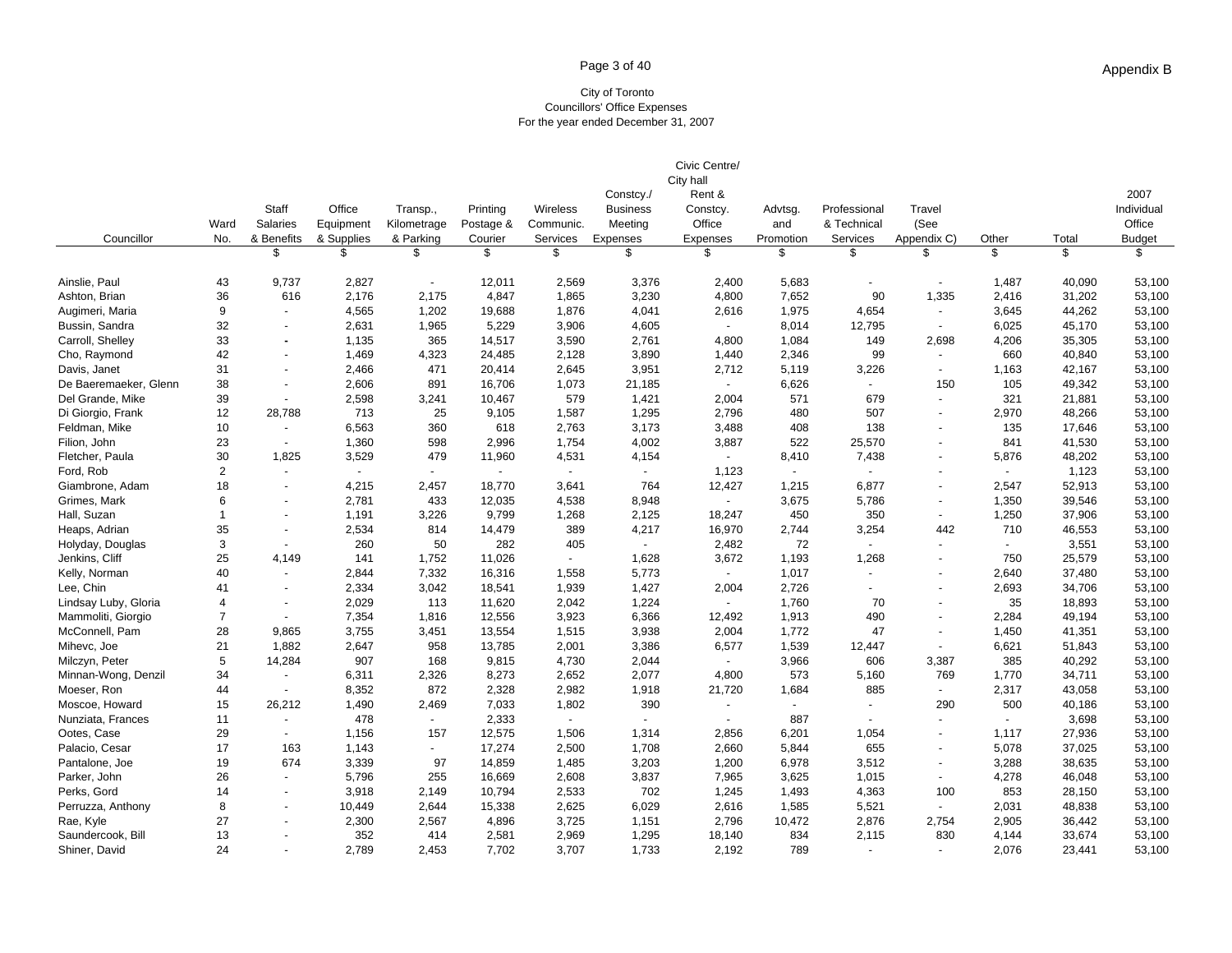#### Page 4 of 40

#### City of Toronto Councillors' Office Expenses For the year ended December 31, 2007

| Councillor        | Ward<br>No. | Staff<br>Salaries<br>& Benefits | Office<br>Equipment<br>& Supplies | Transp.,<br>Kilometrage<br>& Parking | Printing<br>Postage &<br>Courier | <b>Wireless</b><br>Communic.<br>Services | Constcy./<br><b>Business</b><br>Meeting<br>Expenses | Civic Centre/<br>City hall<br>Rent &<br>Constcy.<br>Office<br>Expenses | Advtsg.<br>and<br>Promotion | Professional<br>& Technical<br>Services | Travel<br>(See<br>Appendix C) | Other    | Total        | 2007<br>Individual<br>Office<br><b>Budget</b> |
|-------------------|-------------|---------------------------------|-----------------------------------|--------------------------------------|----------------------------------|------------------------------------------|-----------------------------------------------------|------------------------------------------------------------------------|-----------------------------|-----------------------------------------|-------------------------------|----------|--------------|-----------------------------------------------|
|                   |             | J                               | S                                 |                                      | \$                               | ა                                        | \$                                                  | S                                                                      | \$                          |                                         | ა                             |          | \$           | \$                                            |
| Stintz, Karen     | 16          | $\overline{\phantom{a}}$        | 2,469                             | 1,423                                | 8,957                            | 3,881                                    | 3,708                                               | $\overline{\phantom{0}}$                                               | 1,127                       | 11,067                                  | $\overline{\phantom{a}}$      | 11,231   | 43,863       | 53,100                                        |
| Thompson, Michael | 37          | $\overline{\phantom{a}}$        | 2,315                             | 7,333                                | 14,950                           | 4,404                                    | 4,631                                               |                                                                        | 4,190                       | 419                                     | 2,836                         | 4,068    | 45,146       | 53,100                                        |
| Vaughan, Adam     | 20          | 8,603                           | 12,789                            | 954                                  | 4,704                            | 2,255                                    | 4,090                                               | $\overline{\phantom{a}}$                                               | 24                          | 6,663                                   | $\overline{\phantom{a}}$      | 2,027    | 42,109       | 53,100                                        |
| Walker, Michael   | 22          | 5,002                           | 2,905                             | 599                                  | 10,587                           | $\overline{\phantom{a}}$                 | 1,885                                               |                                                                        | 1,151                       | 16,926                                  | 677                           | 5,529    | 45,261       | 53,100                                        |
| Total             |             | 111,800                         | 135,981                           | 68,419                               | 477,474                          | 100,449                                  | 142,595                                             | 177,131                                                                | 120,389                     | 148,771                                 | 16,268                        | 105,777  | 1,605,054    | 2,336,400                                     |
|                   |             |                                 |                                   |                                      |                                  |                                          |                                                     | (Note 3)                                                               |                             |                                         |                               | (Note 4) | (Notes 1, 2) |                                               |
|                   |             |                                 |                                   |                                      |                                  |                                          |                                                     |                                                                        |                             |                                         |                               |          |              |                                               |
| Miller            | Mayor       |                                 | 18,274                            | 5,314                                | 12,386                           | 17,766                                   | 1,931                                               |                                                                        | 657                         | 248,886                                 | 10,446                        | 42,634   | 358,294      |                                               |
|                   |             |                                 |                                   |                                      |                                  |                                          |                                                     |                                                                        |                             |                                         |                               |          |              |                                               |

GRAND TOTAL

Notes:

1,963,348

1. Each Councillor was provided with a report of expenses charged to his/her budget. The reports were reviewed and approved by the Councillors, except Councillor Ford, who did not sign off his office expense report. His office budget was charged \$ 1,123 per note 3.

2. As per Administrative Committee Report 10, Clause 4a, approved by Toronto City Council at its meeting on October 1, 2 and 3, 2004, expenses incurred by Councillors for postage and distribution costs, printing services, advertising and promotion and related office expenses and photocopying must be paid from member's office budget and not through personal funds. If office expenses are paid for by Members of Council using personal funds, such expenditures be reported to the City Clerk. The City Clerk canvassed all Members on their use of personal funds for office expenses in 2007. Twelve Councillors reported the use of personal funds as follows:

| Name        | Ward | Approx. km<br>in 2007 | Cell phone | <b>Business</b><br>Meeting<br>expenses | Constituency<br>expenses | Parking and<br>Taxis | Office<br>supplies | Others      | Total       |
|-------------|------|-----------------------|------------|----------------------------------------|--------------------------|----------------------|--------------------|-------------|-------------|
|             |      |                       | \$         | \$                                     | \$                       | \$                   | \$                 | \$          |             |
| Augimeri    | 9    |                       |            |                                        |                          |                      |                    | 1,249       | 1,249       |
| Carroll     | 33   | not tracked           |            |                                        |                          |                      |                    |             | 0           |
| Davis       | 31   | not tracked           |            |                                        |                          |                      |                    | not tracked | 0           |
| Del Grande  | 39   | not tracked           |            |                                        |                          |                      |                    |             | $\Omega$    |
| Di Giorgio  | 12   | 700                   |            |                                        |                          |                      |                    |             | 0           |
| Ford        | 2    |                       |            |                                        |                          |                      | 322                |             | 322         |
| Grimes      | 6    | 6,000                 |            |                                        |                          | 250                  |                    |             | 250         |
| Holyday     | 3    | 200                   |            |                                        |                          |                      |                    |             | $\mathbf 0$ |
| Jenkins     | 25   |                       | 137        |                                        |                          |                      |                    |             | 137         |
| Mammoliti   | 7    | 7,679                 | 376        |                                        | 3,655                    | 315                  |                    |             | 4,346       |
| Minnan-Wong | 34   | not tracked           |            |                                        |                          |                      |                    |             | 0           |
| Palacio     | 17   | 2,000                 |            |                                        |                          |                      |                    |             | $\Omega$    |
| Parker      | 26   | not tracked           |            | 100                                    | 100                      | 100                  | 100                | 100         | 500         |
| Perruzza    | 8    |                       |            | 21                                     |                          |                      |                    |             | 21          |
| Stintz      | 16   | not tracked           |            |                                        |                          |                      |                    |             | $\mathbf 0$ |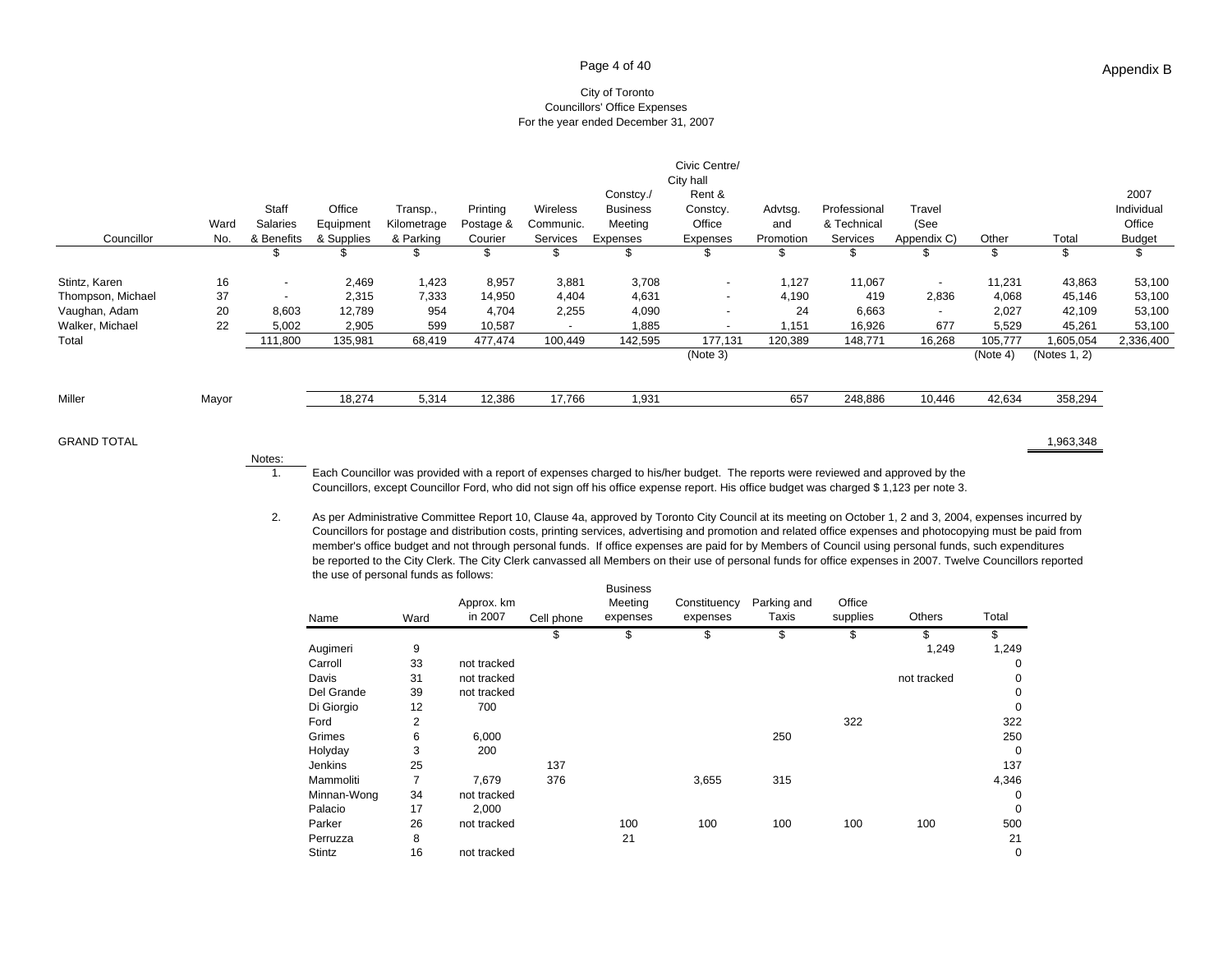#### Page 5 of 40

#### City of Toronto Councillors' Office Expenses For the year ended December 31, 2007

|            |      |                 |            |             |           |           |                 | Civic Centre/<br>City hall |           |              |             |       |       |               |
|------------|------|-----------------|------------|-------------|-----------|-----------|-----------------|----------------------------|-----------|--------------|-------------|-------|-------|---------------|
|            |      |                 |            |             |           |           | Constcy./       | Rent &                     |           |              |             |       |       | 2007          |
|            |      | Staff           | Office     | Transp.,    | Printing  | Wireless  | <b>Business</b> | Constcy.                   | Advtsg.   | Professional | Travel      |       |       | Individual    |
|            | Ward | <b>Salaries</b> | Equipment  | Kilometrage | Postage & | Communic. | Meeting         | Office                     | and       | & Technical  | (See        |       |       | Office        |
| Councillor | No.  | & Benefits      | & Supplies | & Parking   | Courier   | Services  | Expenses        | Expenses                   | Promotion | Services     | Appendix C) | Other | Total | <b>Budget</b> |
|            |      |                 |            |             |           |           |                 |                            |           |              |             |       |       |               |

3. As per Executive Committee Report No 8, Clause 2 , approved by Council on May 23, 24 and 25, 2007, Councillor Holyday's and Councillor Ford's 2007 Global Office Budget was charged \$ 1,123 each for the use of the office space at the Etobicoke Civic Centre in 2006. The City Clerk was further directed to continue to charge Councillor Holiday's Global Office Budget for the space used at the Etobicoke Civic Centre.

4. Other Expenses include grants, donations, ticket/admission fees, charges from Solid Waste Management Services for compost & blue boxes re: Environment Day, membership fees and other miscellaneous expenses.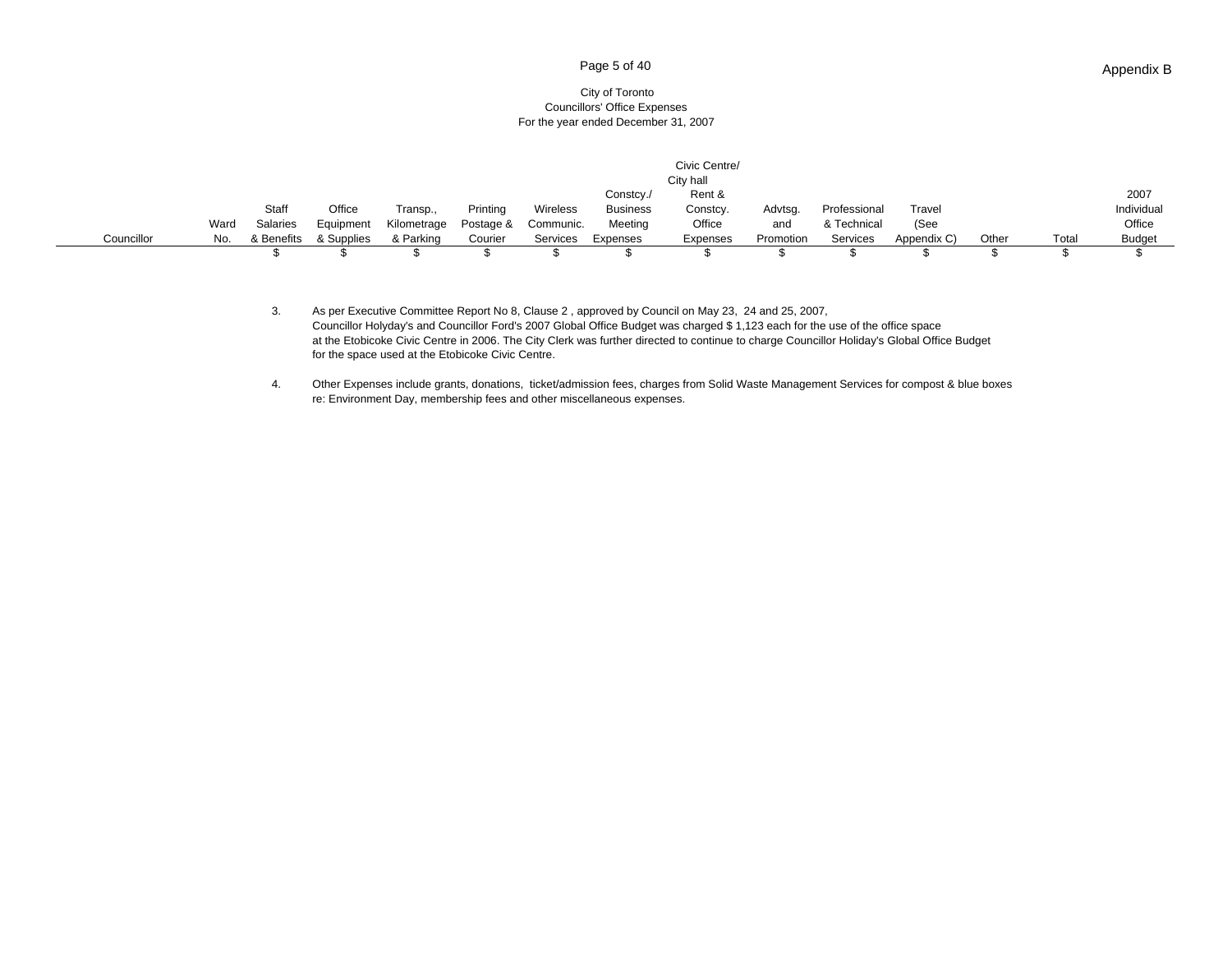#### Page 6 of 40

Appendix C

|                 | Ward | Name of Conference/Event                                                                                                                                                  | <b>Council Authority</b><br>(approved under Administration Committee Report<br>No. 4, Clause 8, May 17, 18 & 19, 2005) |                                                | Total |
|-----------------|------|---------------------------------------------------------------------------------------------------------------------------------------------------------------------------|------------------------------------------------------------------------------------------------------------------------|------------------------------------------------|-------|
| Councillor      | No.  | (Location, Date)                                                                                                                                                          | unless otherwise specified)                                                                                            | Source                                         | \$    |
| Ashton, Brian   | 36   | Review United Kingdom (UK) "Best Practices" in<br>Planning, Transportation and Redevelopment                                                                              |                                                                                                                        | Council - Office Travel                        | 1,335 |
|                 |      | London, England<br>February 24 - March 1, 2007                                                                                                                            | 2007 Budget<br>Approved by Board                                                                                       | Local Board - TEDCO                            | 750   |
|                 |      |                                                                                                                                                                           |                                                                                                                        |                                                | 2,085 |
| Augimeri, Maria | 9    | Federation of Canadian Municipalities<br>70th Annual Conference and Municipal Expo<br>Calgary, Alberta<br>June 1 - 4, 2007                                                |                                                                                                                        | Council - Corporate Travel                     | 2,442 |
|                 |      | 2007 Ontario Library Association<br>Super Conference<br>January 31 - February 2, 2007<br>Toronto, Ontario<br>(Registration fee for only one session of the<br>conference) | <b>Board Expenses Policy</b>                                                                                           | Local Board -<br><b>Toronto Public Library</b> | 50    |
|                 |      |                                                                                                                                                                           |                                                                                                                        |                                                | 2,492 |
| Bussin, Sandra  | 32   | Federation of Canadian Municipalities<br>70th Annual Conference and Municipal Expo<br>Calgary, Alberta<br>June 1 - 4, 2007                                                |                                                                                                                        | Council - Corporate Travel                     | 2,502 |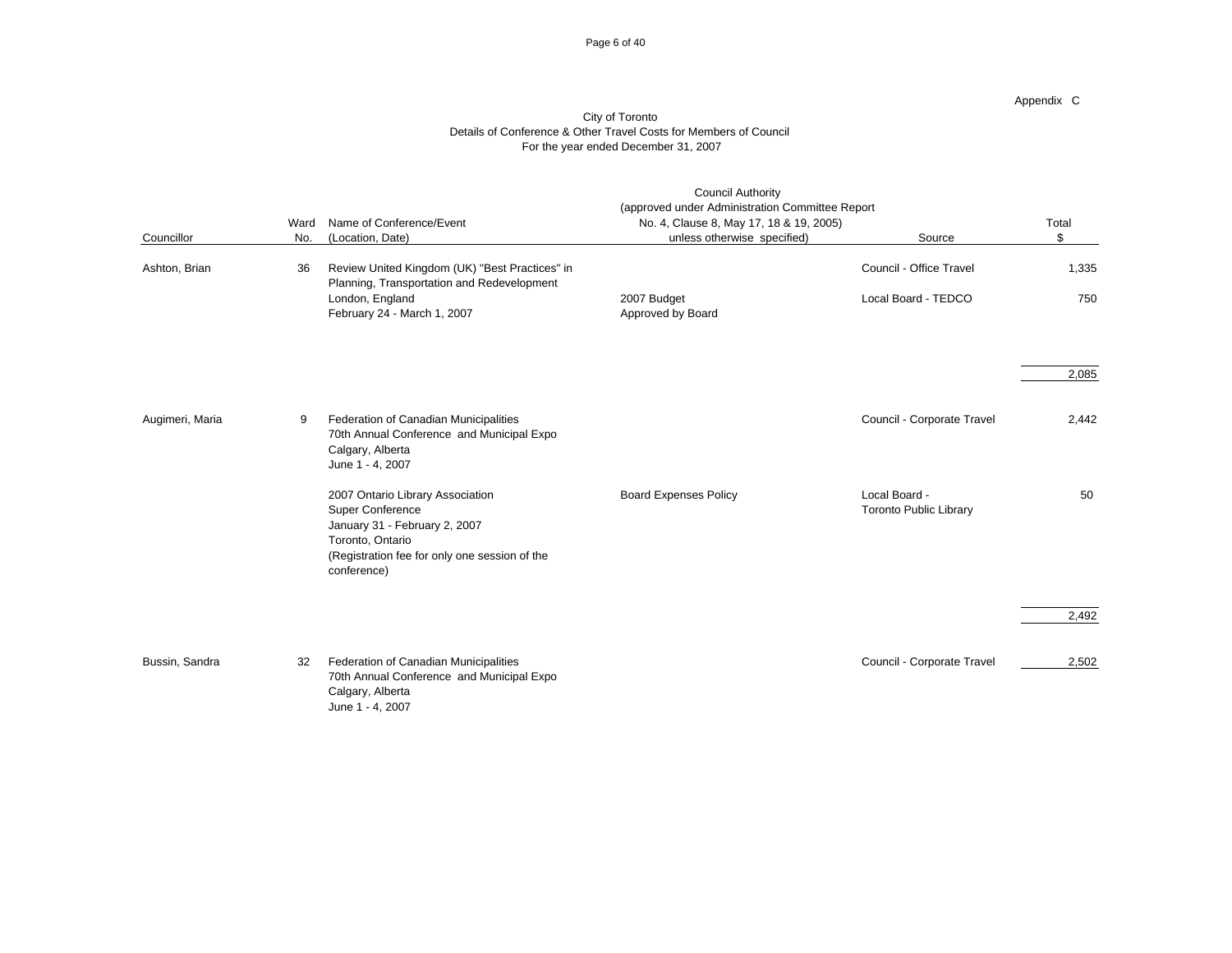#### Page 7 of 40

Appendix C

#### City of Toronto Details of Conference & Other Travel Costs for Members of Council For the year ended December 31, 2007

| Councillor       | Ward<br>No. | Name of Conference/Event<br>(Location, Date)                                                                               | <b>Council Authority</b><br>(approved under Administration Committee Report<br>No. 4, Clause 8, May 17, 18 & 19, 2005)<br>unless otherwise specified) | Source                     | Total<br>\$ |
|------------------|-------------|----------------------------------------------------------------------------------------------------------------------------|-------------------------------------------------------------------------------------------------------------------------------------------------------|----------------------------|-------------|
| Carroll, Shelley | 33          | Large Cities Climate Summit<br>New York City, New York, U.S.A.<br>May 14 - 17, 2007                                        |                                                                                                                                                       | Council - Office Travel    | 2,698       |
|                  |             | Federation of Canadian Municipalities<br>70th Annual Conference and Municipal Expo<br>Calgary, Alberta<br>June 1 - 4, 2007 |                                                                                                                                                       | Council - Corporate Travel | 2,525       |
|                  |             |                                                                                                                            |                                                                                                                                                       |                            | 5,223       |
| Cho, Raymond     | 42          | Korean Garden Project<br>Seoul/JeJu Island, South Korea<br>April 7 - 17, 2007                                              | Approved at Board Meeting<br>March 1, 2007                                                                                                            | Local Board - Toronto Zoo  | 3,942       |
|                  |             | Korean Garden Project<br>Seoul/JeJu Island, South Korea<br>December 30, 2007 - January 13, 2008                            | Approved at Board Meeting<br>December 13, 2007                                                                                                        | Local Board - Toronto Zoo  | 4.141       |

8,083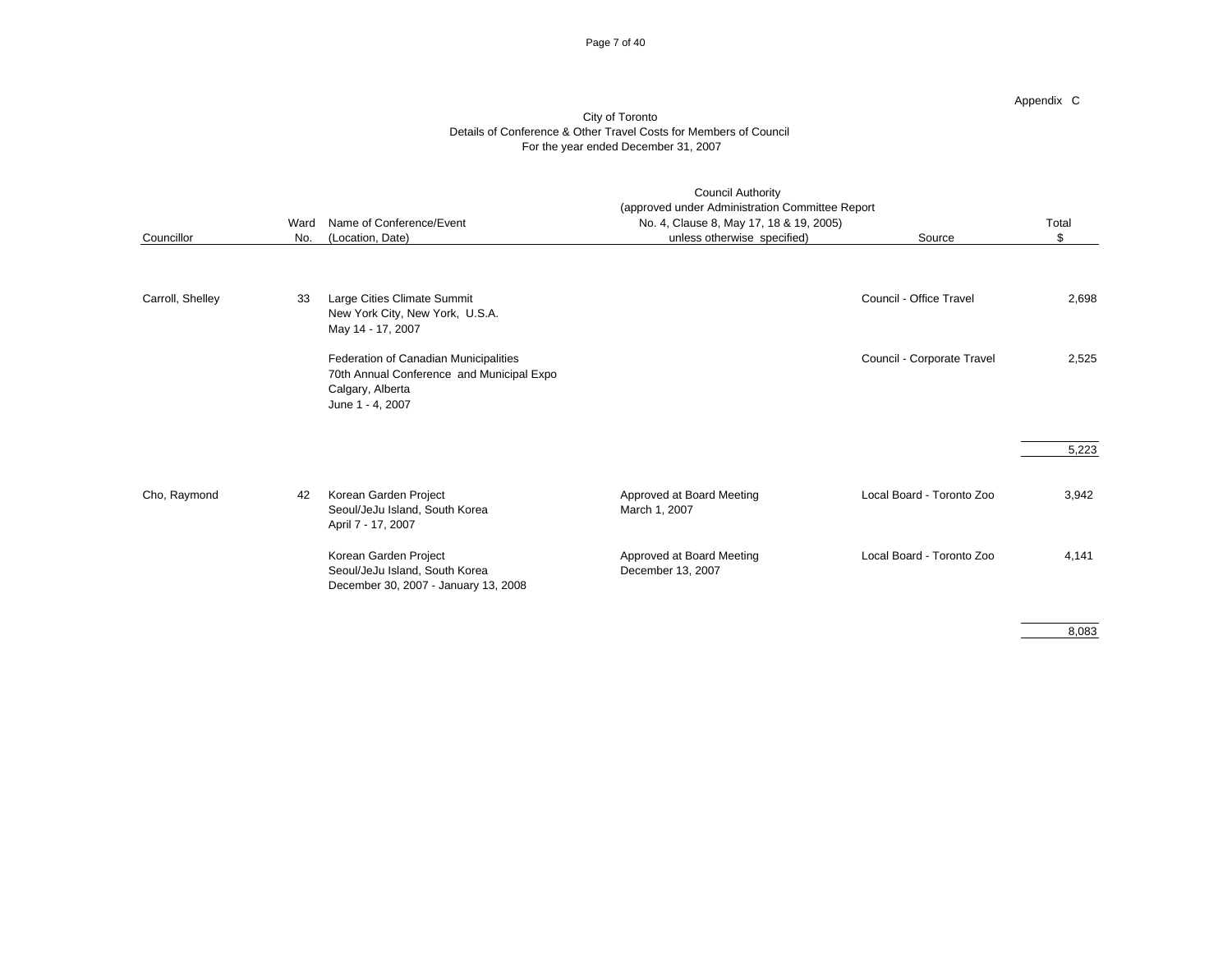#### Page 8 of 40

|                       | Ward | Name of Conference/Event                                                                                                                                                                                                  | <b>Council Authority</b><br>(approved under Administration Committee Report<br>No. 4, Clause 8, May 17, 18 & 19, 2005) |                                                               | Total |  |
|-----------------------|------|---------------------------------------------------------------------------------------------------------------------------------------------------------------------------------------------------------------------------|------------------------------------------------------------------------------------------------------------------------|---------------------------------------------------------------|-------|--|
| Councillor            | No.  | (Location, Date)                                                                                                                                                                                                          | unless otherwise specified)                                                                                            | Source                                                        | \$    |  |
| Davis, Janet          | 31   | 2007 Ontario Library Association<br><b>Super Conference</b><br>January 31 - February 2, 2007<br>Toronto, Ontario<br>(Registration fee only)                                                                               | <b>Board Expenses Policy</b>                                                                                           | Local Board -<br><b>Toronto Public Library</b>                | 200   |  |
| De Baeremaeker, Glenn | 38   | Federation of Canadian Municipalities<br>70th Annual Conference and Municipal Expo<br>Calgary, Alberta<br>June 1 - 4, 2007                                                                                                |                                                                                                                        | Council - Corporate Travel                                    | 2,496 |  |
|                       |      | Sustainable Communities: A Governance Forum<br>for Locally Elected Leaders<br>Collingwood, Ontario<br>June 22 - 23, 2007<br>(Registration fee only - Councillor unable to<br>attend due to conflict with Council meeting) |                                                                                                                        | Council - Office Travel                                       | 150   |  |
|                       |      |                                                                                                                                                                                                                           |                                                                                                                        |                                                               | 2,646 |  |
| Di Giorgio, Frank     | 12   | Canadian Association of Police Board<br>Calgary, Alberta<br>August 18 - 20, 2007                                                                                                                                          | Board by-law                                                                                                           | Local Board - Toronto Police                                  | 695   |  |
| Mike Feldman          | 10   | Pinewood Studios meeting, re: Building a film<br>studio in Toronto (Landsdowne area)<br>London, England<br>August 1-3, 2007<br>(Air fare was paid by a private organization -<br>Castlepoint/Pinewood Studios)            |                                                                                                                        | City Division - Economic<br>Development, Culture &<br>Tourism | 240   |  |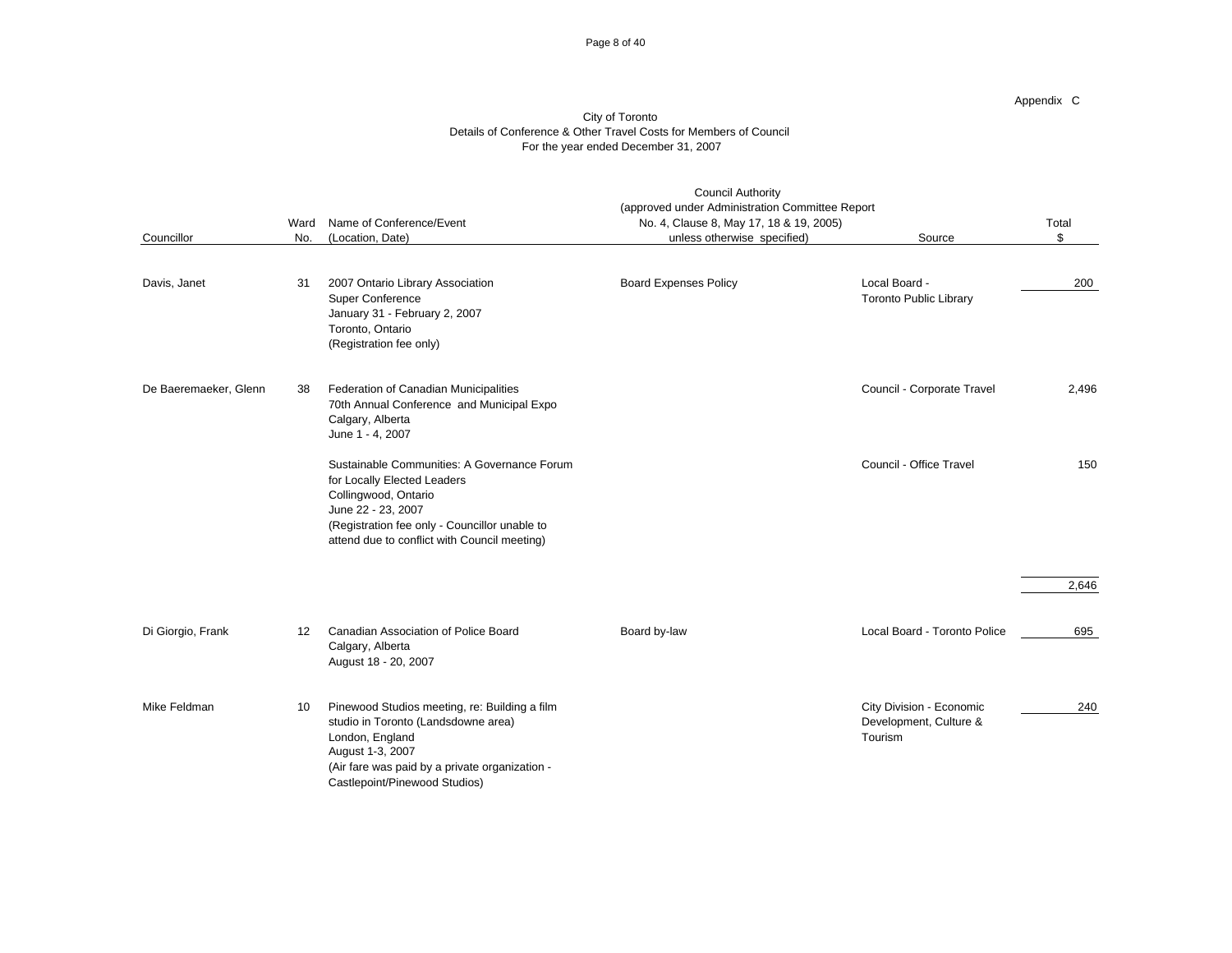#### Page 9 of 40

Appendix C

#### City of Toronto Details of Conference & Other Travel Costs for Members of Council For the year ended December 31, 2007

|                 | Ward | Name of Conference/Event                                                                                                   | <b>Council Authority</b><br>(approved under Administration Committee Report<br>No. 4, Clause 8, May 17, 18 & 19, 2005) |                                                    | Total |  |
|-----------------|------|----------------------------------------------------------------------------------------------------------------------------|------------------------------------------------------------------------------------------------------------------------|----------------------------------------------------|-------|--|
| Councillor      | No.  | (Location, Date)                                                                                                           | unless otherwise specified)                                                                                            | Source                                             | \$    |  |
| Fletcher, Paula | 30   | Federation of Canadian Municipalities<br>70th Annual Conference and Municipal Expo<br>Calgary, Alberta<br>June 1 - 4, 2007 |                                                                                                                        | Council - Corporate Travel                         | 2,612 |  |
| Giambrone, Adam | 18   | International Union of Public Transport (UITP)<br>Conference<br>Helsinki, Finland<br>May 18 - 24, 2007                     | <b>Commission Approval</b><br>Meeting No. 1878 - Minutes<br>January 31, 2007                                           | Local Board -<br><b>Toronto Transit Commission</b> | 5,587 |  |
|                 |      | Federation of Canadian Municipalities<br>70th Annual Conference and Municipal Expo<br>Calgary, Alberta<br>June 1 - 4, 2007 |                                                                                                                        | Council - Corporate Travel                         | 2,594 |  |
|                 |      | Canadian Urban Transit Association (CUTA)<br>Conference<br>Halifax, Nova Scotia<br>June 10 - 12, 2007                      | <b>Commission Approval</b><br>Meeting No. 1878 - Minutes<br>January 31, 2007                                           | Local Board -<br><b>Toronto Transit Commission</b> | 2,598 |  |
|                 |      | Association of Francophone Municipalities of Ontario<br>18th Annual Conference<br>Ottawa, Ontario<br>June 21 - 23, 2007    |                                                                                                                        | Council - Corporate Travel                         | 1.417 |  |

12,196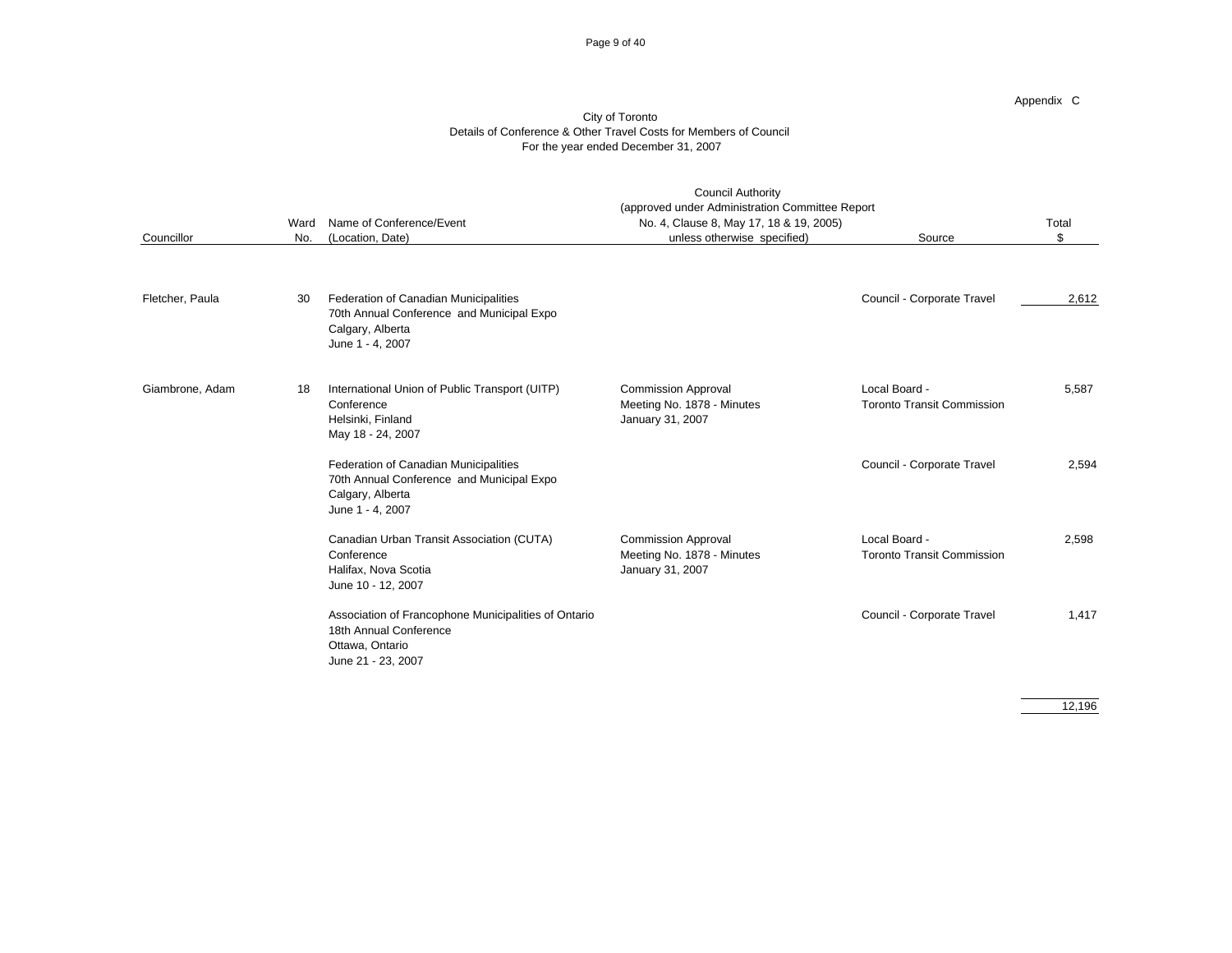#### Page 10 of 40

Appendix C

| Councillor    | Ward<br>No. | Name of Conference/Event<br>(Location, Date)                                                                               | <b>Council Authority</b><br>(approved under Administration Committee Report<br>No. 4, Clause 8, May 17, 18 & 19, 2005)<br>unless otherwise specified) | Source                                           | Total<br>\$ |
|---------------|-------------|----------------------------------------------------------------------------------------------------------------------------|-------------------------------------------------------------------------------------------------------------------------------------------------------|--------------------------------------------------|-------------|
|               |             |                                                                                                                            |                                                                                                                                                       |                                                  |             |
| Heaps, Adrian | 35          | Sustainable Communities: A Governance Forum<br>for Locally Elected Leaders<br>Collingwood, Ontario<br>June 22 - 23, 2007   |                                                                                                                                                       | Council - Office Travel                          | 442         |
| Hall, Suzan   | -1          | Federation of Canadian Municipalities<br>Board of Director's Meeting<br>London, Ontario<br>February 28 - March 3, 2007     |                                                                                                                                                       | Council - Corporate Travel                       | 783         |
|               |             | Large Urban Mayors Caucus of Ontario (LUMCO)<br>(Mayor's designate)<br>Windsor, Ontario<br>March 9, 2007                   |                                                                                                                                                       | Council - Corporate Travel                       | 616         |
|               |             | Federation of Canadian Municipalities<br>70th Annual Conference and Municipal Expo<br>Calgary, Alberta<br>June 1 - 4, 2007 |                                                                                                                                                       | Council - Corporate Travel                       | 2,016       |
|               |             | Co-operative Housing Federation (CHF)<br><b>Annual General Meeting</b><br>Winnipeg, Manitoba<br>June 7 - 9, 2007           | Approved at Board Meeting<br>January 31, 2007                                                                                                         | Local Board - Toronto<br>Community Housing Corp. | 1.824       |
|               |             | Large Urban Mayors Caucus of Ontario (LUMCO)<br>(Mayor's designate)<br>Ottawa, Ontario<br>August 19, 2007                  |                                                                                                                                                       | Council - Corporate Travel                       | 416         |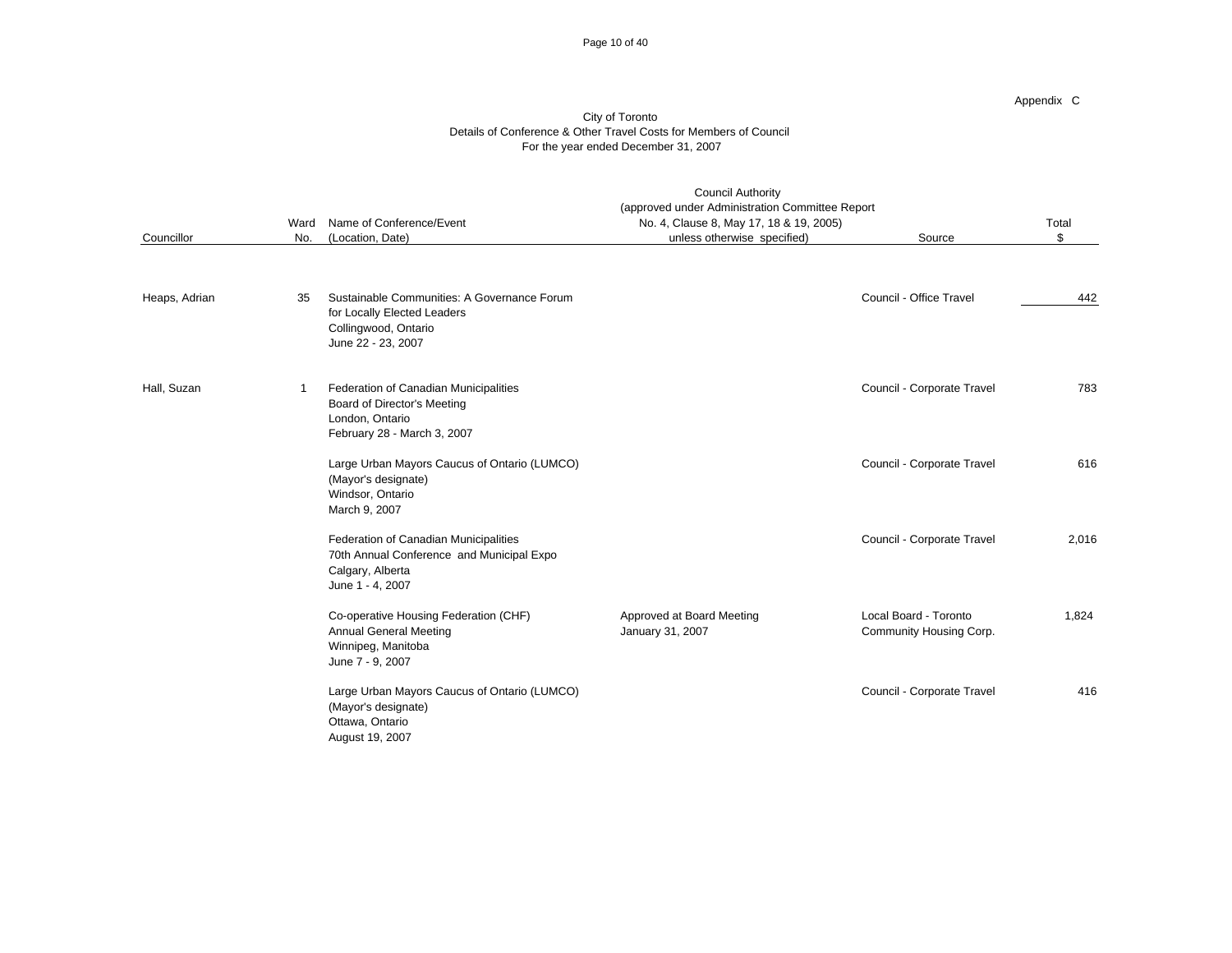#### Page 11 of 40

Appendix C

|                      | Ward | Name of Conference/Event                                                                                                    | <b>Council Authority</b><br>(approved under Administration Committee Report<br>No. 4, Clause 8, May 17, 18 & 19, 2005) |                            | Total |
|----------------------|------|-----------------------------------------------------------------------------------------------------------------------------|------------------------------------------------------------------------------------------------------------------------|----------------------------|-------|
| Councillor           | No.  | (Location, Date)                                                                                                            | unless otherwise specified)                                                                                            | Source                     | \$    |
|                      |      | Federation of Canadian Municipalities<br>Board of Director's Meeting<br>St. Andrews, New Brunswick<br>September 5 - 8, 2007 |                                                                                                                        | Council - Corporate Travel | 1,273 |
|                      |      | Federation of Canadian Municipalities<br>Board of Director's Meeting<br>Ottawa, Ontario<br>November 21 - 24, 2007           |                                                                                                                        | Council - Corporate Travel | 1,506 |
|                      |      |                                                                                                                             |                                                                                                                        |                            | 8,434 |
| Kelly, Norman        | 40   | Federation of Canadian Municipalities<br>70th Annual Conference and Municipal Expo<br>Calgary, Alberta<br>June 1 - 4, 2007  |                                                                                                                        | Council - Corporate Travel | 2,510 |
|                      |      | Federation of Canadian Municipalities<br>Board of Director's Meeting<br>Ottawa, Ontario<br>November 21 - 24, 2007           |                                                                                                                        | Council - Corporate Travel | 940   |
|                      |      |                                                                                                                             |                                                                                                                        |                            | 3,450 |
| Lindsay Luby, Gloria | 4    | Federation of Canadian Municipalities<br>70th Annual Conference and Municipal Expo<br>Calgary, Alberta<br>June 1 - 4, 2007  |                                                                                                                        | Council - Corporate Travel | 2,232 |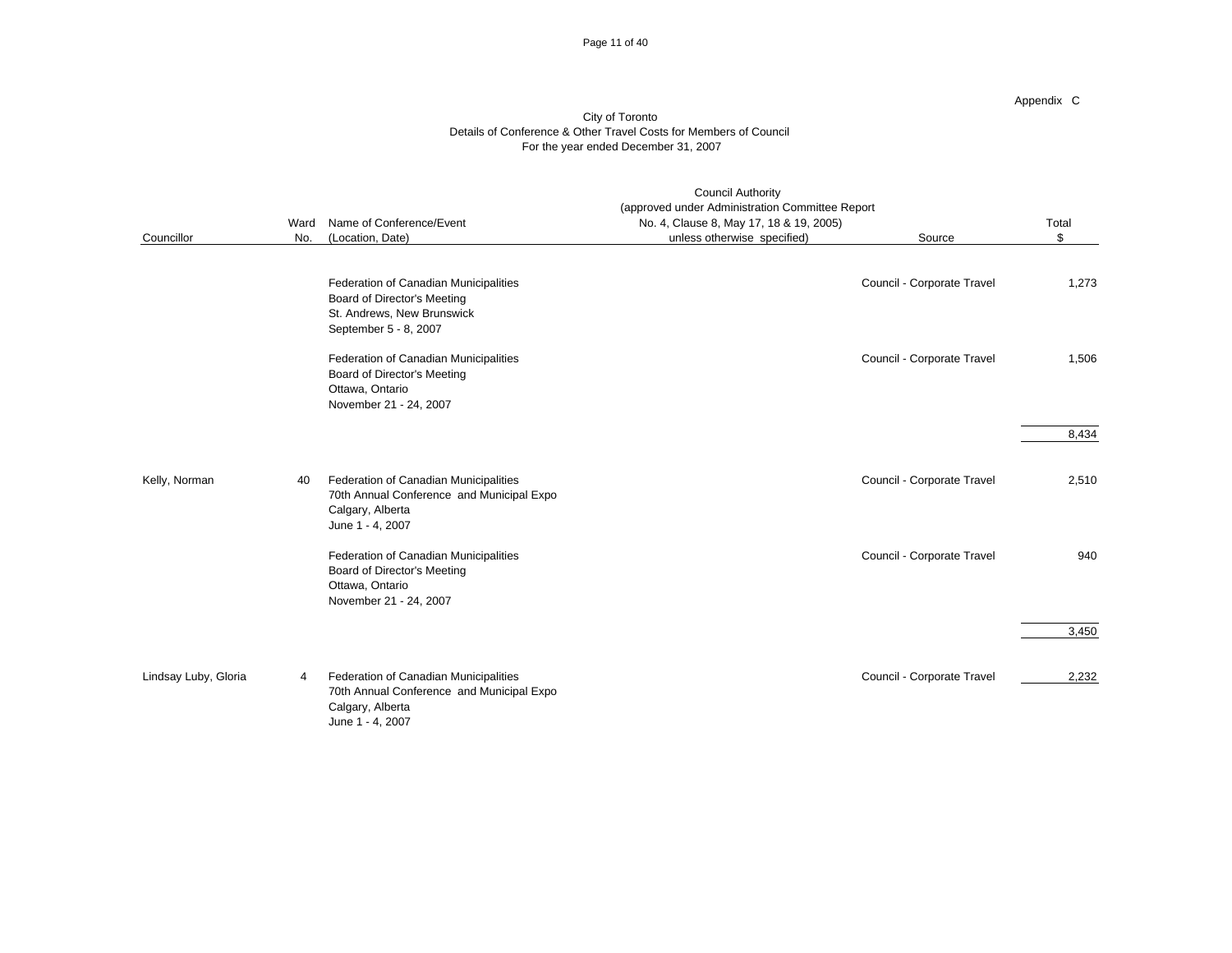#### Page 12 of 40

Appendix C

|                    |             |                                                                                                                                                                             | <b>Council Authority</b><br>(approved under Administration Committee Report |                                                  |             |
|--------------------|-------------|-----------------------------------------------------------------------------------------------------------------------------------------------------------------------------|-----------------------------------------------------------------------------|--------------------------------------------------|-------------|
| Councillor         | Ward<br>No. | Name of Conference/Event<br>(Location, Date)                                                                                                                                | No. 4, Clause 8, May 17, 18 & 19, 2005)<br>unless otherwise specified)      | Source                                           | Total<br>\$ |
| Mammoliti, Giorgio | 7           | Federation of Canadian Municipalities<br>70th Annual Conference and Municipal Expo<br>Calgary, Alberta<br>June 1 - 4, 2007                                                  |                                                                             | Council - Corporate Travel                       | 2,185       |
|                    |             | European Network for Housing Research (ENHR)<br><b>International Conference</b><br>Rotterdam, the Netherlands<br>June 25 - 28, 2007                                         | Approved at Board Meeting<br>January 31, 2007                               | Local Board - Toronto<br>Community Housing Corp. | 3,886       |
|                    |             | World Association of Zoos & Aquariums Conference<br>Budapest, Hungary<br>August 26 - 30, 2007<br>(Trip cancelled due to cost containment. Expenses<br>were not refundable.) | 2007 Budget<br>Approved at Board Meeting<br>June 14, 2007                   | Local Board - Toronto Zoo                        | 1,771       |
|                    |             | Federation of Canadian Municipalities<br>Board of Director's Meeting<br>Ottawa, Ontario<br>November 21 - 24, 2007                                                           |                                                                             | Council - Corporate Travel                       | 1,509       |
|                    |             |                                                                                                                                                                             |                                                                             |                                                  | 9,351       |
| McConnell, Pam     | 28          | Federation of Canadian Municipalities<br>Board of Director's Meeting<br>London, Ontario<br>February 28 - March 3, 2007                                                      |                                                                             | Council - Corporate Travel                       | 1,116       |
|                    |             | Federation of Canadian Municipalities<br>70th Annual Conference and Municipal Expo<br>Calgary, Alberta<br>June 1 - 4, 2007                                                  |                                                                             | Council - Corporate Travel                       | 2,823       |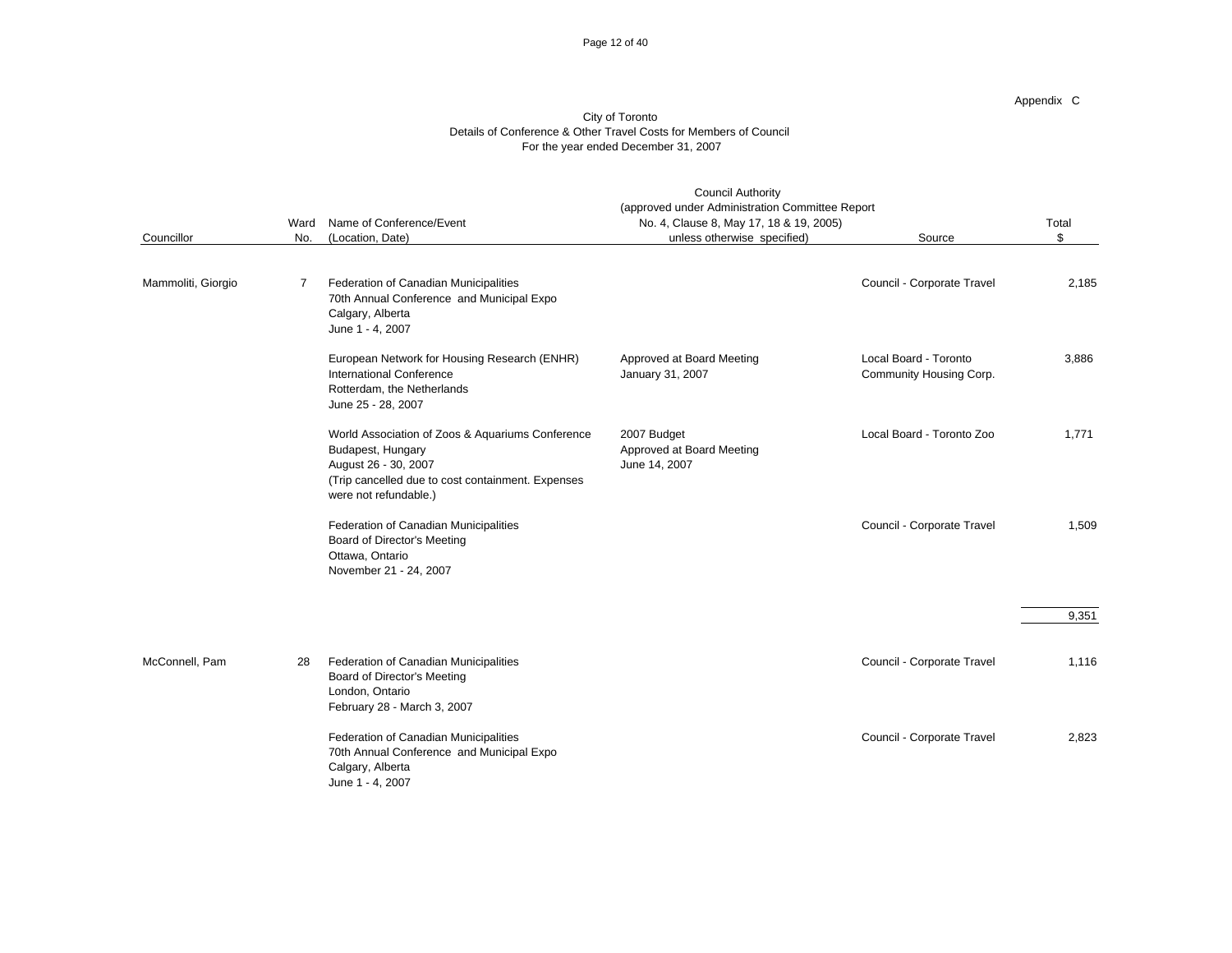#### Page 13 of 40

Appendix C

|             | Ward | Name of Conference/Event                                                                                                    | (approved under Administration Committee Report<br>No. 4, Clause 8, May 17, 18 & 19, 2005) |                                                    | Total  |
|-------------|------|-----------------------------------------------------------------------------------------------------------------------------|--------------------------------------------------------------------------------------------|----------------------------------------------------|--------|
| Councillor  | No.  | (Location, Date)                                                                                                            | unless otherwise specified)                                                                | Source                                             | \$     |
|             |      |                                                                                                                             |                                                                                            |                                                    |        |
|             |      | Canadian Association of Police Board<br>Calgary, Alberta<br>August 18 - 20, 2007                                            | Board by-law                                                                               | Local Board - Toronto Police                       | 2,390  |
|             |      | Federation of Canadian Municipalities<br>Board of Director's Meeting<br>St. Andrews, New Brunswick<br>September 5 - 8, 2007 |                                                                                            | Council - Corporate Travel                         | 1,957  |
|             |      | Federation of Canadian Municipalities<br>Board of Director's Meeting<br>Ottawa, Ontario<br>November 21 - 24, 2007           |                                                                                            | Council - Corporate Travel                         | 1,846  |
|             |      |                                                                                                                             |                                                                                            |                                                    | 10,132 |
| Mihevc, Joe | 21   | International Union of Public Transport (UITP)<br>Conference<br>Helsinki, Finland<br>May 18 - 25, 2007                      | <b>Commission Approval</b><br>Meeting No. 1878 - Minutes<br>January 31, 2007               | Local Board -<br><b>Toronto Transit Commission</b> | 6,347  |
|             |      | Federation of Canadian Municipalities<br>70th Annual Conference and Municipal Expo<br>Calgary, Alberta<br>June 1 - 4, 2007  |                                                                                            | Council - Corporate Travel                         | 2,525  |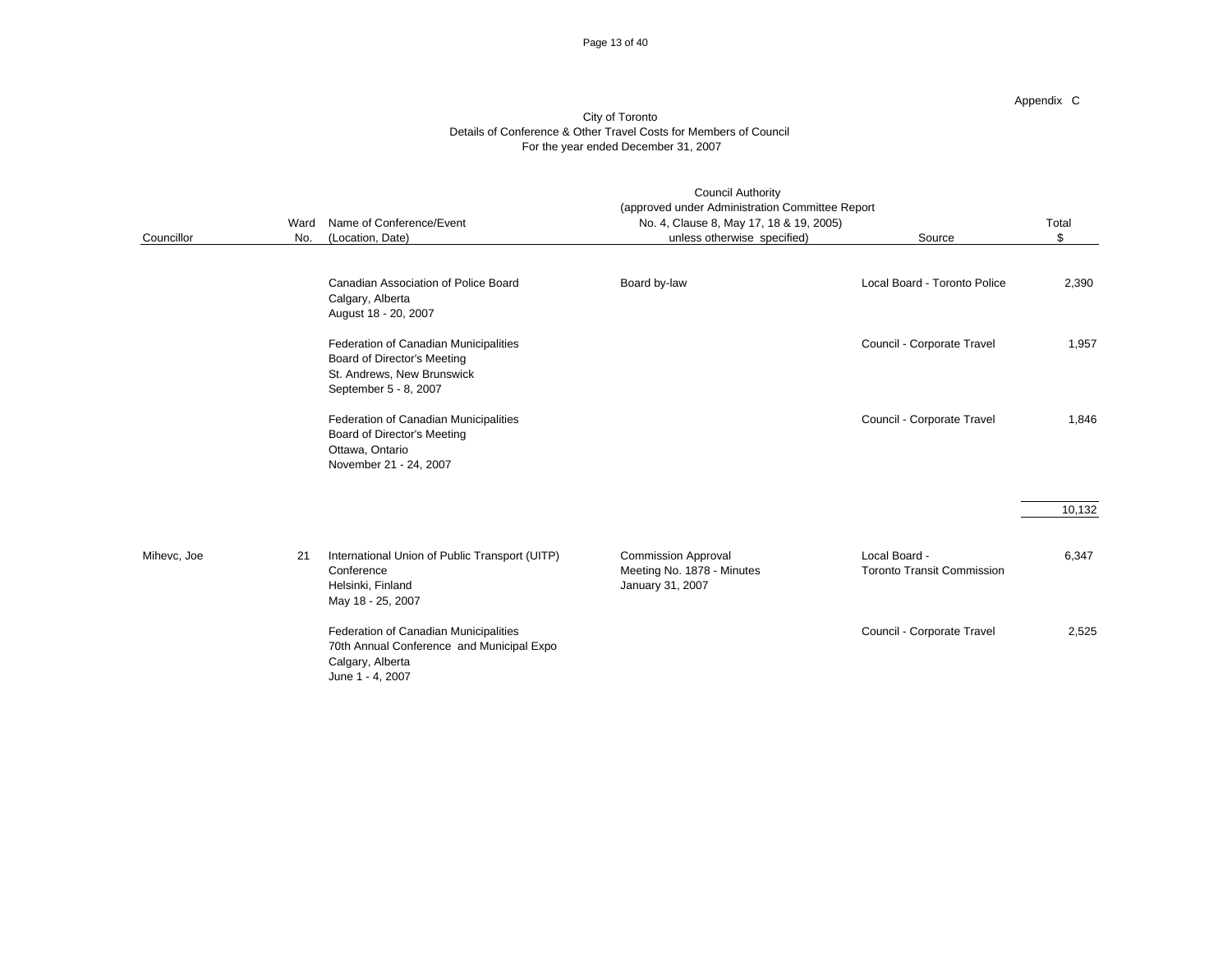#### Page 14 of 40

Appendix C

|                     | Ward | Name of Conference/Event                                                                                        | <b>Council Authority</b><br>(approved under Administration Committee Report<br>No. 4, Clause 8, May 17, 18 & 19, 2005) |                                                    | Total  |
|---------------------|------|-----------------------------------------------------------------------------------------------------------------|------------------------------------------------------------------------------------------------------------------------|----------------------------------------------------|--------|
| Councillor          | No.  | (Location, Date)                                                                                                | unless otherwise specified)                                                                                            | Source                                             | \$     |
|                     |      | Canadian Urban Transit Association (CUTA)<br>Conference<br>Halifax, Nova Scotia<br>June 9 - 13, 2007            | <b>Commission Approval</b><br>Meeting No. 1878 - Minutes<br>January 31, 2007                                           | Local Board -<br><b>Toronto Transit Commission</b> | 1,761  |
|                     |      |                                                                                                                 |                                                                                                                        |                                                    | 10,633 |
| Milczyn, Peter      | 5    | International Union of Public Transport (UITP)<br>Conference<br>Helsinki, Finland<br>May 19 - 25, 2007          | <b>Commission Approval</b><br>Meeting No. 1878 - Minutes<br>January 31, 2007                                           | Local Board -<br><b>Toronto Transit Commission</b> | 5,535  |
|                     |      | Sustainable Development Tour<br>Shanghai, China<br>June 3 - 9, 2007                                             |                                                                                                                        | Council - Office Travel                            | 3,387  |
|                     |      |                                                                                                                 |                                                                                                                        |                                                    | 8,922  |
| Minnan-Wong, Denzil | 34   | Association of Municipalities of Ontario<br><b>Annual Conference</b><br>Ottawa, Ontario<br>August 19 - 22, 2007 |                                                                                                                        | Council - Office Travel                            | 769    |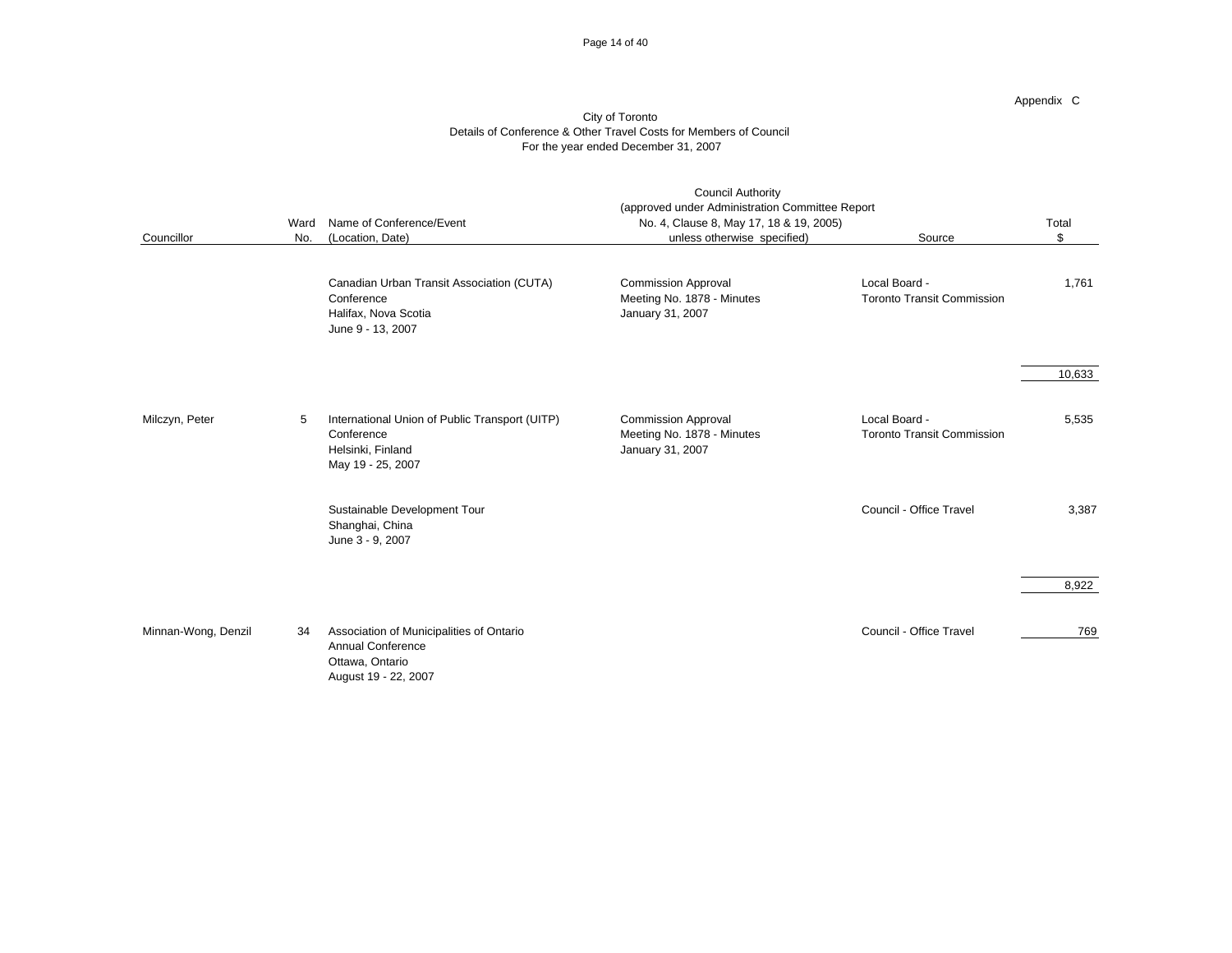#### Page 15 of 40

Appendix C

|                |      | <b>Council Authority</b><br>(approved under Administration Committee Report                                                 |                                         |                            |       |
|----------------|------|-----------------------------------------------------------------------------------------------------------------------------|-----------------------------------------|----------------------------|-------|
|                | Ward | Name of Conference/Event                                                                                                    | No. 4, Clause 8, May 17, 18 & 19, 2005) |                            | Total |
| Councillor     | No.  | (Location, Date)                                                                                                            | unless otherwise specified)             | Source                     | \$    |
| Moeser, Ron    | 44   | Federation of Canadian Municipalities<br>70th Annual Conference and Municipal Expo<br>Calgary, Alberta<br>June 1 - 4, 2007  |                                         | Council - Corporate Travel | 2,561 |
| Moscoe, Howard | 15   | Federation of Canadian Municipalities<br><b>Ontario Caucus Meeting</b><br>Brampton, Ontario<br>February 2, 2007             |                                         | Council - Corporate Travel | 54    |
|                |      | Federation of Canadian Municipalities<br>Board of Director's Meeting<br>London, Ontario<br>February 28 - March 3, 2007      |                                         | Council - Corporate Travel | 1,185 |
|                |      | 5th Annual Town and Gown Association<br>of Ontario Conference<br>London, Ontario<br>May 9 - 10, 2007                        |                                         | Council - Office Travel    | 290   |
|                |      | Federation of Canadian Municipalities<br>70th Annual Conference and Municipal Expo<br>Calgary, Alberta<br>June 1 - 4, 2007  |                                         | Council - Corporate Travel | 2,593 |
|                |      | Federation of Canadian Municipalities<br>Board of Director's Meeting<br>St. Andrews, New Brunswick<br>September 5 - 8, 2007 |                                         | Council - Corporate Travel | 2,206 |
|                |      | Federation of Canadian Municipalities<br>Board of Director's Meeting<br>Ottawa, Ontario<br>November 21 - 24, 2007           |                                         | Council - Corporate Travel | 2,198 |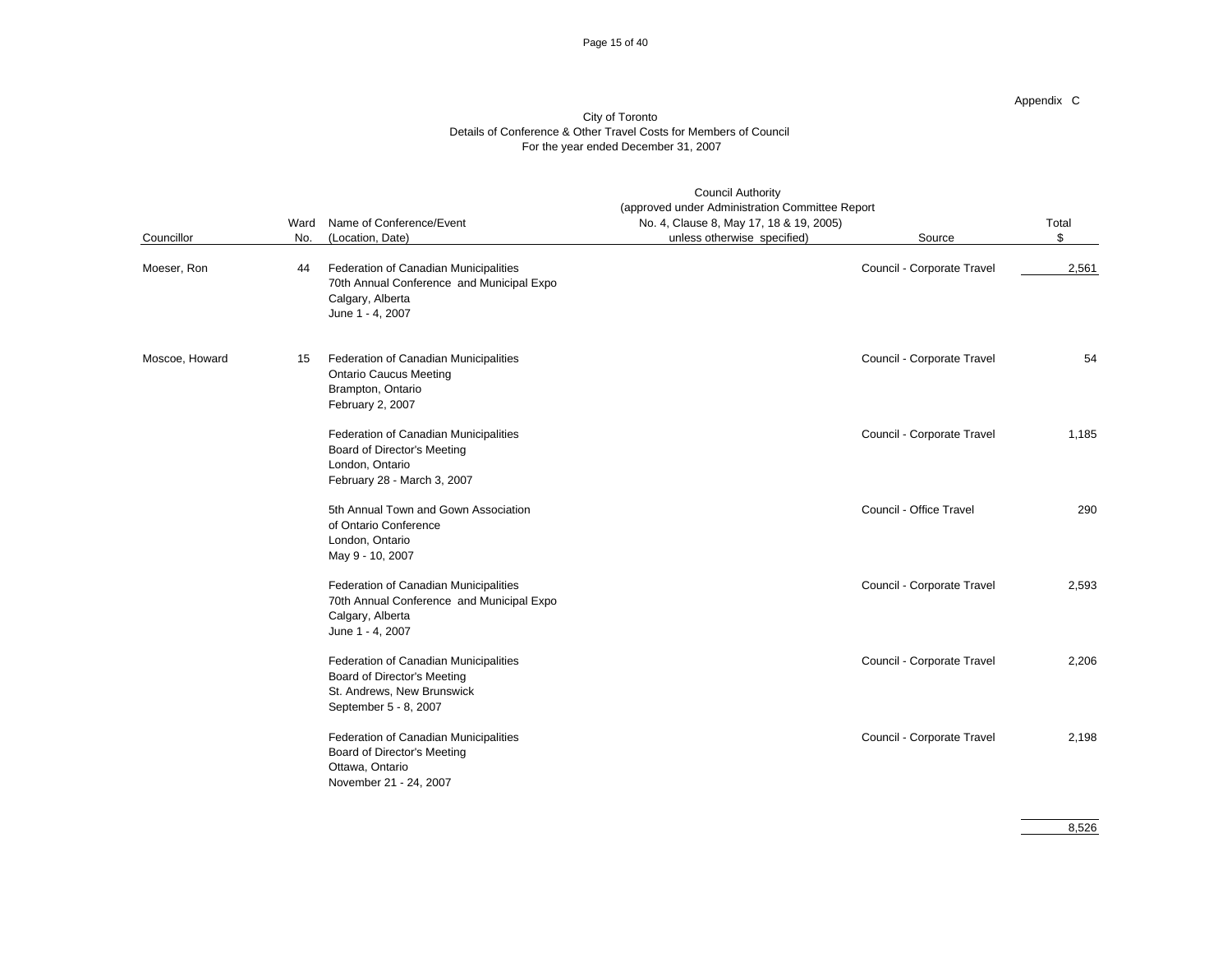#### Page 16 of 40

Appendix C

| Councillor        | Ward<br>No. | Name of Conference/Event<br>(Location, Date)                                                                                        | <b>Council Authority</b><br>(approved under Administration Committee Report<br>No. 4, Clause 8, May 17, 18 & 19, 2005)<br>unless otherwise specified) | Source                                                            | Total<br>\$ |
|-------------------|-------------|-------------------------------------------------------------------------------------------------------------------------------------|-------------------------------------------------------------------------------------------------------------------------------------------------------|-------------------------------------------------------------------|-------------|
| Pantalone, Joe    | 19          | <b>Global Cities Conference</b><br>Expo Italia Real Estate (EIRE) Conference<br>Milan, Italy, and Lyon, France<br>May 12 - 23, 2007 | 2007 Budget<br>Approved by Board                                                                                                                      | Local Board - TEDCO                                               | 3,030       |
|                   |             | Federation of Canadian Municipalities<br>70th Annual Conference and Municipal Expo<br>Calgary, Alberta<br>June 1 - 4, 2007          |                                                                                                                                                       | Council - Corporate Travel                                        | 2,177       |
|                   |             | 74th UFI Congress Conference<br>Paris, France<br>October 23 - 30, 2007                                                              | Board Minutes, July 13, 2007, Item No. 7                                                                                                              | Local Board -<br>Board of Governors of<br><b>Exhibition Place</b> | 3,671       |
|                   |             |                                                                                                                                     |                                                                                                                                                       |                                                                   | 8,878       |
| Perks, Gord       | 14          | Sustainable Communities: A Governance Forum<br>for Locally Elected Leaders<br>Collingwood, Ontario<br>June 22 - 23, 2007            |                                                                                                                                                       | Council - Office Travel                                           | 100         |
| Perruzza, Anthony | 8           | International Union of Public Transport (UITP)<br>Conference<br>Helsinki, Finland<br>May 21 - 24, 2007                              | <b>Commission Approval</b><br>Meeting No. 1878 - Minutes<br>January 31, 2007                                                                          | Local Board -<br><b>Toronto Transit Commission</b>                | 5.656       |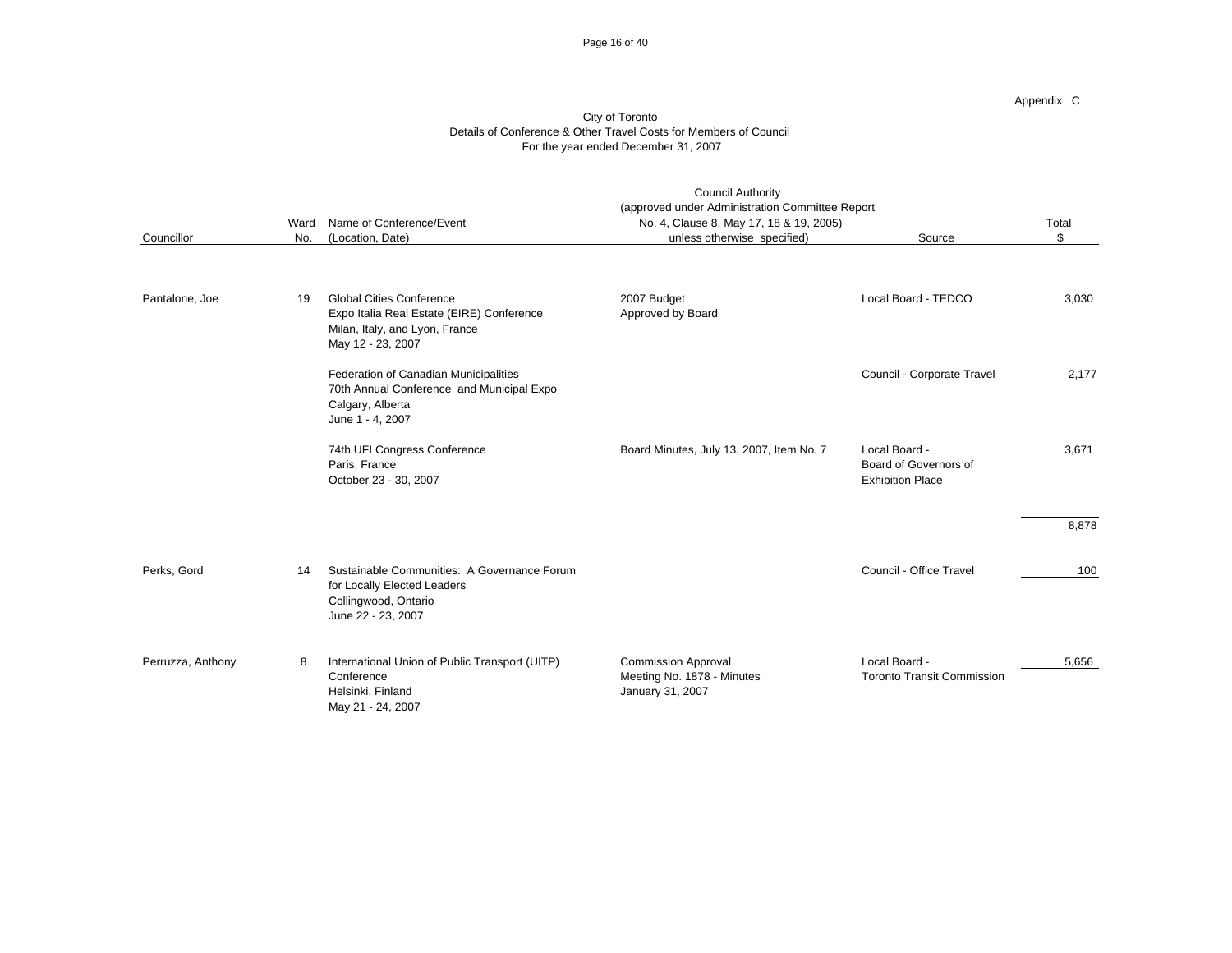#### Page 17 of 40

Appendix C

|                   | Ward | Name of Conference/Event                                                                                                                                                    | <b>Council Authority</b><br>(approved under Administration Committee Report<br>No. 4, Clause 8, May 17, 18 & 19, 2005) |                                                               | Total |
|-------------------|------|-----------------------------------------------------------------------------------------------------------------------------------------------------------------------------|------------------------------------------------------------------------------------------------------------------------|---------------------------------------------------------------|-------|
| Councillor        | No.  | (Location, Date)                                                                                                                                                            | unless otherwise specified)                                                                                            | Source                                                        | \$    |
|                   |      |                                                                                                                                                                             |                                                                                                                        |                                                               |       |
| Rae, Kyle         | 27   | Property and Real Estate Development Global<br>Trade Show - MIPIM (Marche International<br>Des Professionnels De L'Immobilier)<br>The World's Property Market               |                                                                                                                        | City Division - Economic<br>Development, Culture &<br>Tourism | 4,401 |
|                   |      | Cannes & Paris, France<br>March 8-18, 2007                                                                                                                                  |                                                                                                                        | Council - Office Travel                                       | 663   |
|                   |      | BIO (Biotechnology Industry Organization) 2007<br>International Biotechnology Meeting & Exhibition<br>Boston, Massachusetts, U.S.A.<br>May 6-8, 2007                        |                                                                                                                        | City Division - Economic<br>Development, Culture &<br>Tourism | 2,038 |
|                   |      | XVII International Aids Conference<br>Mexico City, Mexico<br>August 3 - 8, 2008<br>(Registration fee and airfare were paid and<br>expensed in 2007 at Councillor's request) |                                                                                                                        | Council - Office Travel                                       | 2,091 |
|                   |      |                                                                                                                                                                             |                                                                                                                        |                                                               | 9,193 |
| Saundercook, Bill | 13   | Waste Management Sites Tour<br>Halifax, Nova Scotia<br>February 22 - 23, 2007                                                                                               |                                                                                                                        | Council - Office Travel                                       | 830   |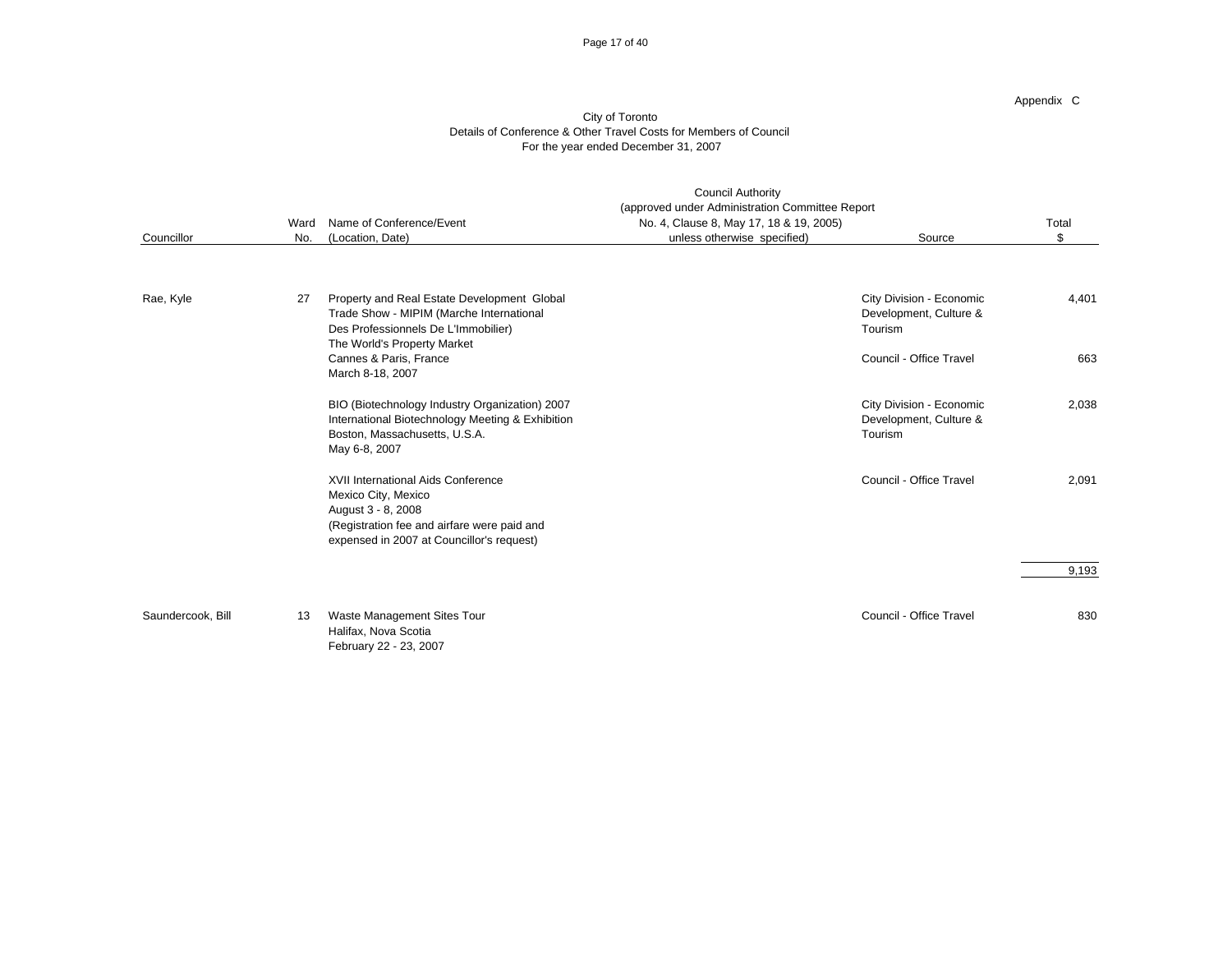#### Page 18 of 40

Appendix C

| Councillor        | Ward<br>No. | Name of Conference/Event<br>(Location, Date)                                                                                                                                                             | <b>Council Authority</b><br>(approved under Administration Committee Report<br>No. 4, Clause 8, May 17, 18 & 19, 2005)<br>unless otherwise specified) | Source                                             | Total<br>\$ |
|-------------------|-------------|----------------------------------------------------------------------------------------------------------------------------------------------------------------------------------------------------------|-------------------------------------------------------------------------------------------------------------------------------------------------------|----------------------------------------------------|-------------|
|                   |             | International Union of Public Transport (UITP)<br>Conference<br>Helsinki, Finland<br>May 20 - 27, 2007                                                                                                   | <b>Commission Approval</b><br>Meeting No. 1878 - Minutes<br>January 31, 2007                                                                          | Local Board -<br><b>Toronto Transit Commission</b> | 6,509       |
|                   |             |                                                                                                                                                                                                          |                                                                                                                                                       |                                                    | 7,339       |
| Thompson, Michael | 37          | Federation of Canadian Municipalities<br>Board of Director's Meeting<br>London, Ontario<br>February 28 - March 3, 2007                                                                                   |                                                                                                                                                       | Council - Corporate Travel                         | 822         |
|                   |             | National Society of Black Engineers<br><b>Annual Convention</b><br>Columbus, Ohio, U.S.A.<br>March 27 - 29, 2007                                                                                         |                                                                                                                                                       | Council - Office Travel                            | 1,892       |
|                   |             | Research regarding Helinski's city facilities prior to<br>the 57th UITP World Congress<br>Helsinki, Finland<br>May 16 - 17, 2007<br>(Note: Expenses for the 57th UITP World Congress<br>was paid by TTC) |                                                                                                                                                       | Council - Office Travel                            | 944         |
|                   |             | International Union of Public Transport (UITP)<br>Conference<br>Helsinki, Finland<br>May 18 - 26, 2007                                                                                                   | <b>Commission Approval</b><br>Meeting No. 1878 - Minutes<br>January 31, 2007                                                                          | Local Board -<br><b>Toronto Transit Commission</b> | 6,639       |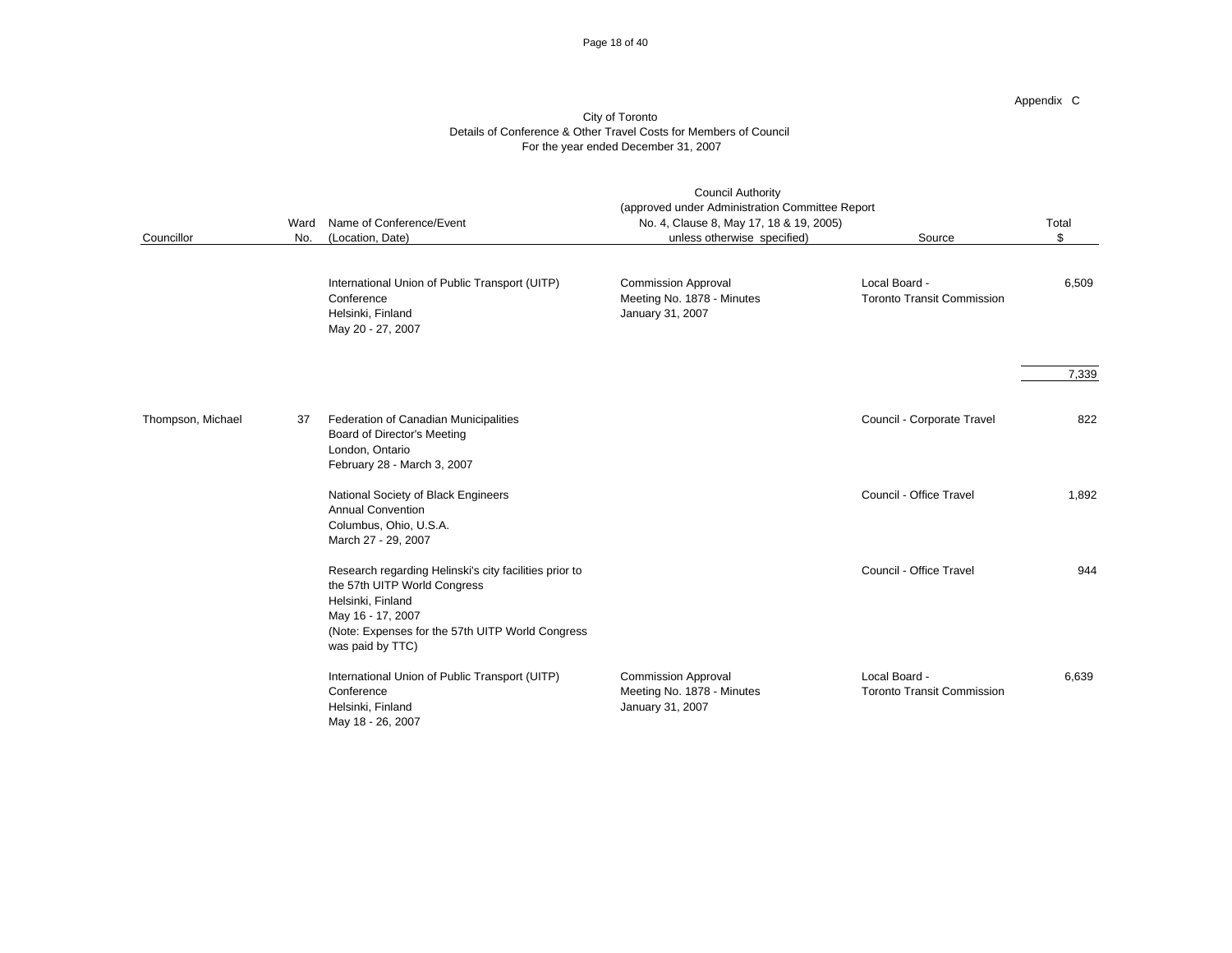#### Page 19 of 40

Appendix C

|                 | <b>Council Authority</b><br>(approved under Administration Committee Report<br>Name of Conference/Event<br>No. 4, Clause 8, May 17, 18 & 19, 2005)<br>Ward |                                                                                                                            |                             |                            | Total  |
|-----------------|------------------------------------------------------------------------------------------------------------------------------------------------------------|----------------------------------------------------------------------------------------------------------------------------|-----------------------------|----------------------------|--------|
| Councillor      | No.                                                                                                                                                        | (Location, Date)                                                                                                           | unless otherwise specified) | Source                     | \$     |
|                 |                                                                                                                                                            | Federation of Canadian Municipalities<br>70th Annual Conference and Municipal Expo<br>Calgary, Alberta<br>June 1 - 4, 2007 |                             | Council - Corporate Travel | 2,656  |
|                 |                                                                                                                                                            | Federation of Canadian Municipalities<br>Board of Director's Meeting<br>Ottawa, Ontario<br>November 21 - 24, 2007          |                             | Council - Corporate Travel | 1,377  |
|                 |                                                                                                                                                            |                                                                                                                            |                             |                            | 14,330 |
| Walker, Michael | 22                                                                                                                                                         | Ottawa Tenant Conference<br>Ottawa, Ontario<br>March 23 - 25, 2007                                                         |                             | Council - Office Travel    | 677    |
| Miller, David   |                                                                                                                                                            | Mayor Big Cities Mayors Conference - Federation of<br>Canadian Municipalities<br>Ottawa, Ontario<br>February 8 - 9, 2007   |                             | Mayor's Office             | 863    |
|                 |                                                                                                                                                            | Meeting with Federal Minister<br>Ottawa, Ontario<br>February 13, 2007                                                      |                             | Mayor's Office             | 503    |
|                 |                                                                                                                                                            | National Transit Strategy Meeting<br>Montreal, Quebec<br>March 4 - 5, 2007                                                 |                             | Mayor's Office             | 694    |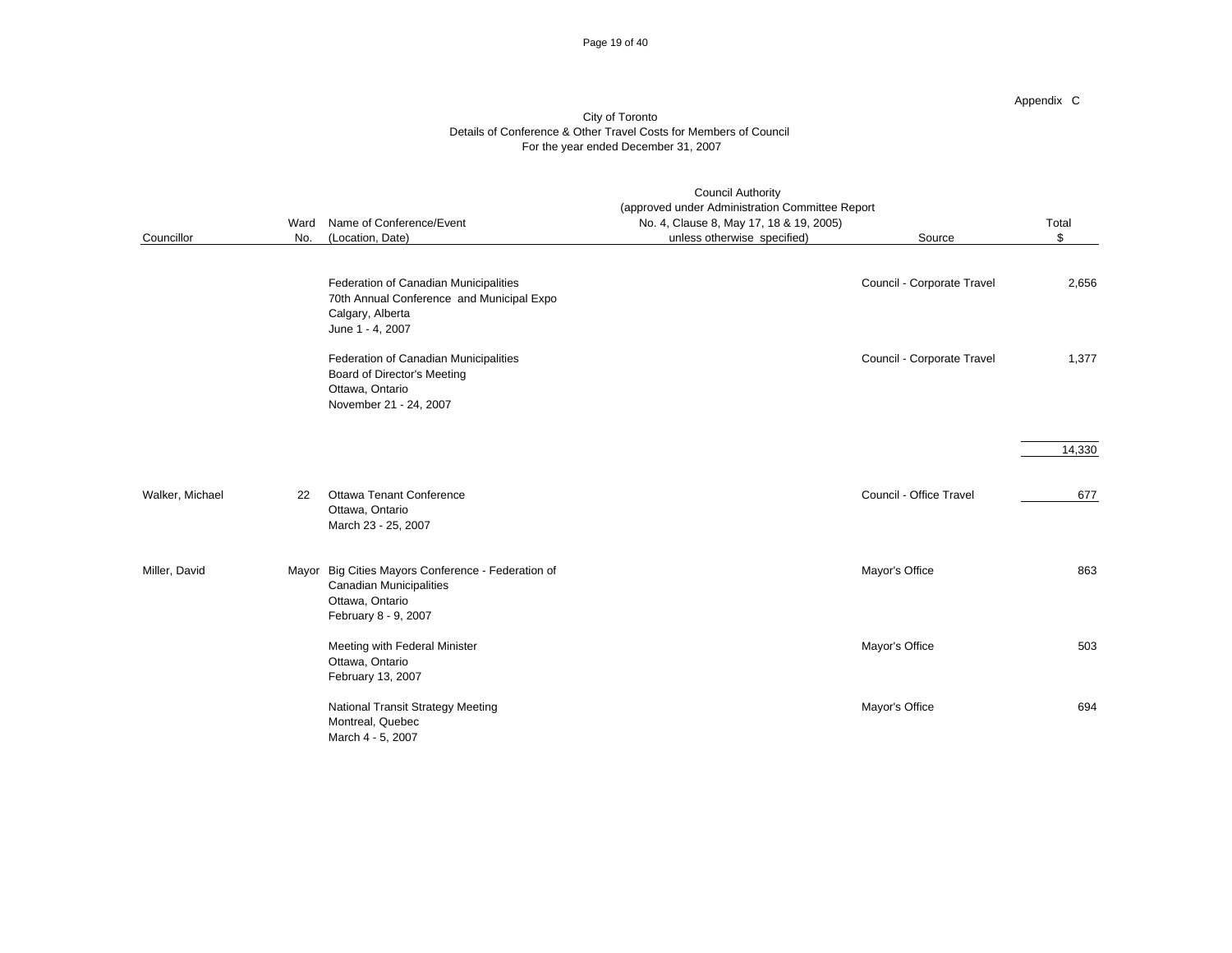#### Page 20 of 40

Appendix C

#### City of Toronto Details of Conference & Other Travel Costs for Members of Council For the year ended December 31, 2007

|            |      | <b>Council Authority</b>                                                                                                                 |                                                                                            |                |       |  |
|------------|------|------------------------------------------------------------------------------------------------------------------------------------------|--------------------------------------------------------------------------------------------|----------------|-------|--|
|            | Ward | Name of Conference/Event                                                                                                                 | (approved under Administration Committee Report<br>No. 4, Clause 8, May 17, 18 & 19, 2005) |                | Total |  |
| Councillor | No.  | (Location, Date)                                                                                                                         | unless otherwise specified)                                                                | Source         | \$    |  |
|            |      | Large Cities Climate Summit<br>New York City, New York, U.S.A.<br>May 14 - 17, 2007                                                      |                                                                                            | Mayor's Office | 994   |  |
|            |      | Federation of Canadian Municipalities<br>70th Annual Conference and Municipal Expo<br>Calgary, Alberta<br>June 1 - 4, 2007               |                                                                                            | Mayor's Office | 2,782 |  |
|            |      | Speaking Engagement in Montreal<br>Montreal, Quebec<br>June 13, 2007                                                                     |                                                                                            | Mayor's Office | 589   |  |
|            |      | The Great Lakes and St. Lawrence Cities Initiative<br><b>Annual Meeting</b><br>Grand Rapids, Michigan, U.S.A.<br>July 11 - 14, 2007      |                                                                                            | Mayor's Office | 1,690 |  |
|            |      | To Co-host Mayor's Hemispheric Forum<br>Chicago, Illinois, U.S.A.<br>September 23 - 25, 2007                                             |                                                                                            | Mayor's Office | 1,040 |  |
|            |      | Ottawa Press Gallery Dinner and meeting with<br><b>Members of Parliament</b><br>Ottawa, Ontario<br>October 26 - 27, 2007                 |                                                                                            | Mayor's Office | 629   |  |
|            |      | The Great Lakes and St. Lawrence Cities Initiative<br>Board of Director's Meeting<br>Racine, Wisconsin, U.S.A.<br>December 13 - 14, 2007 |                                                                                            | Mayor's Office | 662   |  |

10,446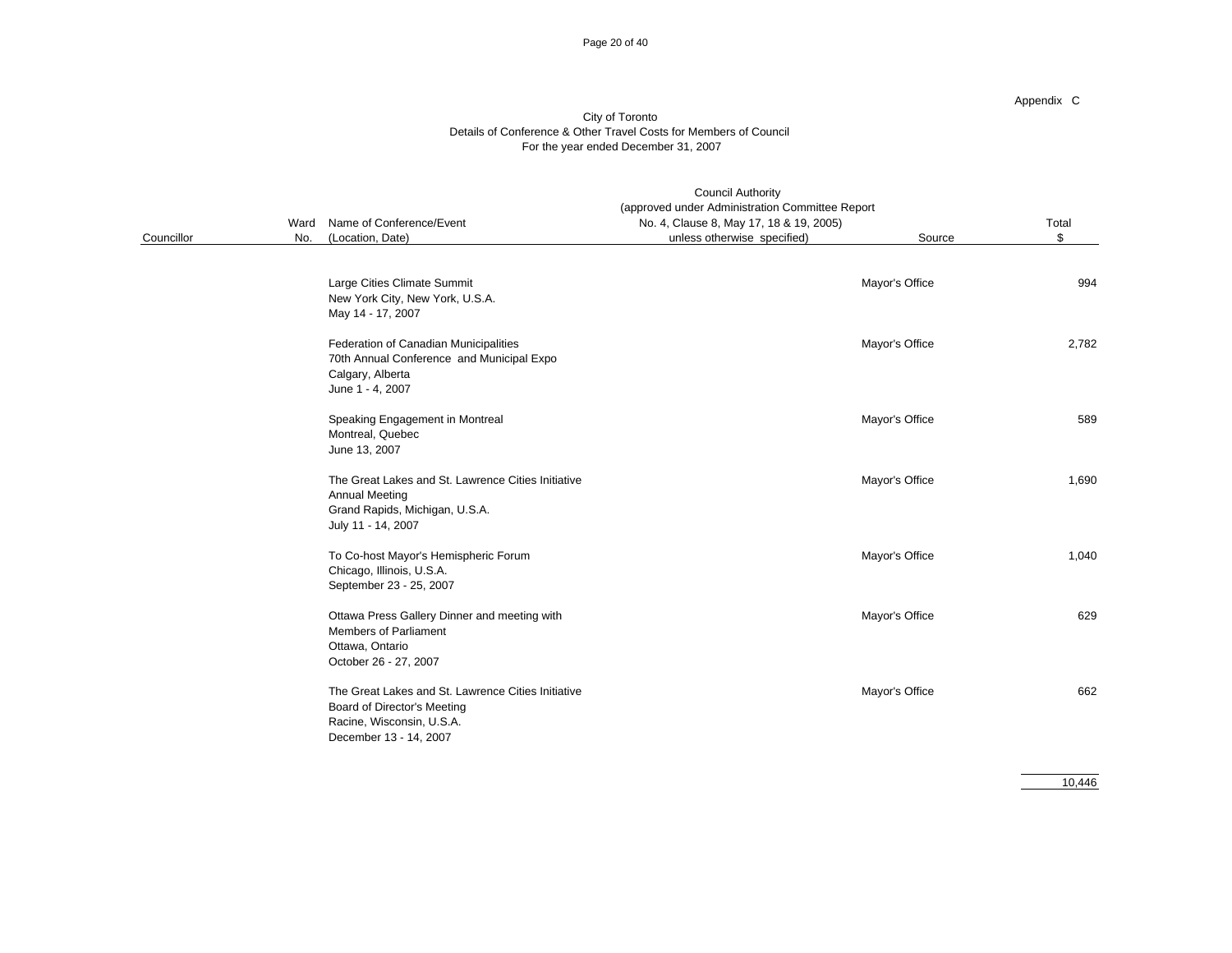#### Page 21 of 40

#### City of Toronto Details of Conference & Other Travel Costs for Members of Council For the year ended December 31, 2007

|            |     | <b>Council Authority</b><br>(approved under Administration Committee Report |                                         |        |         |  |
|------------|-----|-----------------------------------------------------------------------------|-----------------------------------------|--------|---------|--|
|            |     | Ward Name of Conference/Event                                               | No. 4, Clause 8, May 17, 18 & 19, 2005) |        | Total   |  |
| Councillor | No. | (Location, Date)                                                            | unless otherwise specified)             | Source |         |  |
|            |     |                                                                             |                                         |        |         |  |
|            |     |                                                                             |                                         |        |         |  |
|            |     |                                                                             |                                         |        |         |  |
|            |     | <b>GRAND TOTAL</b>                                                          |                                         |        | 161.045 |  |

| Summary by Source:                    | S       |
|---------------------------------------|---------|
| Council - Corporate Travel            | 60,670  |
| Council - Office Travel               | 16,268  |
| Mayor's Office                        | 10,446  |
| <b>City Divisions</b>                 | 6,679   |
| Local Boards & Special Purpose Bodies | 66,982  |
|                                       |         |
| <b>GRAND TOTAL</b>                    | 161.045 |

Note: The travel expenses reported include, as applicable, airfare, registration fees, hotel accommodation, ground transportation, kilometrage and sundry expenses which include a per diem allowance.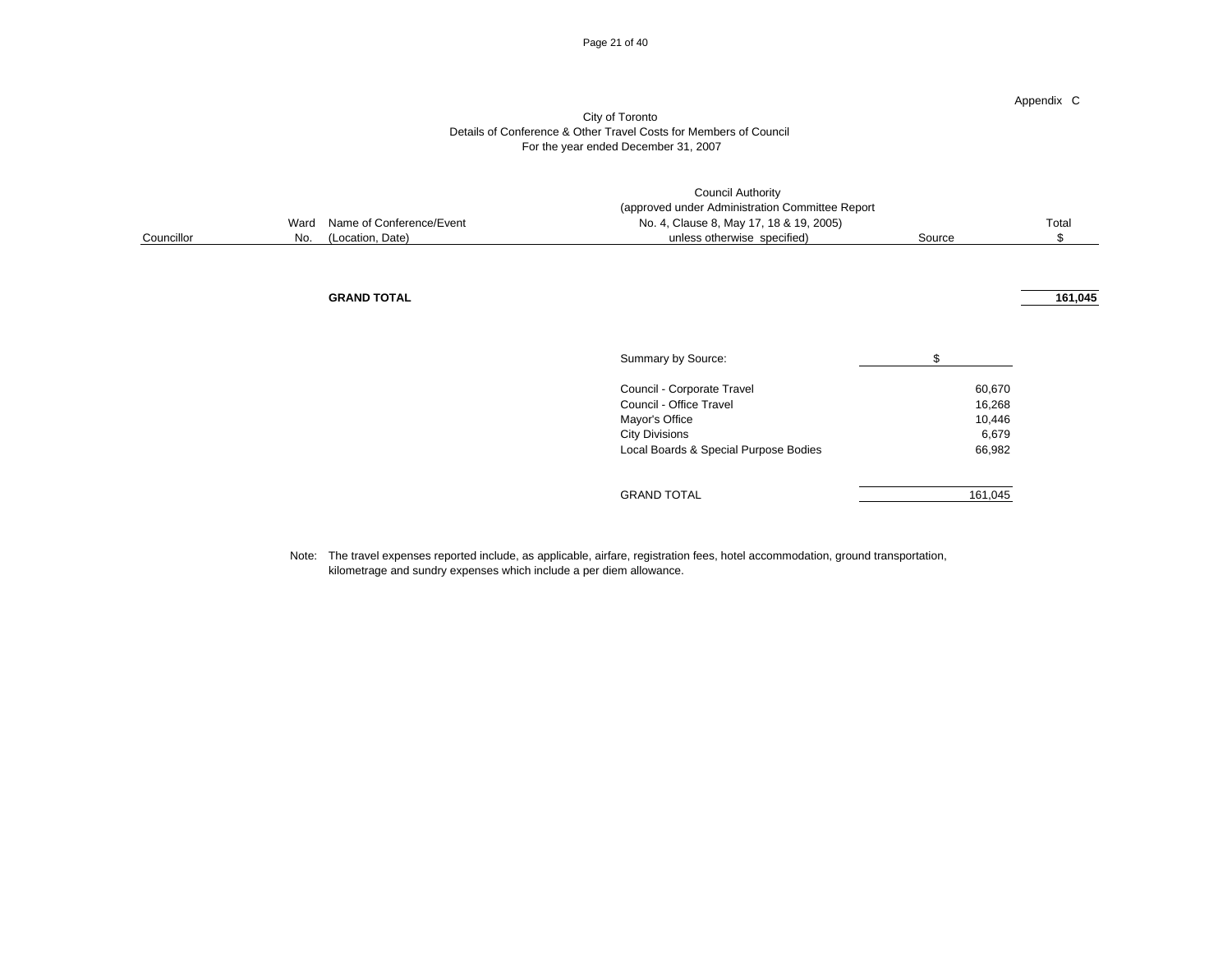## Page 22 of 40

## City of Toronto Expenses for Members of Council Charged to City Divisions For the year ended December 31, 2007

|                       |                |                                                            | Travel/          |       |          |
|-----------------------|----------------|------------------------------------------------------------|------------------|-------|----------|
|                       | Ward           |                                                            | Conference       |       | Total    |
| Councillor            | No.            | <b>City Division</b>                                       | (See Appendix C) | Other | Expenses |
|                       |                |                                                            | \$               | \$    | \$       |
| Ainslie, Paul         | 43             | Technical Services Division - Survey & Mapping Services    |                  | 692   | 692      |
| Ashton, Brian         | 36             | Technical Services Division - Survey & Mapping Services    |                  | 803   | 803      |
| Augimeri, Maria       | 9              | Technical Services Division - Survey & Mapping Services    |                  | 714   | 714      |
| Bussin, Sandra        | 32             | Technical Services Division - Survey & Mapping Services    |                  | 529   | 529      |
| Carroll, Shelley      | 33             | Technical Services Division - Survey & Mapping Services    |                  | 599   | 599      |
| Cho, Raymond          | 42             | Technical Services Division - Survey & Mapping Services    |                  | 615   | 615      |
| Davis, Janet          | 31             | <b>Public Information &amp; Creative Services Division</b> |                  | 25    |          |
|                       |                | Technical Services Division - Survey & Mapping Services    |                  | 1,169 | 1,194    |
| De Baeremaeker, Glenn | 38             | Technical Services Division - Survey & Mapping Services    |                  | 508   | 508      |
| Del Grande, Mike      | 39             | Technical Services Division - Survey & Mapping Services    |                  | 1,255 | 1,255    |
| Di Giorgio, Frank     | 12             | Technical Services Division - Survey & Mapping Services    |                  | 726   | 726      |
| Feldman, Mike         | 10             | Economic Development, Culture & Tourism Division           | 240              |       |          |
|                       |                | Technical Services Division - Survey & Mapping Services    |                  | 551   | 791      |
| Filion, John          | 23             | Technical Services Division - Survey & Mapping Services    |                  | 787   | 787      |
| Fletcher, Paula       | 30             | Technical Services Division - Survey & Mapping Services    |                  | 647   | 647      |
| Ford, Rob             | $\overline{c}$ | Technical Services Division - Survey & Mapping Services    |                  | 896   | 896      |
| Giambrone, Adam       | 18             | Technical Services Division - Survey & Mapping Services    |                  | 1,190 | 1,190    |
| Grimes, Mark          | 6              | Technical Services Division - Survey & Mapping Services    |                  | 681   | 681      |
| Hall, Suzan           | $\mathbf{1}$   | Technical Services Division - Survey & Mapping Services    |                  | 913   | 913      |
| Heaps, Adrian         | 35             | Technical Services Division - Survey & Mapping Services    |                  | 444   | 444      |
| Holyday, Doug         | 3              | Technical Services Division - Survey & Mapping Services    |                  | 644   | 644      |
| Jenkins, Cliff        | 25             | Technical Services Division - Survey & Mapping Services    |                  | 1,003 | 1,003    |
| Kelly, Norm           | 40             | <b>Public Information &amp; Creative Services Division</b> |                  | 25    |          |
|                       |                | Technical Services Division - Survey & Mapping Services    |                  | 1,180 | 1,205    |
| Lee, Chin             | 41             | Technical Services Division - Survey & Mapping Services    |                  | 804   | 804      |
| Lindsay Luby, Gloria  | 4              | Technical Services Division - Survey & Mapping Services    |                  | 819   | 819      |
| Mammoliti, Giorgio    | 7              | Technical Services Division - Survey & Mapping Services    |                  | 672   | 672      |
| McConnell, Pam        | 28             | <b>Public Information &amp; Creative Services Division</b> |                  | 25    |          |
|                       |                | Technical Services Division - Survey & Mapping Services    |                  | 401   | 426      |
| Mihevc, Joe           | 21             | Technical Services Division - Survey & Mapping Services    |                  | 604   | 604      |
| Milczyn, Peter        | 5              | Technical Services Division - Survey & Mapping Services    |                  | 959   | 959      |
| Minnan-Wong, Denzil   | 34             | Technical Services Division - Survey & Mapping Services    |                  | 981   | 981      |
| Moeser, Ron           | 44             | Technical Services Division - Survey & Mapping Services    |                  | 623   | 623      |
| Moscoe, Howard        | 15             | Technical Services Division - Survey & Mapping Services    |                  | 1,274 | 1,274    |
| Nunziata, Frances     | 11             | Technical Services Division - Survey & Mapping Services    |                  | 797   | 797      |
| Ootes, Case           | 29             | Technical Services Division - Survey & Mapping Services    |                  | 677   | 677      |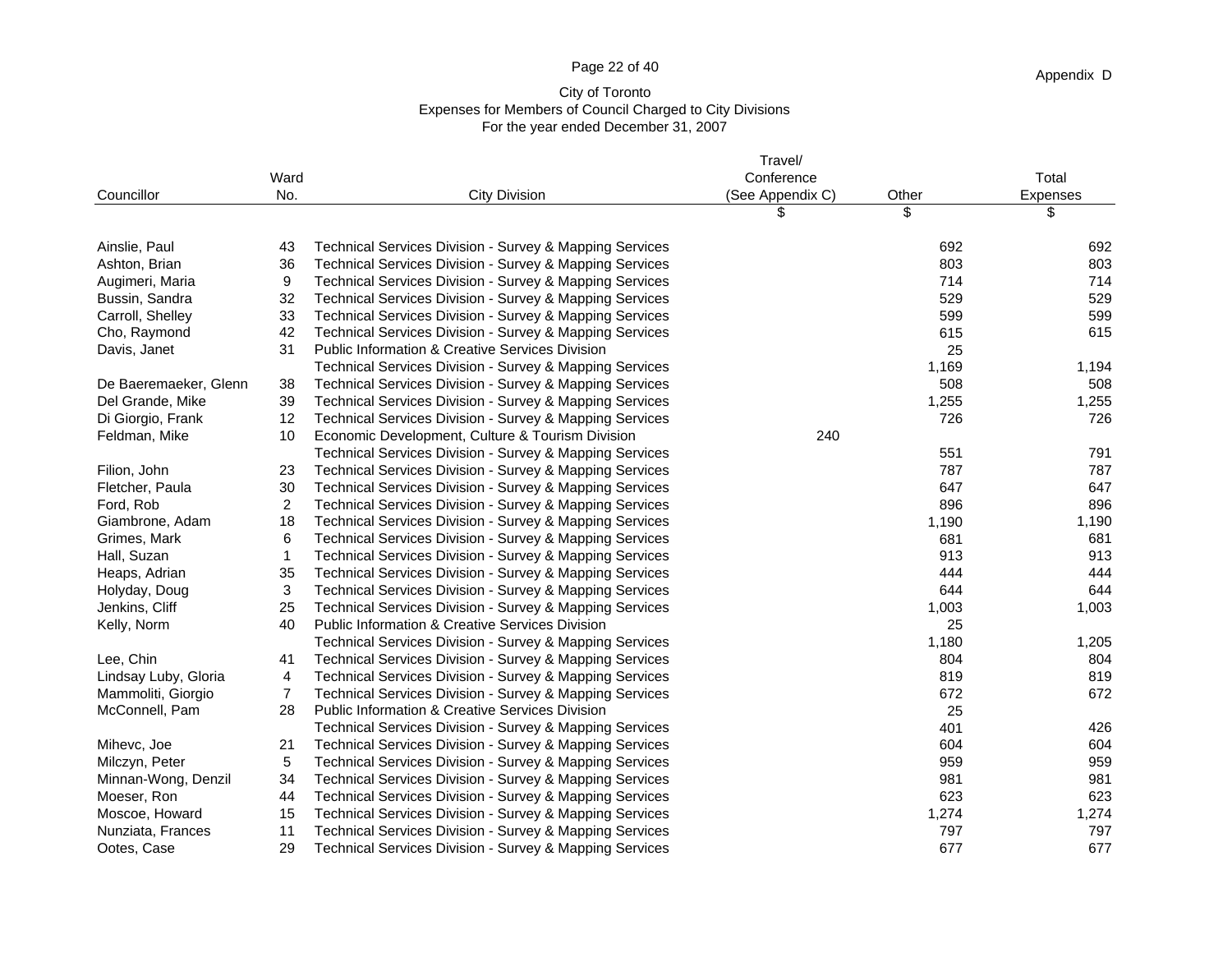## Page 23 of 40

## City of Toronto Expenses for Members of Council Charged to City Divisions For the year ended December 31, 2007

|                   |       |                                                            | Travel/          |        |            |
|-------------------|-------|------------------------------------------------------------|------------------|--------|------------|
|                   | Ward  |                                                            | Conference       |        | Total      |
| Councillor        | No.   | City Division                                              | (See Appendix C) | Other  | Expenses   |
|                   |       |                                                            | \$               | \$     | \$         |
| Palacio, Caesar   | 17    | Technical Services Division - Survey & Mapping Services    |                  | 572    | 572        |
| Pantalone, Joe    | 19    | Fechnical Services Division - Survey & Mapping Services    |                  | 849    | 849        |
| Parker, John      | 26    | Technical Services Division - Survey & Mapping Services    |                  | 423    | 423        |
| Perks, Gord       | 14    | Technical Services Division - Survey & Mapping Services    |                  | 594    | 594        |
| Perruzza, Anthony | 8     | Technical Services Division - Survey & Mapping Services    |                  | 1,372  | 1,372      |
| Rae, Kyle         | 27    | Economic Development, Culture & Tourism Division           | 6,439            |        |            |
|                   |       | Technical Services Division - Survey & Mapping Services    |                  | 881    | 7,320      |
| Saundercook, Bill | 13    | Technical Services Division - Survey & Mapping Services    |                  | 712    | 712        |
| Shiner, David     | 24    | Technical Services Division - Survey & Mapping Services    |                  | 401    | 401        |
| Stintz, Karen     | 16    | Technical Services Division - Survey & Mapping Services    |                  | 1,426  | 1,426      |
| Thompson, Michael | 37    | Technical Services Division - Survey & Mapping Services    |                  | 529    | 529        |
| Vaughan, Adam     | 20    | Technical Services Division - Survey & Mapping Services    |                  | 2,241  | 2,241      |
| Walker, Michael   | 22    | Technical Services Division - Survey & Mapping Services    |                  | 813    | 813        |
| Mayor Miller      | Mayor | <b>Public Information &amp; Creative Services Division</b> |                  | 1,893  | 1,893      |
|                   |       |                                                            |                  |        |            |
|                   |       |                                                            | 0.070            | 27.000 | $AA$ $CAD$ |

 $6,679$   $37,938$   $44,617$ (Note 1)

Note 1 Other expenses are made up of \$35,970 for standard and customized maps provided by Technical Services Division, Survey & Mapping Services Section, and \$ 1,968 for translation services provided by Public Information & Creative Services Division.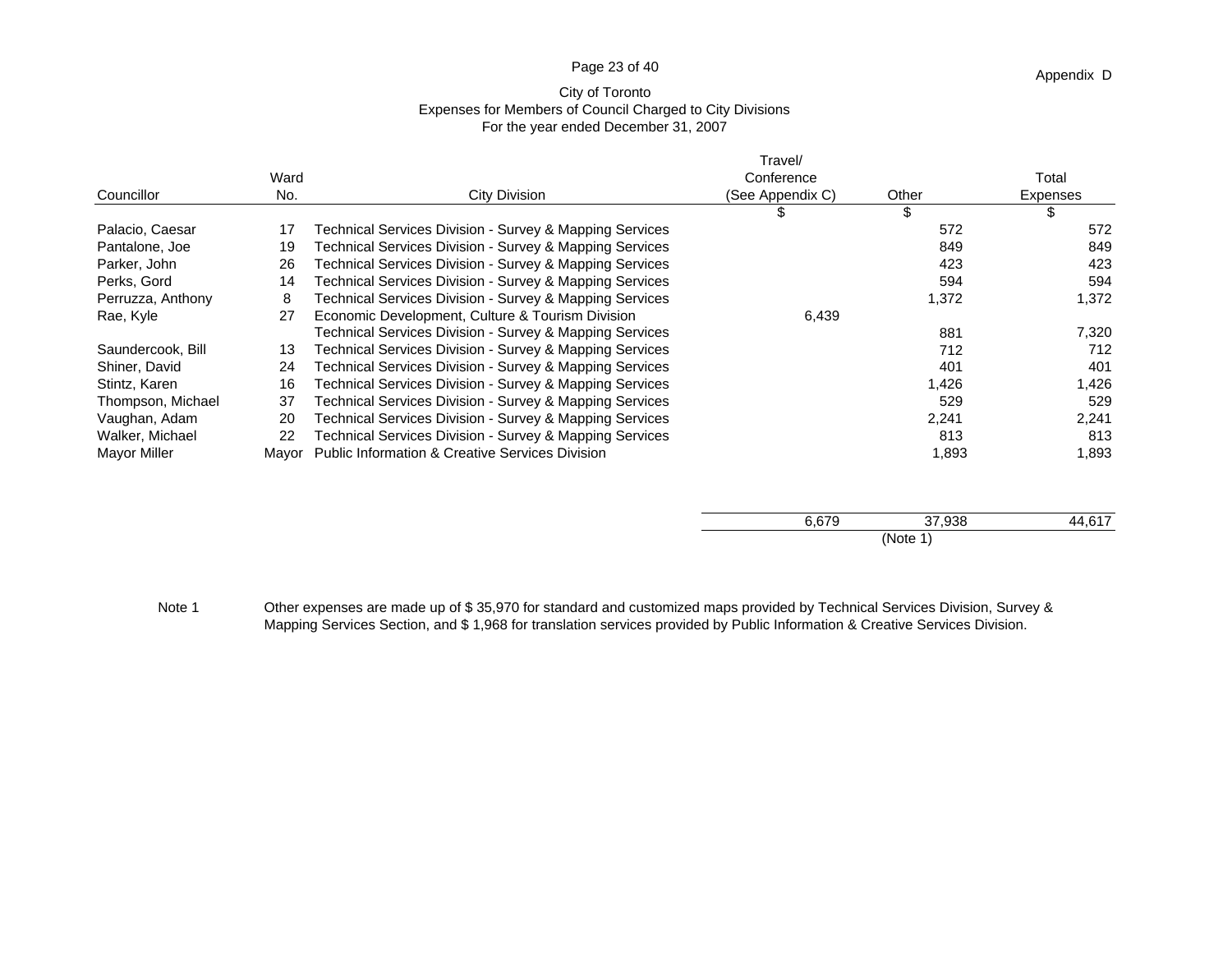#### For the Year Ended December 31, 2007 City of Toronto Remuneration and Expenses of Members of Council Paid by Agencies, Boards, Commission and Other Special Purpose Bodies

|                      |              |       |              |             | Travel/          |        |             |
|----------------------|--------------|-------|--------------|-------------|------------------|--------|-------------|
|                      |              | Ward  |              |             | Conference       |        | Total       |
| Councillor           |              | No.   | Remuneration | Kilometrage | (See Appendix C) | Other  | Expenses    |
|                      |              |       | \$           | \$          | \$               | \$     | \$          |
| Ainslie, Paul        | (note 2 & 3) | 43    | 765          | 222         |                  |        | 222         |
| Ashton, Brian        |              | 36    |              |             | 750              |        | 750         |
| Augimeri, Maria      | (note 4)     | 9     | 1,615        | 364         | 50               |        | 414         |
| Cho, Raymond         |              | 42    |              |             | 8,083            |        | 8,083       |
| Davis, Janet         |              | 31    |              |             | 200              |        | 200         |
| De Baeremaeker, Glen |              | 38    | waived       | waived      |                  |        | 0           |
| Di Giorgio, Frank    |              | 12    |              |             | 695              |        | 695         |
| Feldman, Mike        | (note 5)     | 10    | 3,950        |             |                  |        | $\Omega$    |
| Fletcher, Paula      |              | 30    |              | 23          |                  | 28     | 51          |
| Ford, Rob            | (note 3)     | 2     | 1,190        | 347         |                  |        | 347         |
| Giambrone, Adam      | (note 6)     | 18    |              |             | 8,185            | 71,179 | 79,364      |
| Hall, Suzan          | (note 2)     |       | 1,360        | waived      | 1,824            | 177    | 2,001       |
|                      |              |       |              | 339         |                  |        | 339         |
| Kelly, Norman        |              | 40    | 84           | waived      |                  |        | $\mathbf 0$ |
| Mammoliti, Giorgio   |              | 7     |              | 138         | 5,657            | 94     | 5,889       |
| McConnell, Pam       |              | 28    |              |             | 2,390            |        | 2,390       |
| Mihevc, Joe          |              | 21    |              |             | 8,108            |        | 8,108       |
| Milczyn, Peter       |              | 5     | 1,190        | 283         | 5,535            |        | 5,818       |
| Moeser, Ron          |              | 44    | 1,190        | 761         |                  |        | 761         |
| Moscoe, Howard       | (note 6)     | 15    |              |             |                  | 4,142  | 4,142       |
| Pantalone, Joe       |              | 19    |              |             | 6,701            | 358    | 7,059       |
| Parker, John         | (note 2 & 3) | 26    | 765          | 224         |                  |        | 224         |
| Perruzza, Anthony    |              | 8     | 595          | 108         | 5,656            |        | 5,764       |
| Saundercook, Bill    |              | 13    |              |             | 6,509            |        | 6,509       |
| Thompson, Michael    |              | 37    |              |             | 6,639            |        | 6,639       |
| Mayor Miller, David  |              | Mayor |              |             |                  |        | $\Omega$    |
|                      |              |       | 12,704       | 2,809       | 66,982           | 75,978 | 145,769     |
|                      |              |       | (Note 1)     |             |                  |        |             |

Notes:

6

1 The remuneration was paid by the following organizations:

- -Toronto and Region Conservation Authority, being a per diem of \$85 per meeting attended per twenty-four hour period: \$8,754;
- -Social Housing Services Corporation being an honorarium of \$3,950 for attendance at Board and Committee meetings.
- 2the Conservation Foundation of Greater Toronto. Donated the per diem remuneration received from the Toronto and Region Conservation Authority to
- 3Donated the kilometrage payment received from the Toronto and Region Conservation Authority to the Conservation Foundation of Greater Toronto.
- 4Donated \$340 of per diem remuneration to the Conservation Foundation of Greater Toronto.
- 5Donated remuneration of \$3,950 from the Social Housing Services Corp. to Youthdale.
	- The Other Expenses pertains to expenses incurred by the Toronto Transit Commission as follows:
		- -Councillor Giambrone (Chair): \$71,179, being staff asistance and office expenses.
		- -Councillor Moscoe (past Chair, January 2007): \$4,142, being staff assistance.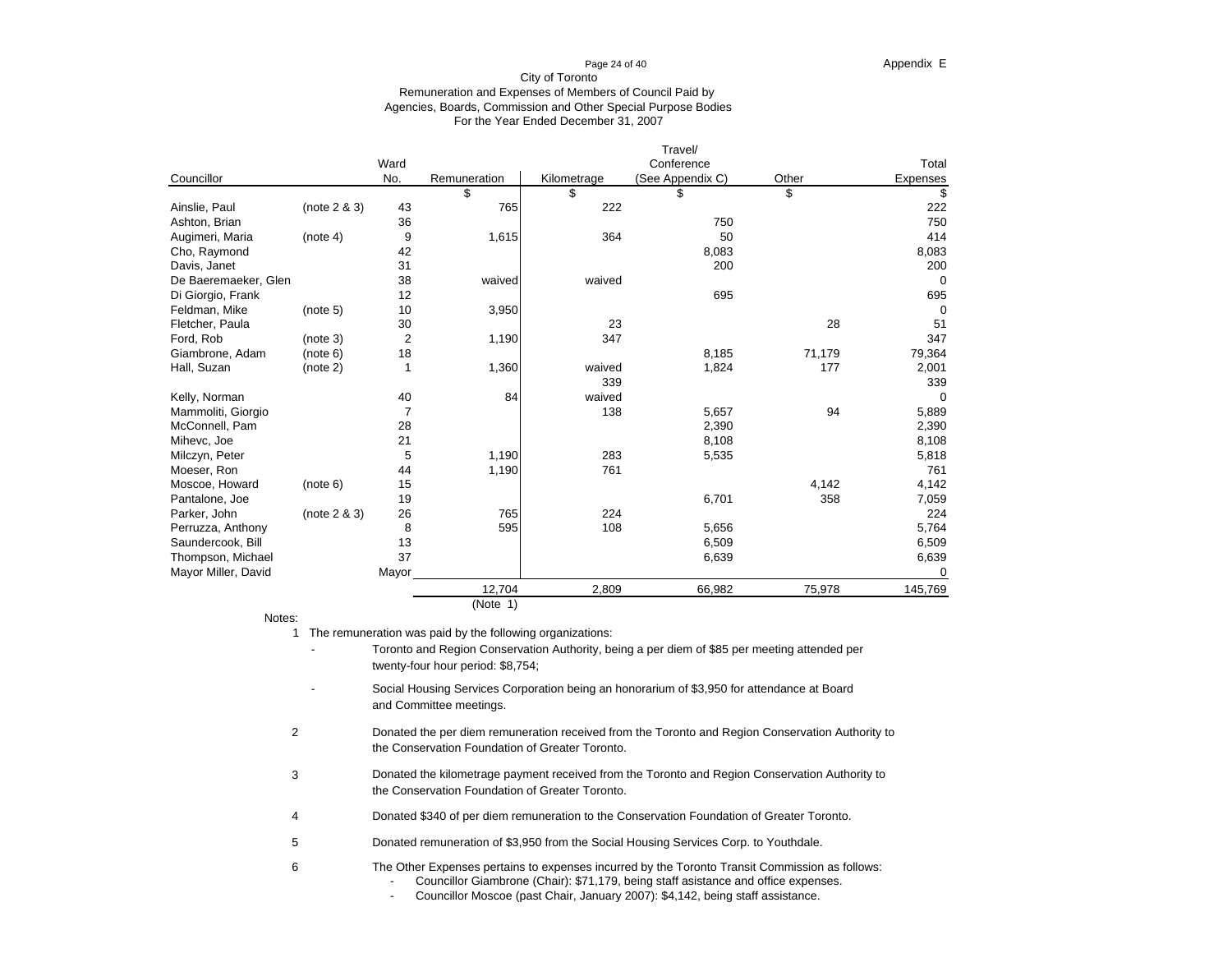#### City of Toronto Analysis of Mayor's Office Expenses For the year ended December 31, 2007

|                      | Salaries &      | Office<br>Equipment | Transportation,<br>Car Expenses | Printina<br>Postage & | Wireless<br>Communications |           | Meeting  | Advertising | Professional<br>& Technical | Travel<br>(See |        |           |
|----------------------|-----------------|---------------------|---------------------------------|-----------------------|----------------------------|-----------|----------|-------------|-----------------------------|----------------|--------|-----------|
|                      | <b>Benefits</b> | & Supplies          | & Parking                       | Courier               | <b>Services</b>            | Telephone | Expenses | & Promotion | Services                    | Appendix C)    | Other  | Total     |
|                      |                 |                     |                                 |                       |                            |           |          |             |                             |                |        |           |
| Mayor                | 189,795         |                     | 4,036                           |                       | 2,469                      |           |          |             |                             | 10,446         |        | 206,747   |
| <b>Staff</b>         | 1,491,365       |                     | 1,278                           |                       | 15,296                     |           |          |             |                             | 13,866         |        | 1,521,805 |
| Misc. Other (Note 1) |                 | 16,623              |                                 | 12,386                |                            | 13.432    | 1,931    | 657         | 248,886                     |                | 15,336 | 309,251   |
| Total                | .681,160        | 18,274              | 5,314                           | 12,386                | 17,766                     | 13,432    | 1,931    | 657         | 248,886                     | 24,312         | 15,336 | 2,039,454 |

Note:

1 Expenses charged to the Mayor's Office accounts but not assigned to a particular staff.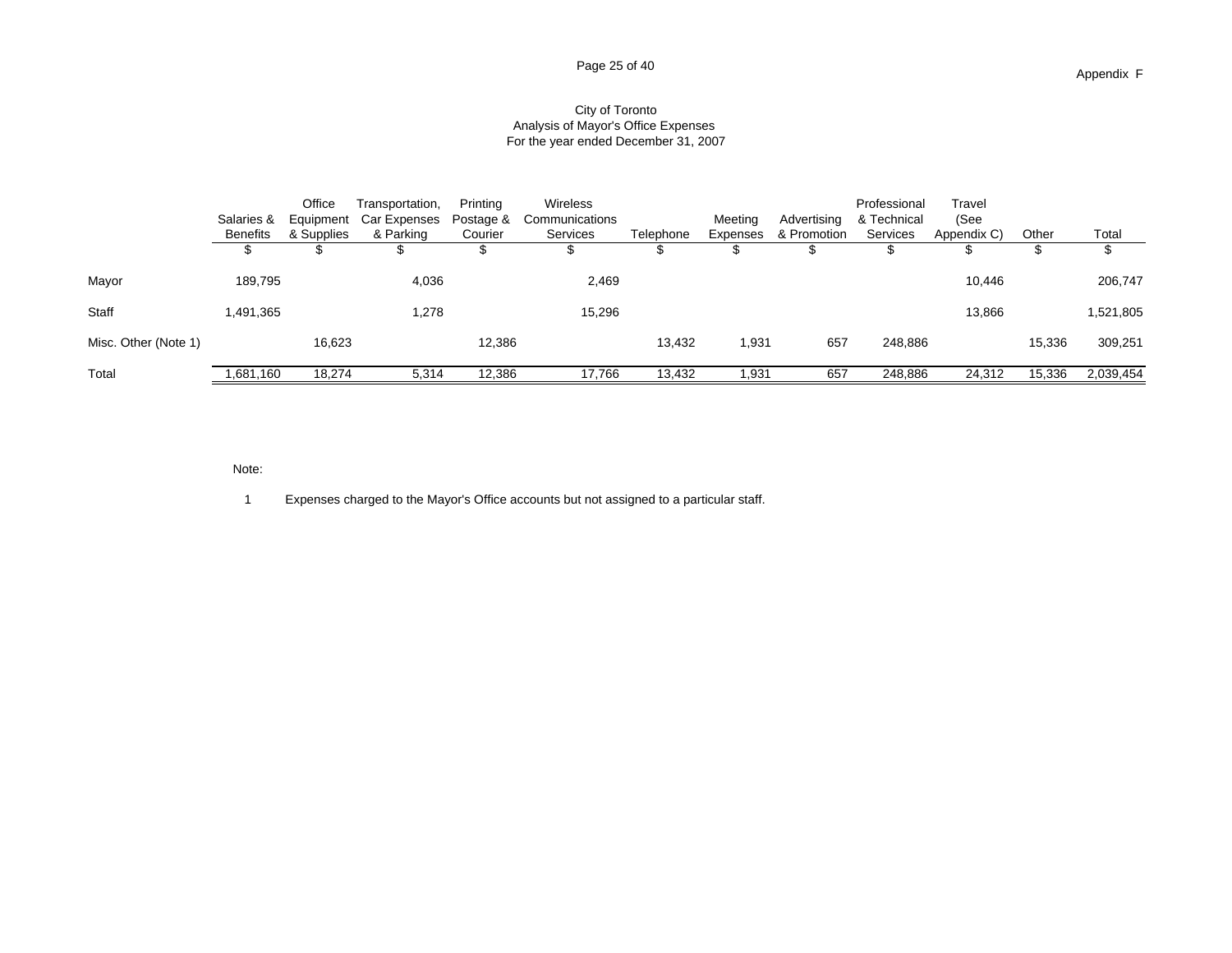## Page 26 of 40

## City of Toronto

## Remuneration and Expenses of Council Appointees to Agencies, Boards, Commission, Corporations (ABCCs) and Special Purpose Bodies For the Year ended December 31, 2007

## Note: Members of Council are indicated by a single asterisk (\*). The authority for these payments is shown on Appendix H (b).

| ABCCs & Other Special Purpose Bodies                     | Remuneration<br>as Member of ABCC or<br>Other Special Purpose Body | Expenses |
|----------------------------------------------------------|--------------------------------------------------------------------|----------|
|                                                          | \$                                                                 | \$       |
| Arenas                                                   |                                                                    |          |
| George Bell Arena                                        | nil                                                                | nil      |
| Larry Grossman Forest Hill Memorial Arena                | nil                                                                | nil      |
| Leaside Memorial Community Gardens                       | nil                                                                | nil      |
| McCormick Arena                                          | nil                                                                | nil      |
| Moss Park Arena                                          | nil                                                                | nil      |
| North Toronto Memorial Arena                             | nil                                                                | nil      |
| Ted Reeve Arena                                          | nil                                                                | nil      |
| William H. Bolton Arena                                  | nil                                                                | nil      |
| Art Gallery of Ontario                                   | nil                                                                | nil      |
| Balmy Beach Park, Board of Management                    | nil                                                                | nil      |
| 70 Berkeley Street Community Centre, Board of Management | nil                                                                | nil      |
| Bring Back the Don Task Force                            | nil                                                                | nil      |
| Campbell House (Sir William Campbell Foundation)         | nil                                                                | nil      |
| Canadian Opera Company                                   | nil                                                                | nil      |
| 192 Carlton Street, Board of Management                  | nil                                                                | nil      |
| Committees of Adjustment                                 |                                                                    |          |
| Etobicoke/York                                           |                                                                    |          |
| D. Colbourne                                             | 6,758                                                              | 678      |
| R. Florio                                                | 4,050                                                              | 156      |
| D. Godley                                                | 1,400                                                              | 79       |
| R. Jennings                                              | 2,142                                                              | 26       |
| T. Melnyk                                                | 2,100                                                              | 221      |
| M. A. Popescu                                            | 5,450                                                              | 24       |
| G. Severino                                              | 2,125                                                              | nil      |
| P. Valenti                                               | 8,333                                                              | 50       |
| C. Whittingham                                           | 5,450                                                              | 119      |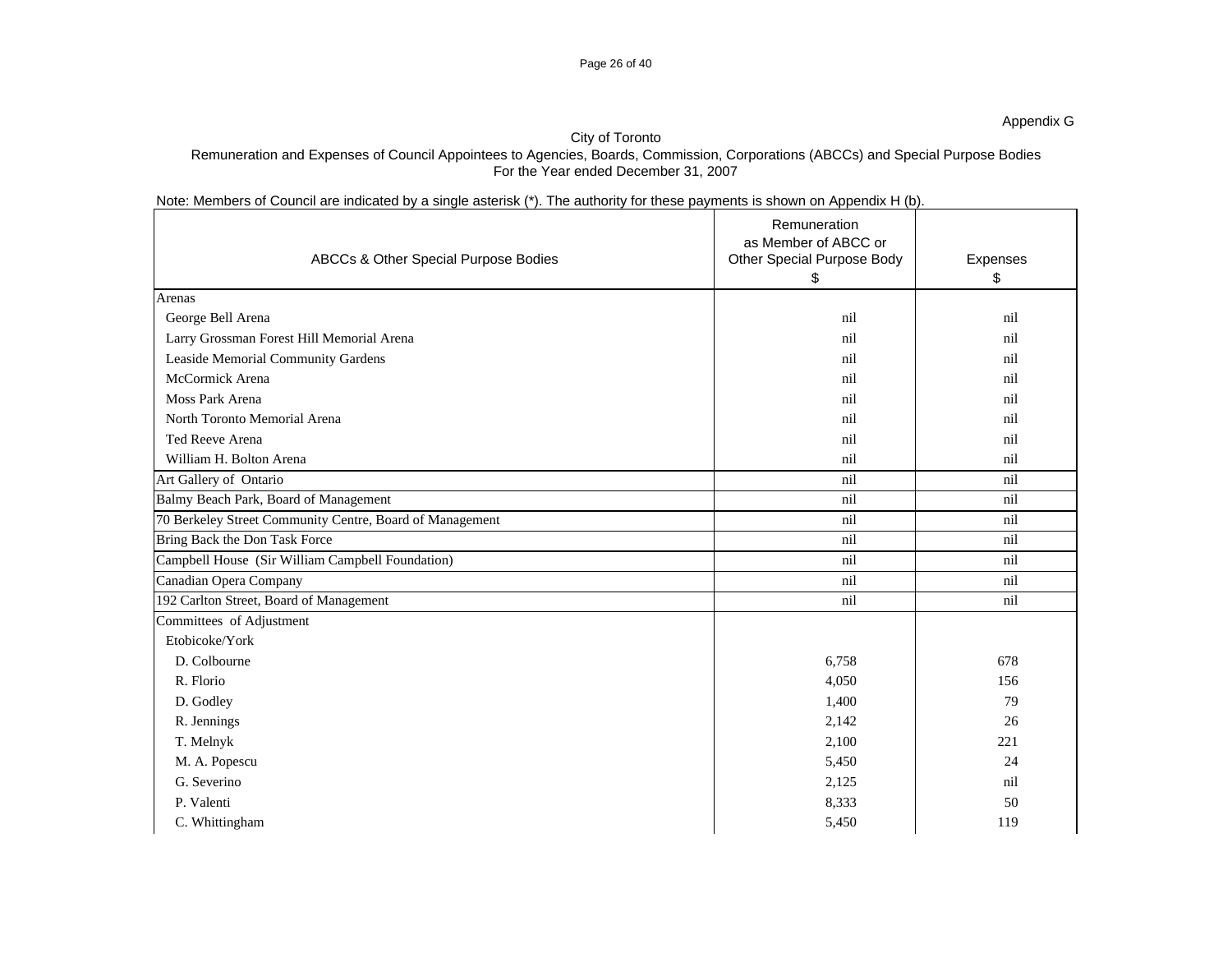## City of Toronto Remuneration and Expenses of Council Appointees to Agencies, Boards, Commission, Corporations (ABCCs) and Special Purpose Bodies For the Year ended December 31, 2007

## Note: Members of Council are indicated by a single asterisk (\*). The authority for these payments is shown on Appendix H (b).

| ABCCs & Other Special Purpose Bodies | Remuneration<br>as Member of ABCC or<br>Other Special Purpose Body<br>\$ | Expenses<br>\$ |
|--------------------------------------|--------------------------------------------------------------------------|----------------|
| North York                           |                                                                          |                |
| D. Di Prospero                       | 3,150                                                                    | 420            |
| R. Forbes                            | 2,533                                                                    | 151            |
| D. Gurin                             | 2,800                                                                    | 109            |
| I. Lallouz                           | 5,877                                                                    | 92             |
| D. McCormick                         | 3,500                                                                    | 215            |
| S. Mirkarimi                         | 2,800                                                                    | 46             |
| D. Peacock                           | 6,367                                                                    | 366            |
| R. Pletsch                           | 6,000                                                                    | 111            |
| V. Solomon                           | 3,150                                                                    | 193            |
| J. Tsang                             | 4,200                                                                    | 334            |
| J. Williams                          | 1,650                                                                    | nil            |
| Scarborough                          |                                                                          |                |
| R. Froner                            | 5,092                                                                    | 245            |
| S. Gopikrishna                       | 3,700                                                                    | 227            |
| J. Henderson                         | 950                                                                      | 33             |
| A. Khan                              | 4,827                                                                    | 416            |
| P. Mahant                            | 3,700                                                                    | 252            |
| <b>B.</b> Manget                     | 1,050                                                                    | nil            |
| R. Rogde                             | 2,650                                                                    | 201            |
| Toronto and East York                |                                                                          |                |
| S. K. Agrawal                        | 1,950                                                                    | 27             |
| R. Brown                             | 3,350                                                                    | 384            |
| G. Burton                            | 3,167                                                                    | 200            |
| A. Bushby                            | 2,450                                                                    | nil            |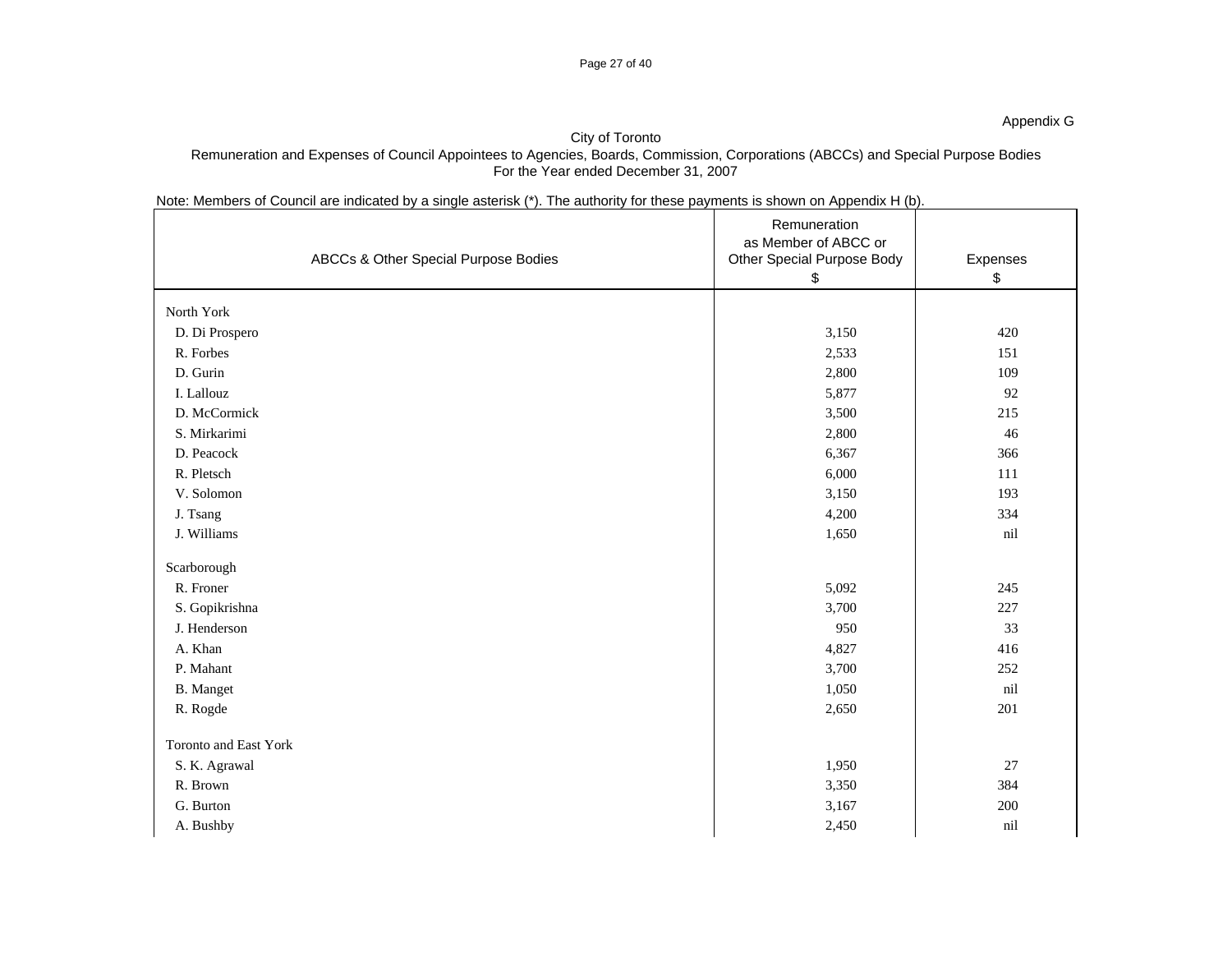## City of Toronto Remuneration and Expenses of Council Appointees to Agencies, Boards, Commission, Corporations (ABCCs) and Special Purpose Bodies For the Year ended December 31, 2007

Note: Members of Council are indicated by a single asterisk (\*). The authority for these payments is shown on Appendix H (b).

| ABCCs & Other Special Purpose Bodies                                 | Remuneration<br>as Member of ABCC or<br>Other Special Purpose Body | Expenses |
|----------------------------------------------------------------------|--------------------------------------------------------------------|----------|
|                                                                      | \$                                                                 | \$       |
| M. Clark                                                             | 3,033                                                              | nil      |
| R. Condon                                                            | 1,400                                                              | 25       |
| F. D. Costa                                                          | 5,333                                                              | 274      |
| H. Gardiner                                                          | 3,517                                                              | 301      |
| K. Gardner                                                           | 5,800                                                              | nil      |
| C. Muccili                                                           | 3,000                                                              | 107      |
| S. Pin                                                               | 2,650                                                              | 22       |
| G. Vasilopoulos                                                      | 6,383                                                              | 323      |
| <b>Community Centres</b>                                             |                                                                    |          |
| Applegrove Community Complex                                         |                                                                    |          |
| A. Dewan                                                             | nil                                                                | 35       |
| E. Halbach                                                           | nil                                                                | 60       |
| Cecil Community Centre                                               | nil                                                                | nil      |
| Central Eglinton Community Centre                                    | nil                                                                | nil      |
| 519 Church Street Community Centre                                   | nil                                                                | nil      |
| Community Centre 55                                                  | nil                                                                | nil      |
| Eastview Neighbourhood Community Centre                              | nil                                                                | nil      |
| Harbourfront Community Centre                                        | nil                                                                | nil      |
| Ralph Thornton Community Centre                                      | nil                                                                | nil      |
| Scadding Court Community Centre                                      | nil                                                                | nil      |
| Swansea Town Hall Community Centre                                   | nil                                                                | nil      |
| Crescent Town Club Inc.                                              |                                                                    |          |
| <b>B.</b> Dale                                                       | 300                                                                | nil      |
| Note: The remuneration was authorized by the Crescent Town Club Inc. |                                                                    |          |
| By-law No. 5 of October 18, 1994.                                    |                                                                    |          |
| Design Exchange                                                      | nil                                                                | nil      |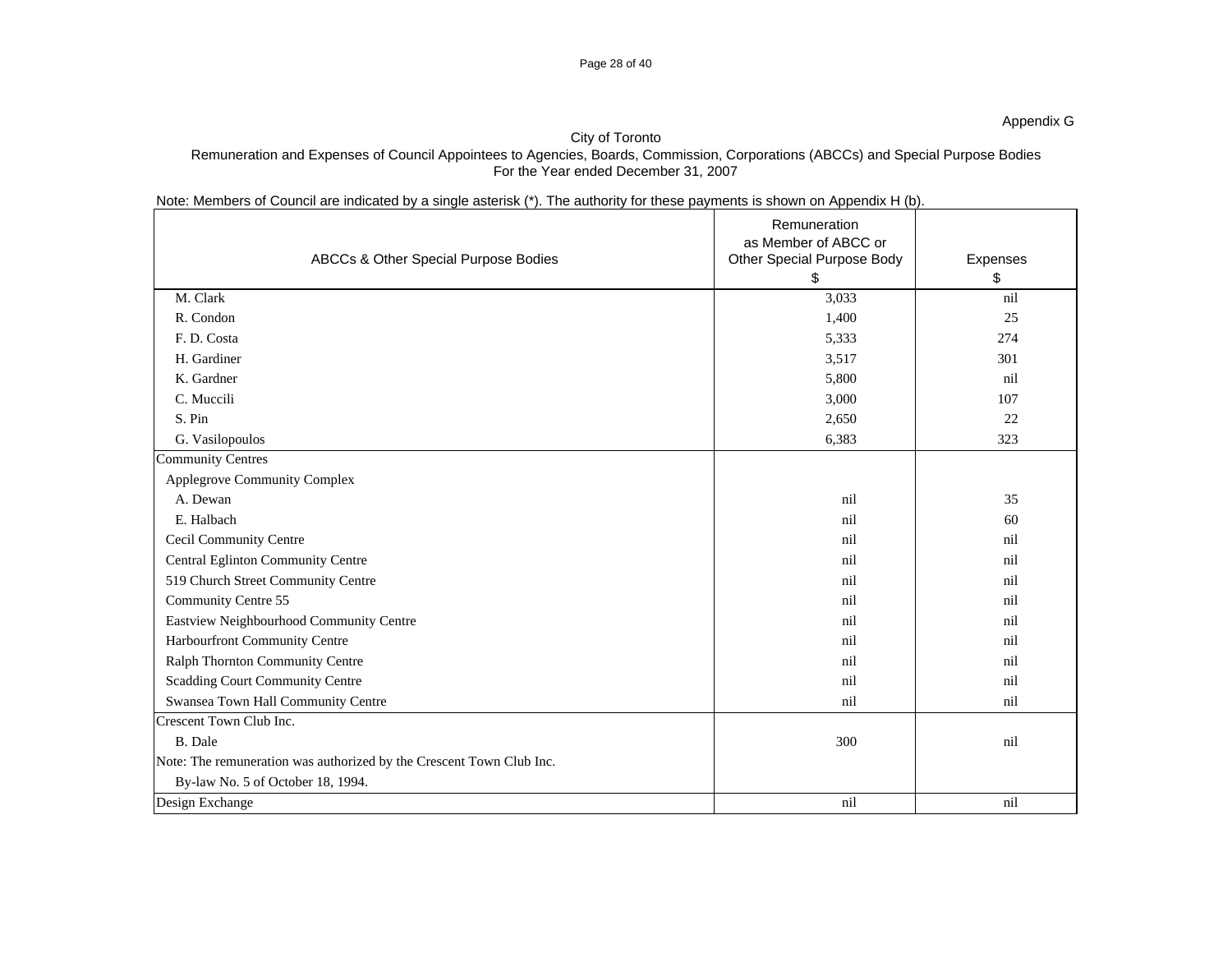## Page 29 of 40

## City of Toronto Remuneration and Expenses of Council Appointees to Agencies, Boards, Commission, Corporations (ABCCs) and Special Purpose Bodies For the Year ended December 31, 2007

Note: Members of Council are indicated by a single asterisk (\*). The authority for these payments is shown on Appendix H (b).

| ABCCs & Other Special Purpose Bodies                              | Remuneration<br>as Member of ABCC or<br>Other Special Purpose Body<br>\$ | Expenses<br>\$ |
|-------------------------------------------------------------------|--------------------------------------------------------------------------|----------------|
| <b>Enwave Energy Corporation</b>                                  |                                                                          |                |
| P. Brown                                                          | 40,000                                                                   | nil            |
| V. Fonseca                                                        | 20,000                                                                   | nil            |
| <b>Examining Board</b>                                            |                                                                          |                |
| R. Cadoo                                                          | 4,672                                                                    | nil            |
| W. Carrigan                                                       | 1,230                                                                    | nil            |
| W. Ruhig                                                          | 4,672                                                                    | nil            |
| E. Tipping                                                        | 2,020                                                                    | nil            |
| D. Todd                                                           | 2,020                                                                    | nil            |
| <b>Exhibition Place</b>                                           |                                                                          |                |
| <b>Canadian National Exhibition Association</b>                   | nil                                                                      | nil            |
| <b>Canadian National Exhibition Association</b>                   |                                                                          |                |
| Municipal Section of the Membership                               | nil                                                                      | nil            |
| Exhibition Place, Board of Governors                              |                                                                          |                |
| *J. Pantalone                                                     | nil                                                                      | 4,029          |
| Good Neighbour's Club                                             | nil                                                                      | nil            |
| Guild Renaissance Group                                           | nil                                                                      | nil            |
| <b>Harbourfront Centre</b>                                        | nil                                                                      | nil            |
| Heritage Toronto                                                  |                                                                          |                |
| E. Slavens                                                        | nil                                                                      | 41             |
| Homes First Society                                               | nil                                                                      | nil            |
| International Council for Local Environmental Initiatives (ICLEI) | nil                                                                      | nil            |
| Lorraine Kimsa Theatre for Young People                           | nil                                                                      | nil            |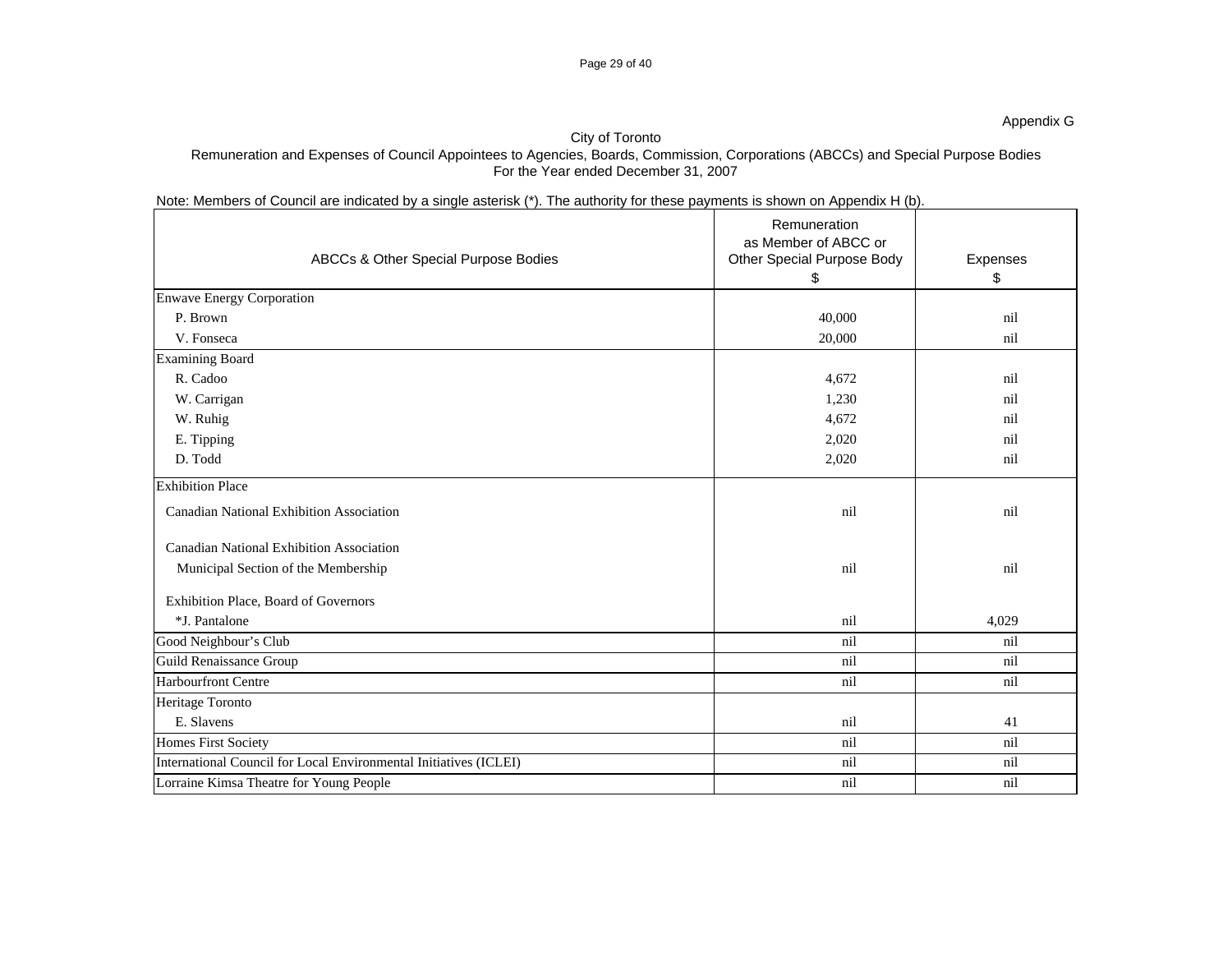## Page 30 of 40

## City of Toronto

## Remuneration and Expenses of Council Appointees to Agencies, Boards, Commission, Corporations (ABCCs) and Special Purpose Bodies For the Year ended December 31, 2007

Note: Members of Council are indicated by a single asterisk (\*). The authority for these payments is shown on Appendix H (b).

| ABCCs & Other Special Purpose Bodies                    | Remuneration<br>as Member of ABCC or<br>Other Special Purpose Body<br>\$ | Expenses<br>\$ |
|---------------------------------------------------------|--------------------------------------------------------------------------|----------------|
| Metropolitan Toronto Convention Centre                  |                                                                          |                |
| R. Brent                                                | 500                                                                      | nil            |
| U. Obeyesekere                                          | 250                                                                      | nil            |
| Museum Boards                                           |                                                                          |                |
| Collection & Conservation                               | nil                                                                      | nil            |
| <b>Fort York Museum</b>                                 | nil                                                                      | nil            |
| H. De Koven                                             | nil                                                                      | 10             |
| Gibson House/Zion School House                          | nil                                                                      | nil            |
| Montgomery's Inn                                        | nil                                                                      | nil            |
| Museum & Heritage Services                              | nil                                                                      | nil            |
| Scarborough Historical Museum                           | nil                                                                      | nil            |
| Spadina/Colborne Lodge/Mackenzie House                  | nil                                                                      | nil            |
| <b>Todmorden Mills</b>                                  | nil                                                                      | nil            |
| <b>York Museum</b>                                      | nil                                                                      | nil            |
| <b>Pension Plans</b>                                    |                                                                          |                |
| City of York Employee Pension Plan                      | nil                                                                      | nil            |
| Metropolitan Toronto Pension Plan                       |                                                                          |                |
| G. Clarkson                                             | 7,500                                                                    | nil            |
| Metropolitan Toronto Police Benefit Fund                |                                                                          |                |
| G. Clarkson                                             | 7,500                                                                    | nil            |
| Toronto Civic Employees' Pension & Benefit Fund         |                                                                          |                |
| A. Smith                                                | 7,500                                                                    | nil            |
| Toronto Fire Department Superannuation and Benefit Fund |                                                                          |                |
| A. Smith                                                | 7,500                                                                    | nil            |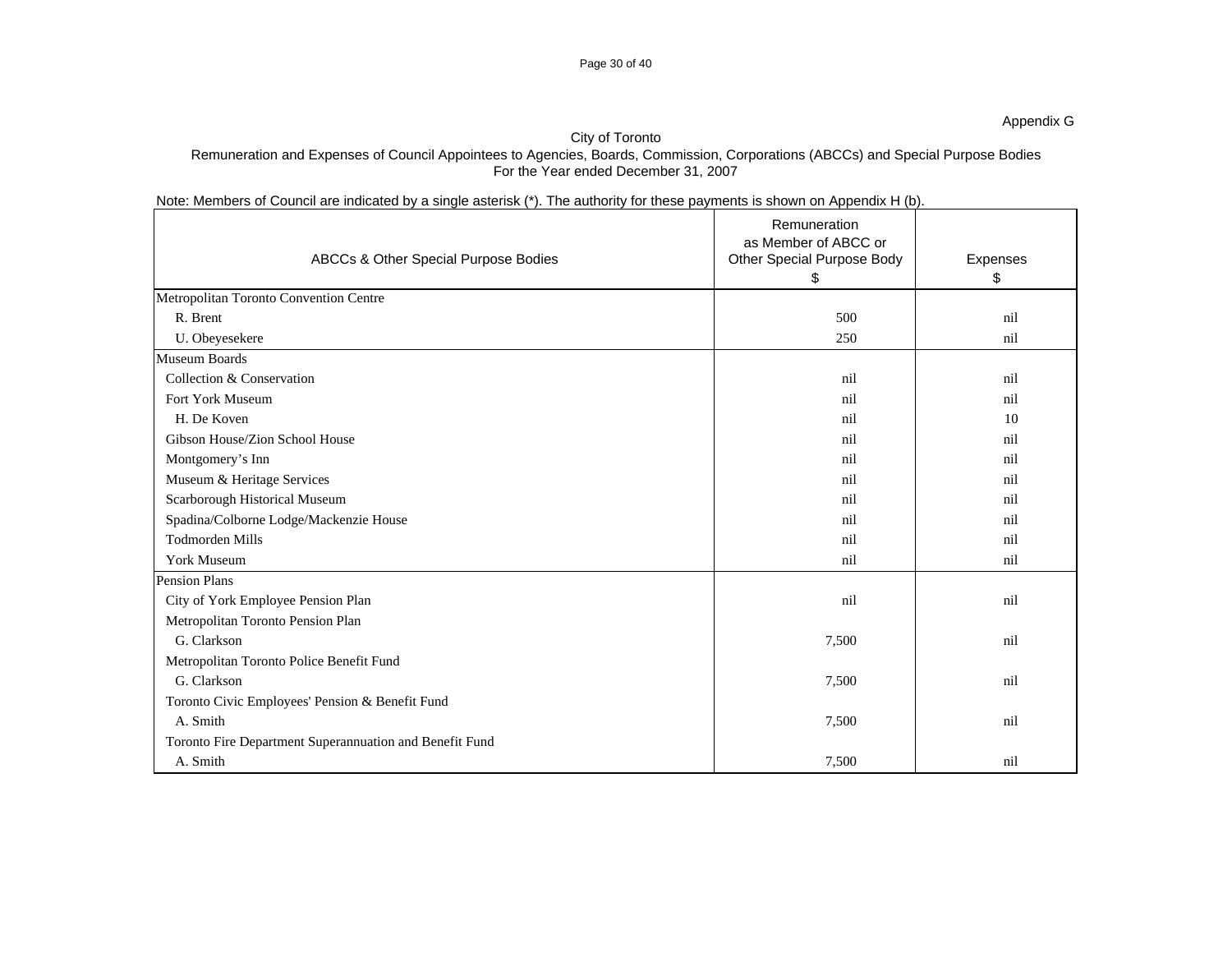## City of Toronto Remuneration and Expenses of Council Appointees to Agencies, Boards, Commission, Corporations (ABCCs) and Special Purpose Bodies For the Year ended December 31, 2007

## Note: Members of Council are indicated by a single asterisk (\*). The authority for these payments is shown on Appendix H (b).

| ABCCs & Other Special Purpose Bodies                     | Remuneration<br>as Member of ABCC or<br>Other Special Purpose Body<br>\$ | Expenses<br>\$ |
|----------------------------------------------------------|--------------------------------------------------------------------------|----------------|
| Property Standards Committee and Fence Viewers Committee |                                                                          |                |
| B. Ally                                                  | 500                                                                      | nil            |
| A. Beaumont                                              | 875                                                                      | nil            |
| Y. Chan                                                  | 550                                                                      | nil            |
| B. Dalton                                                | 300                                                                      | nil            |
| L. Dang                                                  | 500                                                                      | nil            |
| D. Di Serio                                              | 875                                                                      | nil            |
| B. Dolan                                                 | 800                                                                      | nil            |
| <b>B.</b> Ewles                                          | 1,375                                                                    | nil            |
| D. Francher                                              | 500                                                                      | nil            |
| R. Gillis                                                | 300                                                                      | nil            |
| M. Handler                                               | 600                                                                      | nil            |
| T. Izzard                                                | 375                                                                      | nil            |
| R. Jennings                                              | 500                                                                      | nil            |
| M. L. McCumber Eals                                      | 500                                                                      | nil            |
| W. McDonald                                              | 500                                                                      | nil            |
| M. Marini                                                | 875                                                                      | nil            |
| Z. Ozden                                                 | 725                                                                      | nil            |
| N. Smith                                                 | 225                                                                      | nil            |
| D. Strelchuk                                             | 375                                                                      | nil            |
| A. Telfer                                                | 675                                                                      | nil            |
| D. Topp                                                  | 300                                                                      | nil            |
| W. Wilson                                                | 225                                                                      | nil            |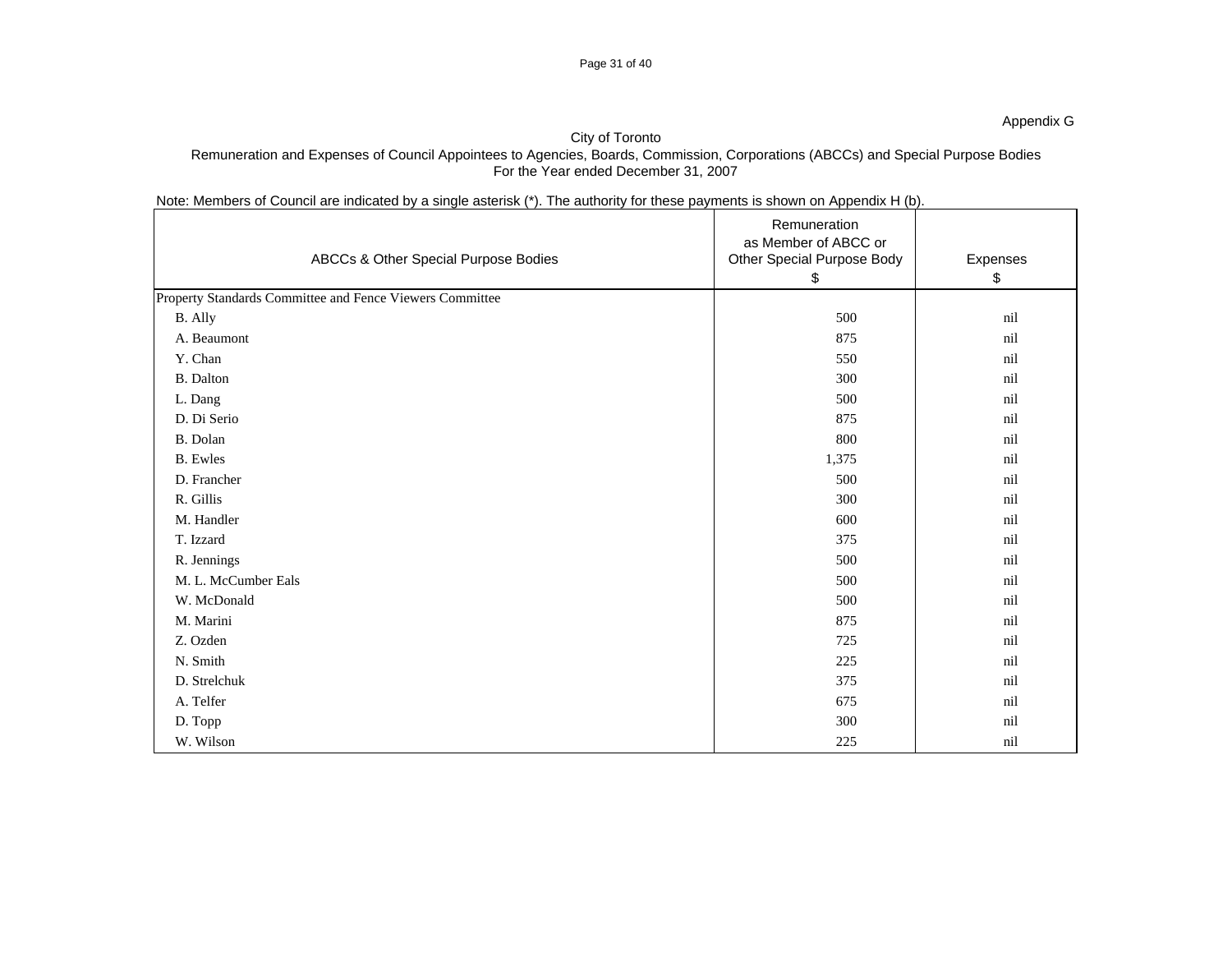## Page 32 of 40

## City of Toronto

## Remuneration and Expenses of Council Appointees to Agencies, Boards, Commission, Corporations (ABCCs) and Special Purpose Bodies For the Year ended December 31, 2007

Note: Members of Council are indicated by a single asterisk (\*). The authority for these payments is shown on Appendix H (b).

| ABCCs & Other Special Purpose Bodies                                         | Remuneration<br>as Member of ABCC or<br>Other Special Purpose Body<br>S | Expenses<br>\$ |
|------------------------------------------------------------------------------|-------------------------------------------------------------------------|----------------|
| Rooming House Hearing Committee                                              |                                                                         |                |
| F. Breeze                                                                    | 3,450                                                                   | nil            |
| L. Colle                                                                     | 1,840                                                                   | nil            |
| C. Gaster                                                                    | 2,300                                                                   | nil            |
| Runnymede Healthcare Centre                                                  | nil                                                                     | nil            |
| <b>Ryerson Centre</b>                                                        | nil                                                                     | nil            |
| The Scarborough Hospital                                                     | nil                                                                     | nil            |
| <b>Sinking Fund Committee</b>                                                |                                                                         |                |
| J. Alexander                                                                 | 5,000                                                                   | nil            |
| J. Black                                                                     | 5,000                                                                   | nil            |
| J. Claydon                                                                   | 5,000                                                                   | nil            |
| L. Thompson                                                                  | 5,000                                                                   | nil            |
| Social Housing Services Corporation (note 1)                                 |                                                                         |                |
| *M. Feldman (donated remuneration to Youthdale)                              | 3,950                                                                   | nil            |
| Note 1: This is an independent, non-profit corporation created by provincial |                                                                         |                |
| legislation (Social Housing Reform Act, 2000). The remuneration of Board     |                                                                         |                |
| member is authorized by Section 147 of this Act.                             |                                                                         |                |
| Sony Centre for the Performing Arts                                          | nil                                                                     | nil            |
| St. Lawrence Centre for the Arts                                             | nil                                                                     | nil            |
| Thistletown Multi-Service Centre                                             | nil                                                                     | nil            |
| <b>Toronto Arts Council</b>                                                  | nil                                                                     | nil            |
| Toronto Artscape Inc.                                                        | nil                                                                     | nil            |
| Toronto Atmospheric Fund                                                     | nil                                                                     | nil            |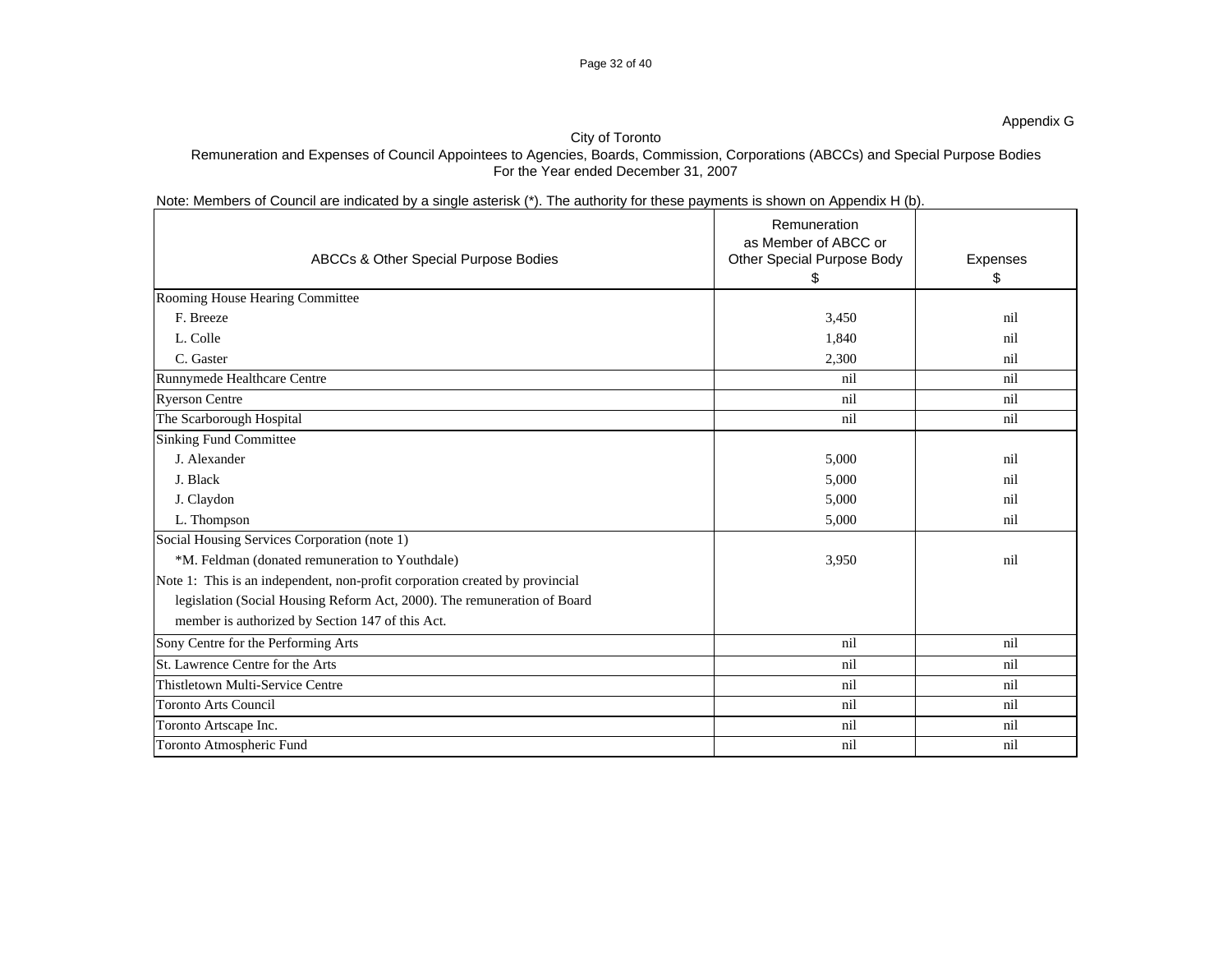## City of Toronto Remuneration and Expenses of Council Appointees to Agencies, Boards, Commission, Corporations (ABCCs) and Special Purpose Bodies For the Year ended December 31, 2007

## Note: Members of Council are indicated by a single asterisk (\*). The authority for these payments is shown on Appendix H (b).

| ABCCs & Other Special Purpose Bodies  | Remuneration<br>as Member of ABCC or<br>Other Special Purpose Body<br>\$ | Expenses<br>\$ |
|---------------------------------------|--------------------------------------------------------------------------|----------------|
| Toronto Board of Health               |                                                                          |                |
| A. Bravo                              | 500                                                                      | nil            |
| V. Chari                              | 1,000                                                                    | 600            |
| C. Crowe                              | 625                                                                      | nil            |
| N. Gilbert                            | 875                                                                      | nil            |
| B. Hyndman                            | 700                                                                      | nil            |
| W. Muriuki                            | 500                                                                      | 600            |
| F. Nelson                             | 1,325                                                                    | 847            |
| L. O'Brien                            | 500                                                                      | 600            |
| R. Roffey                             | 750                                                                      | nil            |
| V. Sterling                           | 1,500                                                                    | 1,183          |
| S. Wong                               | 625                                                                      | nil            |
| Toronto Centre for the Arts           | nil                                                                      | nil            |
| Toronto Community Housing Corporation |                                                                          |                |
| M. Adam                               | 10,000                                                                   | 3,720          |
| J. Brewin                             | 10,000                                                                   | 2,654          |
| *P. Fletcher                          | nil                                                                      | 51             |
| *S. Hall                              | nil                                                                      | 2,340          |
| M. Kosny                              | 20,000                                                                   | 17,188         |
| *G. Mammoliti                         | nil                                                                      | 4,118          |
| C. Martin                             | 4,399                                                                    | 1,659          |
| P. Milton                             | 10,000                                                                   | nil            |
| D. Mitchell                           | 10,000                                                                   | nil            |
| J. Simalchik                          | 10,000                                                                   | 427            |
| R. Struys                             | 10,543                                                                   | nil            |
| N. Volk                               | 10,000                                                                   | 5,613          |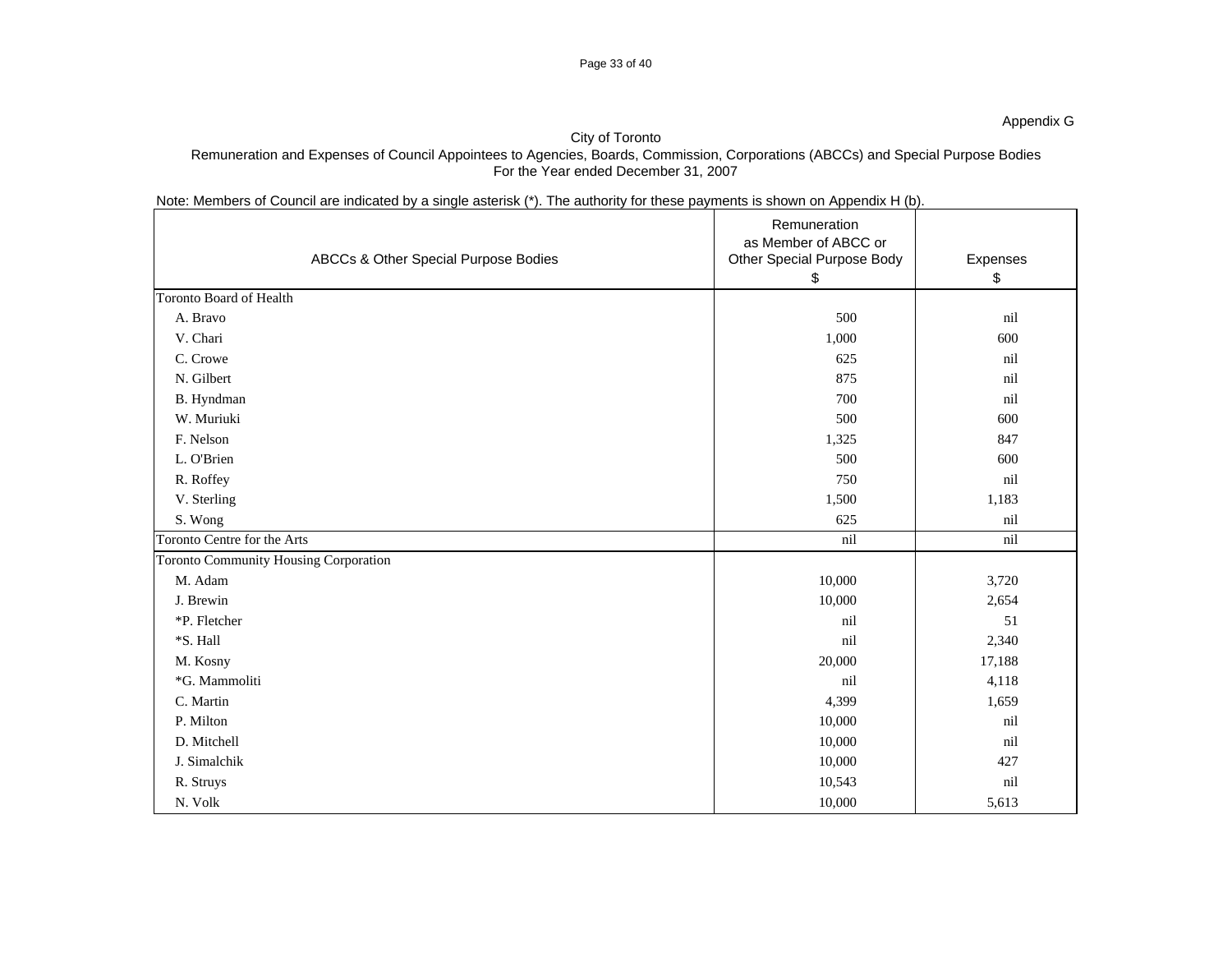# City of Toronto

Remuneration and Expenses of Council Appointees to Agencies, Boards, Commission, Corporations (ABCCs) and Special Purpose Bodies For the Year ended December 31, 2007

## Note: Members of Council are indicated by a single asterisk (\*). The authority for these payments is shown on Appendix H (b).

| ABCCs & Other Special Purpose Bodies                            | Remuneration<br>as Member of ABCC or<br>Other Special Purpose Body<br>\$ | Expenses<br>\$ |
|-----------------------------------------------------------------|--------------------------------------------------------------------------|----------------|
| Toronto Economic Development Corporation (TEDCO)                |                                                                          |                |
| *B. Ashton                                                      | nil                                                                      | 750            |
| H. Burstyn                                                      | 8,583                                                                    | 24             |
| R. Fleming                                                      | 18,750                                                                   | nil            |
| A. Mawani                                                       | 12,083                                                                   | nil            |
| D. McFadden                                                     | 7,875                                                                    | nil            |
| *J. Pantalone                                                   | nil                                                                      | 3,030          |
| N. Seagram                                                      | 10,584                                                                   | nil            |
| Note: The Toronto World Expo Corporation reported nil payments. |                                                                          |                |
| <b>Toronto Humane Society</b>                                   | nil                                                                      | nil            |
| Toronto Hydro Corporation                                       |                                                                          |                |
| J. Beed                                                         | 29,500                                                                   | nil            |
| D. Bumstead                                                     | 31,500                                                                   | 29             |
| P. Callon                                                       | 26,500                                                                   | nil            |
| B. Chu                                                          | 29,500                                                                   | nil            |
| C. R. Copeland                                                  | 75,000                                                                   | nil            |
| L. R. Cullingworth                                              | 26,500                                                                   | nil            |
| F. Frantisak                                                    | 33,500                                                                   | nil            |
| J. Marshall                                                     | 29,500                                                                   | nil            |
| Toronto Hydro Electric System Ltd.                              |                                                                          |                |
| C. Bastable                                                     | 16,500                                                                   | nil            |
| D. M. Williams                                                  | 16,500                                                                   | nil            |
| <b>Toronto International Film Festival Group</b>                | nil                                                                      | nil            |
| <b>Toronto Licensing Tribunal</b>                               |                                                                          |                |
| A. Amenta                                                       | 9,875                                                                    | nil            |
| M. Calderwood                                                   | 6,000                                                                    | nil            |
| C. A. Cushnie                                                   | 9,575                                                                    | nil            |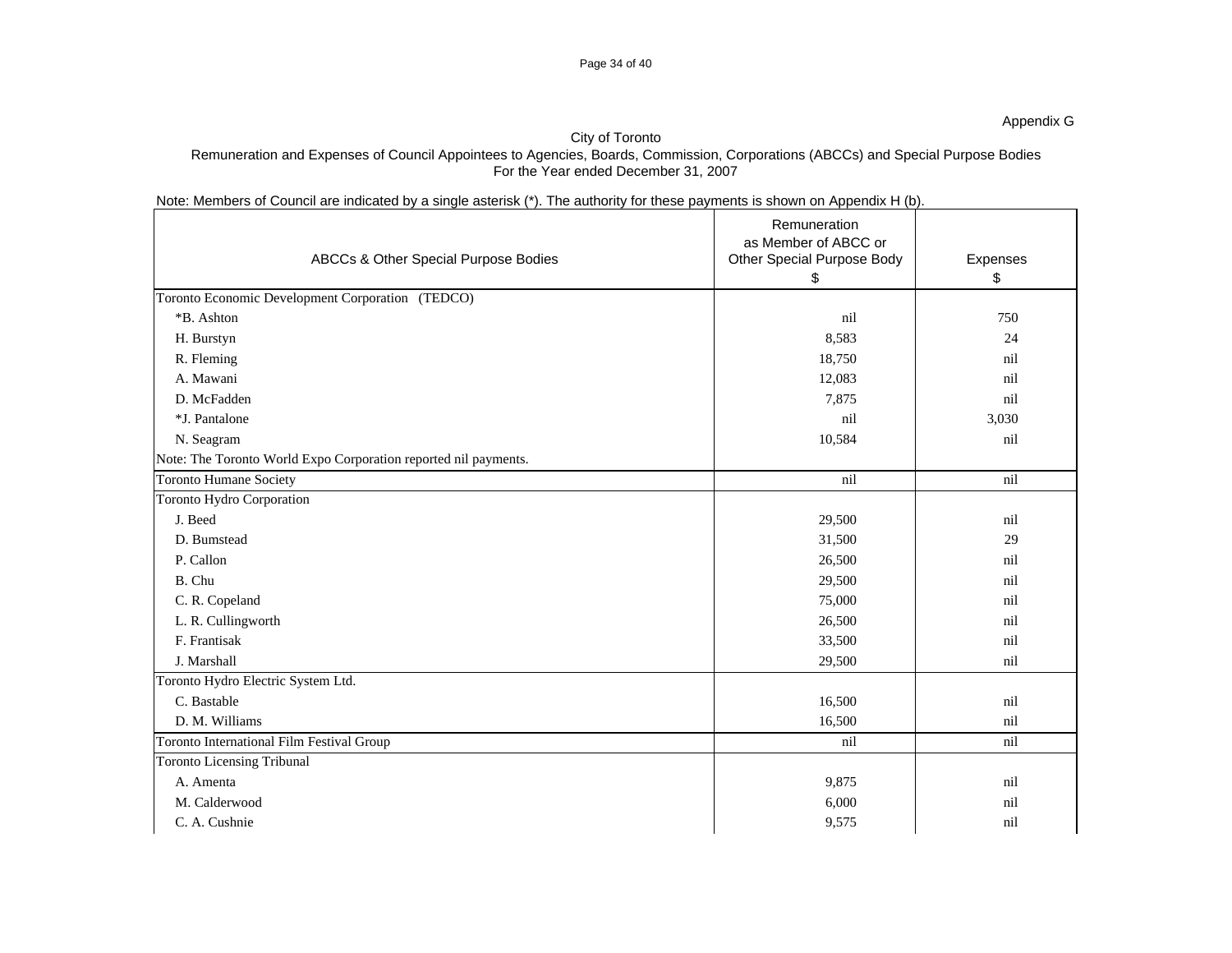## City of Toronto Remuneration and Expenses of Council Appointees to Agencies, Boards, Commission, Corporations (ABCCs) and Special Purpose Bodies For the Year ended December 31, 2007

Note: Members of Council are indicated by a single asterisk (\*). The authority for these payments is shown on Appendix H (b).

| ABCCs & Other Special Purpose Bodies | Remuneration<br>as Member of ABCC or<br>Other Special Purpose Body | Expenses |
|--------------------------------------|--------------------------------------------------------------------|----------|
|                                      | \$                                                                 | \$       |
| J. Dick                              | 6,950                                                              | nil      |
| A. Golden                            | 5,125                                                              | nil      |
| W. Habbib                            | 5,125                                                              | nil      |
| L. Miskin                            | 5,125                                                              | nil      |
| E. Shiller                           | 7,550                                                              | nil      |
| C. Shirtliff-Hinds                   | 16,325                                                             | nil      |
| M. Thomas                            | 6,900                                                              | nil      |
| W. Weissglas                         | 7,500                                                              | nil      |
| <b>Toronto Parking Authority</b>     |                                                                    |          |
| D. Birchall                          | 4,500                                                              | nil      |
| R. J. Brent                          | 2,512                                                              | nil      |
| S. Kumorek                           | 7,500                                                              | 3,491    |
| J. Maletich                          | 7,500                                                              | 179      |
| M. Pestaluky                         | 2,512                                                              | nil      |
| G. K. Soulis                         | 10,000                                                             | 2,553    |
| R.Y.Tsin                             | 4,500                                                              | 40       |
| <b>Toronto Police Services Board</b> |                                                                    |          |
| *F. Di Giorgio                       | nil                                                                | 695      |
| *P. McConnell                        | nil                                                                | 2,390    |
| A. Mukherjee                         | 90,914                                                             | 4,767    |
| Toronto Public Library Board         |                                                                    |          |
| E. Ahmed                             | 417                                                                | nil      |
| L. Aspin                             | 83                                                                 | nil      |
| *M. Augimeri                         | nil                                                                | 50       |
| W. Booth                             | 167                                                                | nil      |
| A. Chaleff-Freudenthaler             | 417                                                                | nil      |
| M. Church                            | 708                                                                | 1,747    |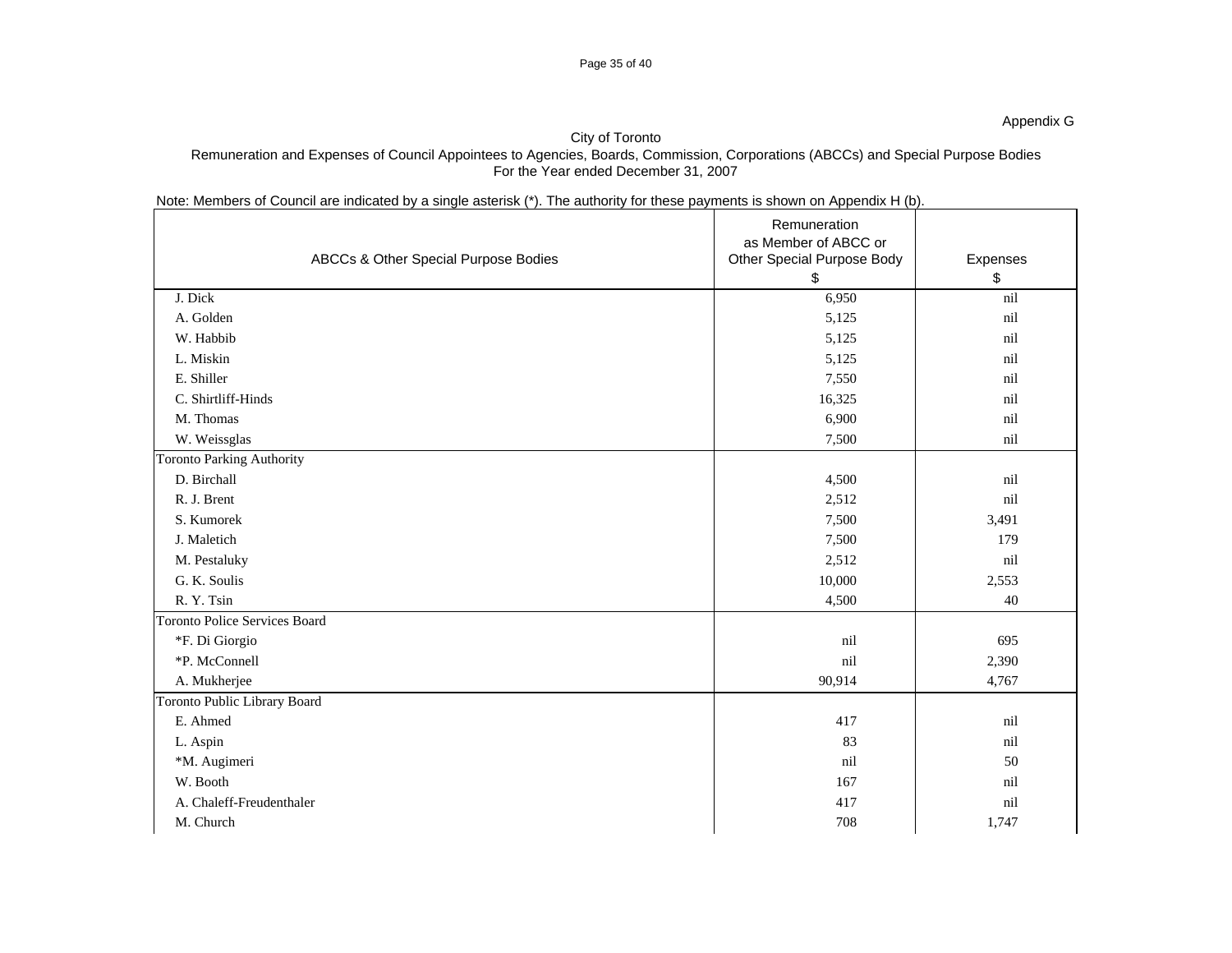## City of Toronto Remuneration and Expenses of Council Appointees to Agencies, Boards, Commission, Corporations (ABCCs) and Special Purpose Bodies For the Year ended December 31, 2007

Page 36 of 40

Note: Members of Council are indicated by a single asterisk (\*). The authority for these payments is shown on Appendix H (b).

| ABCCs & Other Special Purpose Bodies                                                            | Remuneration<br>as Member of ABCC or<br>Other Special Purpose Body<br>\$ | Expenses<br>\$ |
|-------------------------------------------------------------------------------------------------|--------------------------------------------------------------------------|----------------|
| *J. Davis                                                                                       | nil                                                                      | 200            |
| A. Decter                                                                                       | 417                                                                      | nil            |
| T. Edan                                                                                         | 417                                                                      | nil            |
| K. Gallagher-Ross                                                                               | 958                                                                      | nil            |
| M. Ghandikota                                                                                   | 83                                                                       | 200            |
| O. Lawrence                                                                                     | 500                                                                      | 3,063          |
| G. Mason                                                                                        | 83                                                                       | nil            |
| K. Wilson                                                                                       | 500                                                                      | nil            |
| Note: The remuneration is an honorarium to cover reasonable expenses that<br>members may incur. |                                                                          |                |
| Toronto and Region Conservation Authority                                                       |                                                                          |                |
| *P. Ainslie (note $1 \& 2$ )                                                                    | 765                                                                      | 222            |
| *M. Augimeri (donated \$340 of per diem to <sup>1</sup> CFGT)                                   | 1,615                                                                    | 364            |
| <b>B.</b> Bertie                                                                                | 680                                                                      | 200            |
| L. Bruce                                                                                        | 680                                                                      | 66             |
| G. Cowbourne                                                                                    | 935                                                                      | 445            |
| *G. De Baeremaeker (note 1a & 2a)                                                               | nil                                                                      | nil            |
| *R. Ford (note 2)                                                                               | 1,190                                                                    | 347            |
| P. Gough                                                                                        | 418                                                                      | 75             |
| L Griffin (note $1 \& 2$ )                                                                      | 595                                                                      | 63             |
| D. Gurin                                                                                        | 251                                                                      | 50             |
| $\overline{S}$ . Hall (note 1 & 2a)                                                             | 1,360                                                                    | nil            |
| *N. Kelly (note 2a)                                                                             | 84                                                                       | nil            |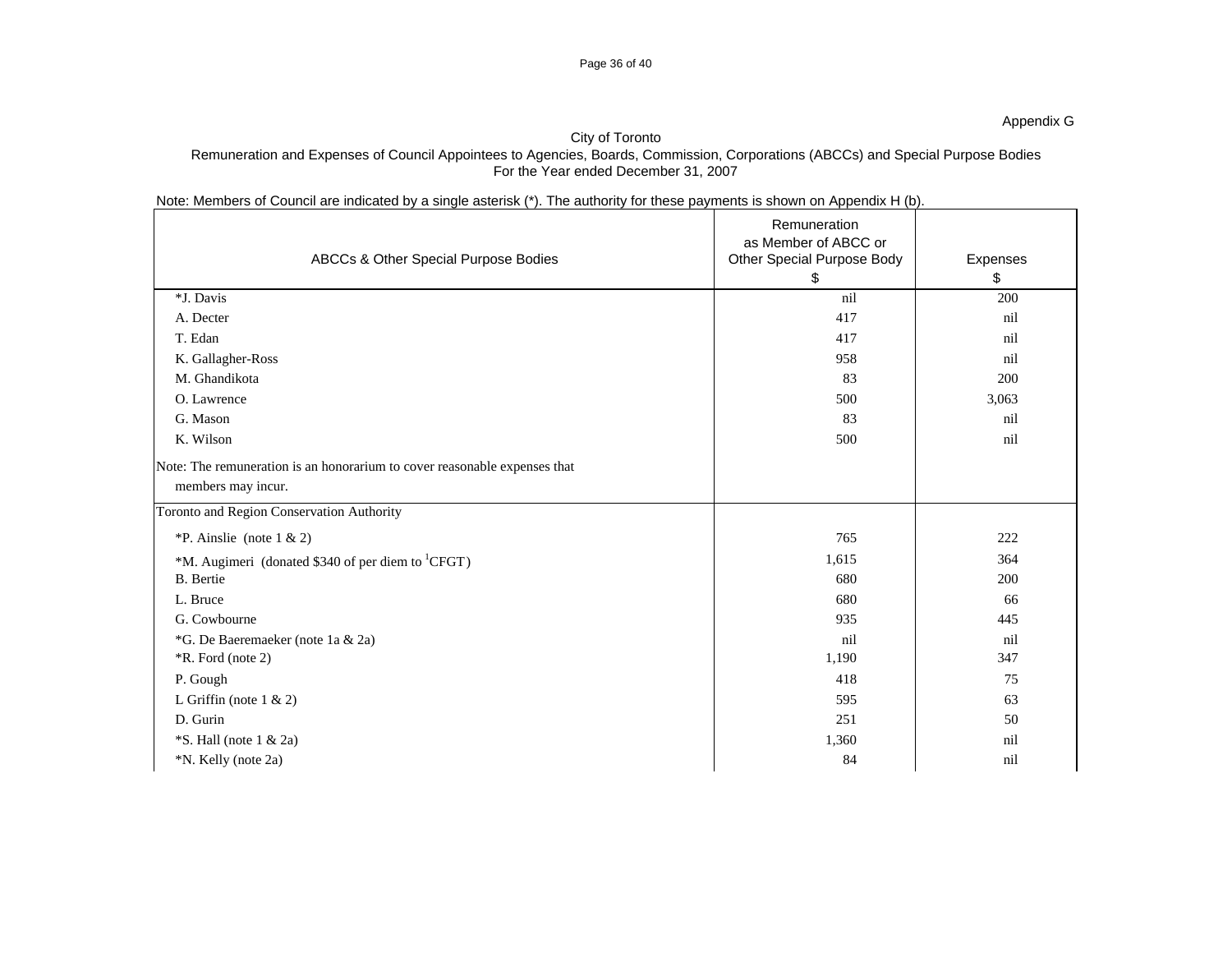## Page 37 of 40

## City of Toronto Remuneration and Expenses of Council Appointees to Agencies, Boards, Commission, Corporations (ABCCs) and Special Purpose Bodies For the Year ended December 31, 2007

| Note: Members of Council are indicated by a single asterisk (*). The authority for these payments is shown on Appendix H (b). |
|-------------------------------------------------------------------------------------------------------------------------------|
|-------------------------------------------------------------------------------------------------------------------------------|

|                                                                                      | Remuneration<br>as Member of ABCC or |                |
|--------------------------------------------------------------------------------------|--------------------------------------|----------------|
| ABCCs & Other Special Purpose Bodies                                                 | Other Special Purpose Body<br>\$     | Expenses<br>\$ |
| R. Mathivanan                                                                        | 255                                  | 17             |
| *P. Milczyn                                                                          | 1,190                                | 283            |
| *R. Moeser                                                                           | 1,190                                | 761            |
| D. O'Brien                                                                           | 6,543                                | 157            |
| $*$ J. Parker (note 1 & 2)                                                           | 765                                  | 224            |
| *A. Perruzza                                                                         | 595                                  | 108            |
| A. Schulz                                                                            | 585                                  | 37             |
| A. Sugar (note $1 \& 2$ )                                                            | 170                                  | 48             |
| Note 1: Donated per diem payment to <sup>1</sup> CFGT<br>1a: Waived per diem payment |                                      |                |
| Note 2: Donated mileage payment to <sup>1</sup> CFGT<br>2a: Waived mileage payment   |                                      |                |
| Note 3: The per diem payment was changed from \$83.64 to \$85.00 in July 2007,       |                                      |                |
| retroactive to January 1, 2007. Owing to the Authority's internal policies,          |                                      |                |
| certain payments were made at the old rate.                                          |                                      |                |
| CFGT - Conservation Foundation of Greater Toronto                                    |                                      |                |
| <b>Toronto Transit Commission</b>                                                    |                                      |                |
| *A. Giambrone                                                                        | nil                                  | 79,364         |
| *J. Mihevc                                                                           | nil                                  | 8,108          |
| *P. Milczyn                                                                          | nil                                  | 5,535          |
| *A. Perruzza                                                                         | nil                                  | 5,656          |
| *H. Moscoe                                                                           | nil                                  | 4,142          |
| *B. Saundercook                                                                      | nil                                  | 6,509          |
| *M. Thompson                                                                         | nil                                  | 6,639          |
| Note: The Toronto Coach Terminal Inc. and the TTC Insurance Co. Ltd                  |                                      |                |
| reported nil payments.                                                               |                                      |                |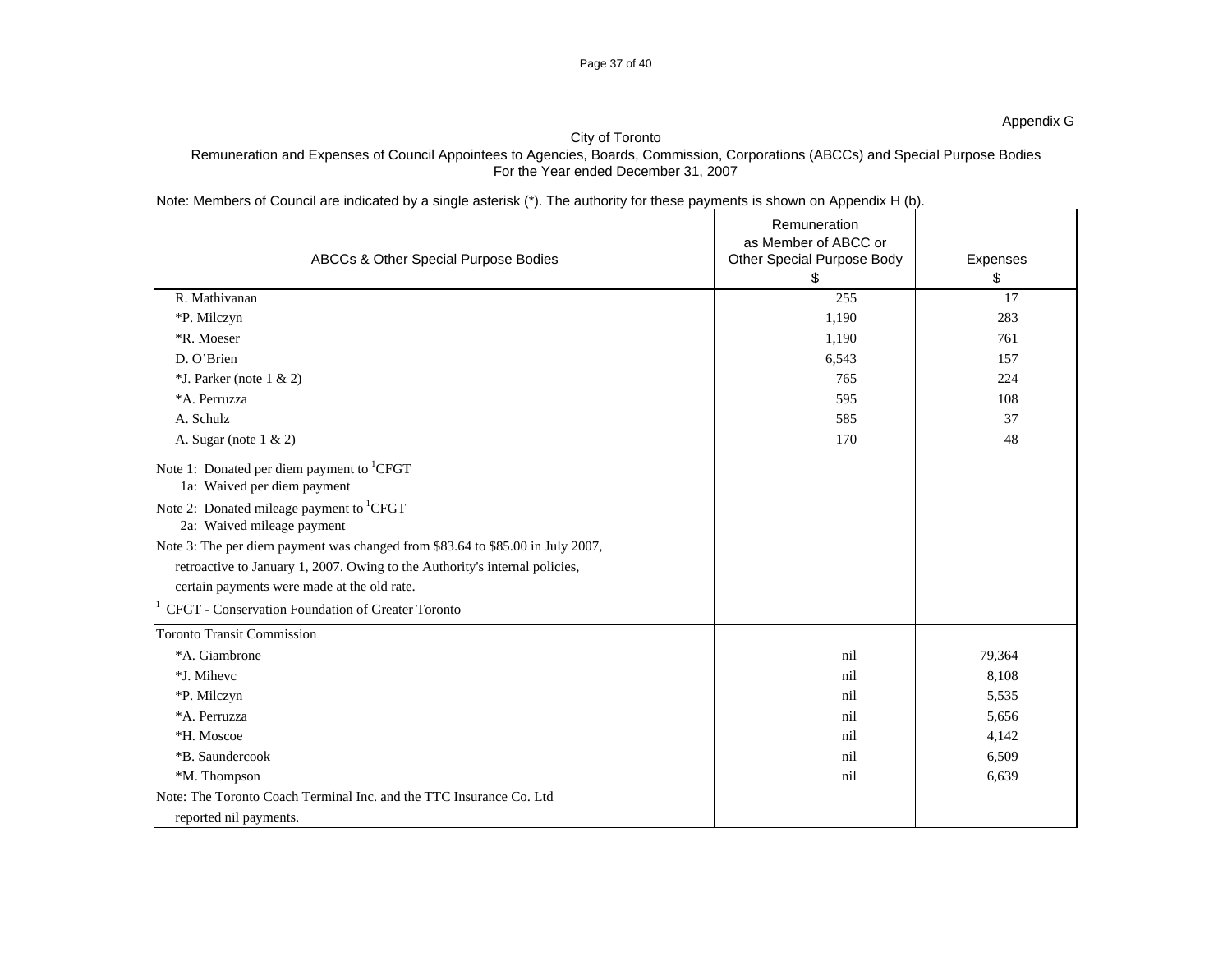## Page 38 of 40

## City of Toronto

## Remuneration and Expenses of Council Appointees to Agencies, Boards, Commission, Corporations (ABCCs) and Special Purpose Bodies For the Year ended December 31, 2007

Note: Members of Council are indicated by a single asterisk (\*). The authority for these payments is shown on Appendix H (b).

| ABCCs & Other Special Purpose Bodies          | Remuneration<br>as Member of ABCC or<br>Other Special Purpose Body<br>\$ | Expenses<br>\$ |
|-----------------------------------------------|--------------------------------------------------------------------------|----------------|
| Toronto Waterfront Revitalization Corporation |                                                                          |                |
| R. Discenza                                   | 9,500                                                                    | nil            |
| J. Graham                                     | 14,250                                                                   | nil            |
| M. Wilson                                     | 32,500                                                                   | nil            |
| Toronto Zoo                                   |                                                                          |                |
| *R. Cho                                       | nil                                                                      | 8,083          |
| *G. Mammoliti                                 | nil                                                                      | 1,771          |
| P. Evans                                      | nil                                                                      | 2,432          |
| <b>Tourism Toronto</b>                        | nil                                                                      | nil            |
| Town of York Historical Society               | nil                                                                      | nil            |
| University Settlement Community Centre        | nil                                                                      | nil            |
| Yonge-Dundas Square                           |                                                                          |                |
| D. Adcock                                     | nil                                                                      | 45             |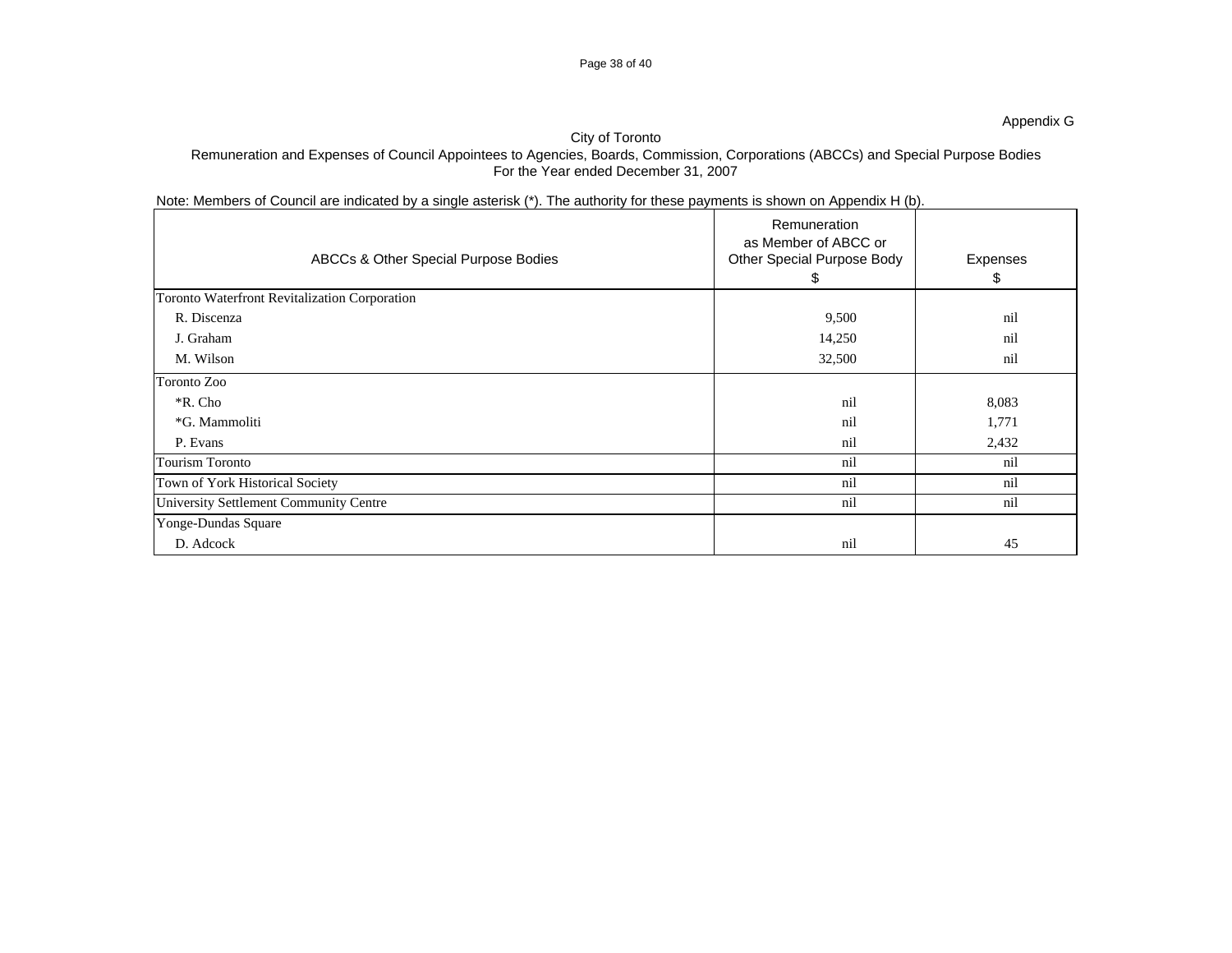#### Appendix H

### City of Toronto Authority for Payment of Remuneration and Expenses For the Year ended December 31, 2007

### (a) Members of Council

- Minutes of Council of February 5, 1998, Minute No. 154, for Council remuneration.
- Notice of Motion, as adopted by Council on January 2, 6, 8 and 9, 1998, for office expenses and staffing for Members of Council.
- Strategic Policies and Priorities Committee Report No. 22, Clause 10, as adopted by Council on July 8-10, 1998, authorizing the Business Travel Budget for Members of Council of \$5,000.00 per Member per annum.
- Corporate Services Committee Report No. 7, Clause 13, as adopted by Council on June 3-5, 1998, for Office Administration and Expenses of Members of Council, was amended by the Strategic Policies and Priorities Committee Report No. 8, Clause 1 which was adopted by Council on April 26-28, 1999, and further amended by Administration Committee Report No.4 , Clause 2, titled "Expenses of Members of Council" adopted, as amended, by Council on February 29, March 1 and 2, 2000.
- Administration Committee Report No. 13, Clause 3, as adopted by Council on June 7-9, 2000, and Administration Committee Report No. 19, Clause 4, as adopted by Council at its regular meeting on October 3-5, 2000, and its Special Meeting of October 6, 10 and 11, 2000, for Conditions of Employment - Council Staff Members.
- Administration Committee Report No. 1, Clause 1, as adopted by Council on January 30, 31 and February 1, 2001 on the options for constituency offices and reallocation of vacant second floor office space at City Hall.
- Administration Committee Report No. 11, Clause 2, as adopted by Council on July 24-26, 2001, on policies/guidelines to govern constituency office leases and policies respecting goods, services and space below market value.
- Administration Committee Report No. 16, Clause 5, as adopted by Council on August 1-4, 2000, regarding a 3% annual salary increase for Councillors in 2001, 2002 and 2003 and that for each of the following years the annual salary increase be based on the Toronto Consumer Price Index, as determined by Statistics Canada.
- Administration Committee Report No. 5, Clause 4, as adopted by Council on May 21-23, 2002, regarding Council Travel Protocol for reporting Council travel where such travel is budgeted in City departments.
- Administration Committee Report No. 14, Clause 2, as adopted by Council on November 26-28, 2002, regarding the new Municipal Act 2003 adjustment to elected officials salary, pension and benefits. The new Municipal Act eliminated the one-third tax free portion of an elected official salary. The adjustment increased the gross salary for Councillors to \$82,097.64 and for the Mayor to \$139,197.90, effective January 1, 2003, thereby ensuring that their normal net pay was maintained.
- Administration Committee Report No. 4, Clause 8, as adopted by Council on May 17-19, 2005, amending the current Business Travel policy for members of Council to reflect the changes in municipal association structure and names and to include new municipal associations.